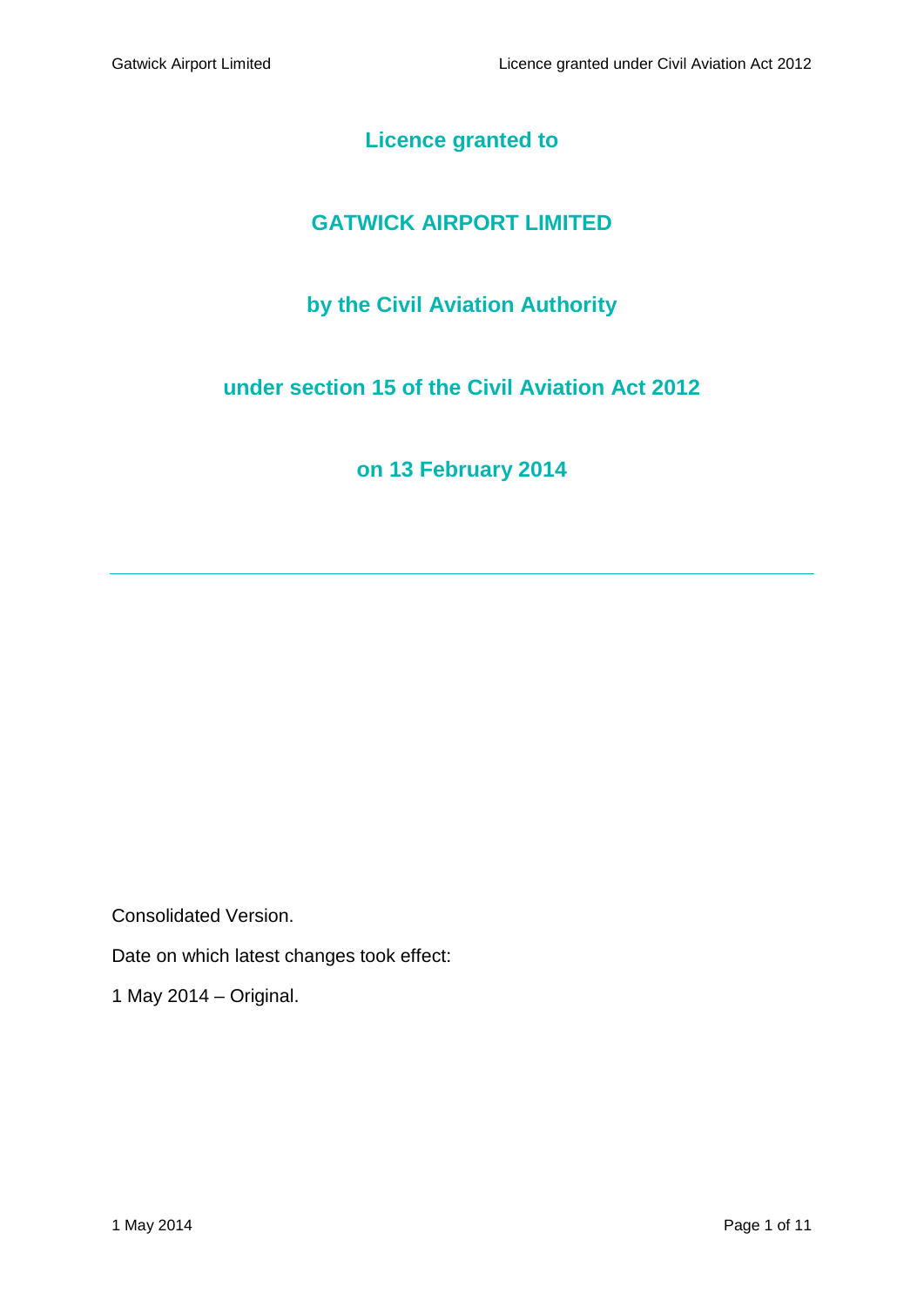# **TABLE OF CONTENTS**

| A1 |                                                                           |  |
|----|---------------------------------------------------------------------------|--|
| A2 |                                                                           |  |
|    |                                                                           |  |
|    |                                                                           |  |
| B1 |                                                                           |  |
|    |                                                                           |  |
|    |                                                                           |  |
|    |                                                                           |  |
|    |                                                                           |  |
|    |                                                                           |  |
|    | Appendix: The commitments, as set out in the Gatwick Conditions of Use 11 |  |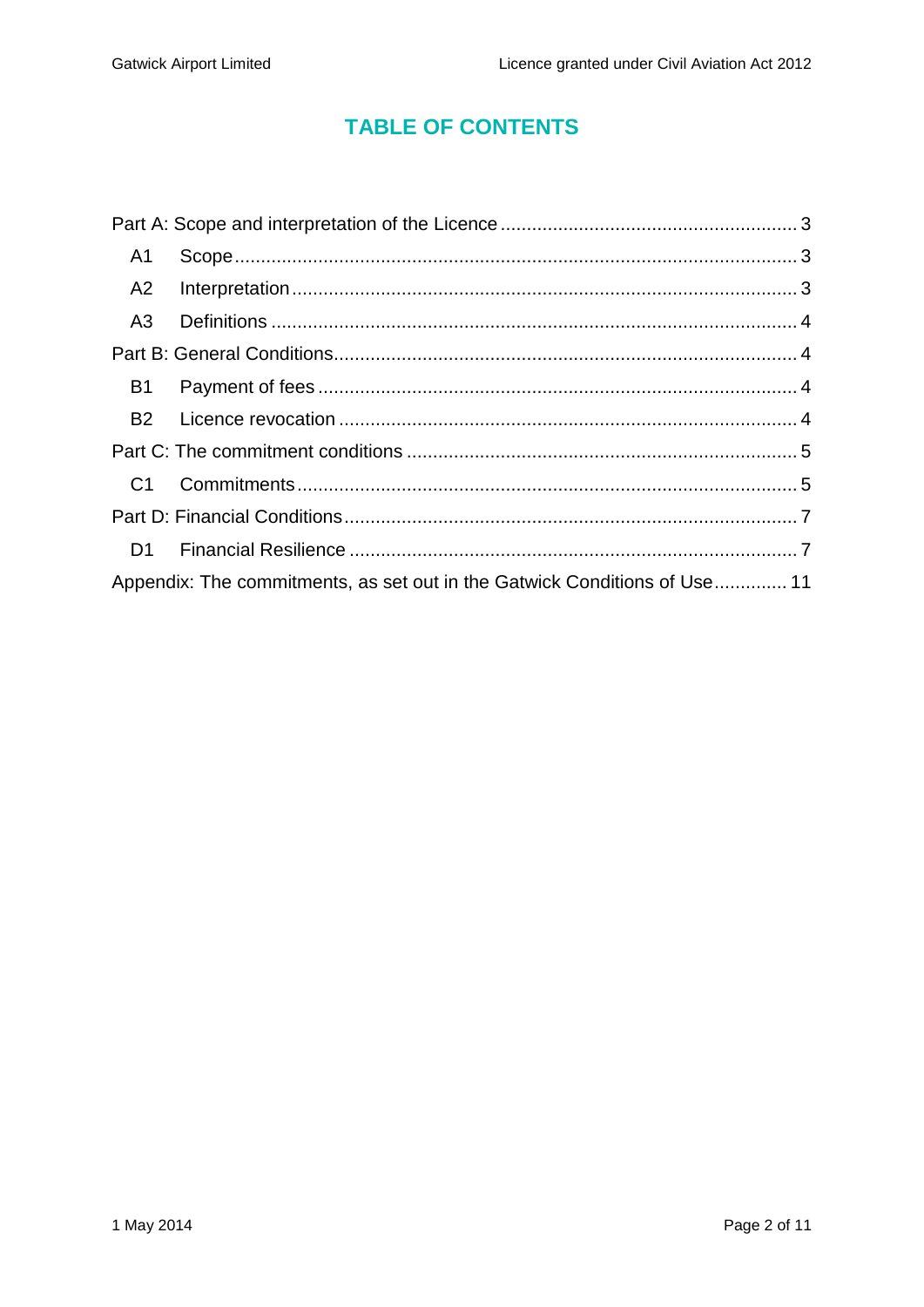# <span id="page-2-0"></span>**Part A: Scope and interpretation of the Licence**

### <span id="page-2-1"></span>**A1 Scope**

- A1.1 The CAA has made a market power determination under section 7 of the Act on 10 January 2014 that means, for the purposes of section 3 of the Act, Gatwick Airport Limited (the Licensee) is the operator of a dominant airport area at a dominant airport.
- A1.2 The Airport (as defined in sections 66 and 67 of the Act) is London Gatwick Airport.
- A1.3 The Airport Area is those areas of the Airport, that comprise:
	- (a) the land, buildings and other structures used for the purposes of the landing, taking off, manoeuvring, parking and servicing of aircraft excluding the aircraft maintenance facilities at hangar 6 maintenance area 1 and hangar 7 maintenance area 2; and
	- (b) the passenger terminals.
- A1.4 The CAA, in exercise of the powers conferred by section 15 of the Act, hereby grants to the Licensee this Licence authorising the Licensee and those persons listed in section 3(3) of the Act, to require a person to pay a relevant charge in respect of airport operation services that it provides at the Airport, subject to the conditions of this Licence.
- A1.5 This Licence shall come into force on 1 April 2014 and shall continue in force until revoked in accordance with Condition B2 of this Licence.

### <span id="page-2-2"></span>**A2 Interpretation**

- A2.1 Unless specifically defined within this Licence or in the Act or the context otherwise requires, words and expressions used in the Conditions shall be construed as if they were an Act of Parliament and the Interpretation Act 1978 applied to them. References to an enactment shall include any statutory modification or re-enactment thereof after the date of the coming into effect of this Licence.
- A2.2 Any word or expression defined for the purposes of any provision of Part I of the Act shall, unless the contrary intention appears, have the same meaning when used in the Conditions.
- A2.3 Any reference to a numbered Condition or Schedule is a reference to the Condition or Schedule bearing that number in this Licence, and any reference to a paragraph is a reference to the paragraph bearing that number in the Condition or Schedule in which the reference occurs.
- A2.4 In construing the provisions of this Licence, the heading or title of any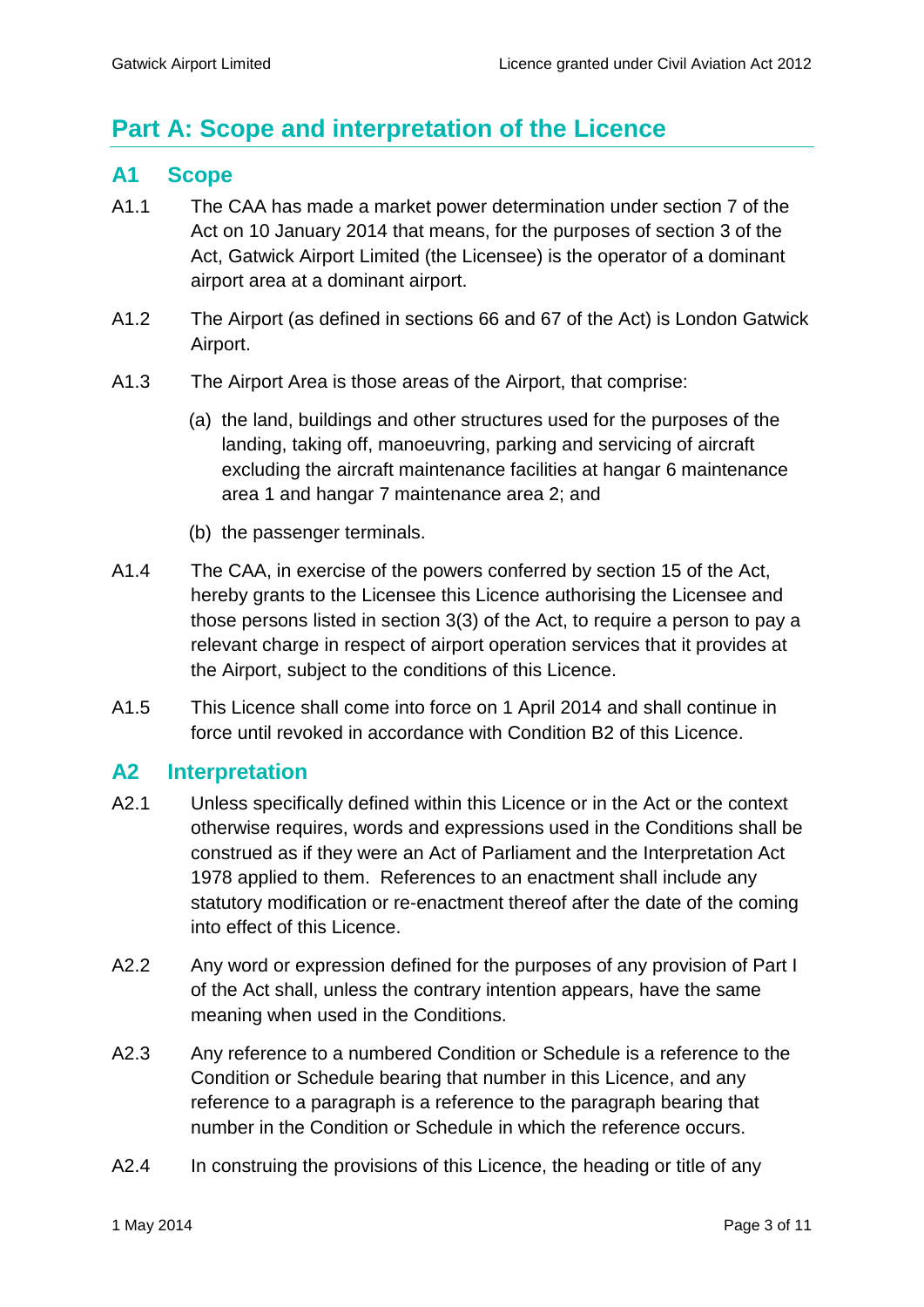Condition, Schedule or paragraph shall be disregarded.

- A2.5 Where the Licensee is required to perform any obligation by a specified date or within a specified period and has failed to perform, such obligation shall continue to be binding and enforceable after the specified date or after expiry of the specified period, but without prejudice to any rights or remedies available against the Licensee under the Act or this Licence by reason of the Licensee's failure to perform by that date or within the period.
- A2.6 The provisions of sections 74 and 75 of the Act shall apply for the purposes of the publication or sending of any document pursuant to this Licence.

### <span id="page-3-0"></span>**A3 Definitions**

- A3.1 In this Licence:
	- (a) the Act means the Civil Aviation Act 2012; and
	- (b) the CAA means the Civil Aviation Authority.

# <span id="page-3-1"></span>**Part B: General Conditions**

### <span id="page-3-2"></span>**B1 Payment of fees**

B1.1 The Licensee shall pay to the CAA such charges and at such times as are determined under a scheme made under section 11 of the Civil Aviation Act 1982 in respect of the carrying out of the CAA's functions under Chapter I of the Act.

### <span id="page-3-3"></span>**B2 Licence revocation**

- B2 The CAA may revoke this Licence in any of the following circumstances and only in accordance with sections 48 and 49 of the Act:
	- (a) if the Licensee requests or otherwise agrees in writing with the CAA that the Licence should be revoked;
	- (b) if:
		- (i) the Licensee ceases to be the operator of all of the Airport Area; or
		- (ii) the Airport Area ceases to be a dominant area; or
		- (iii) the Airport ceases to be a dominant airport;
	- (c) if the Licensee fails:
		- (i) to comply with:
			- 1. an enforcement order (given under section 33 of the Act); or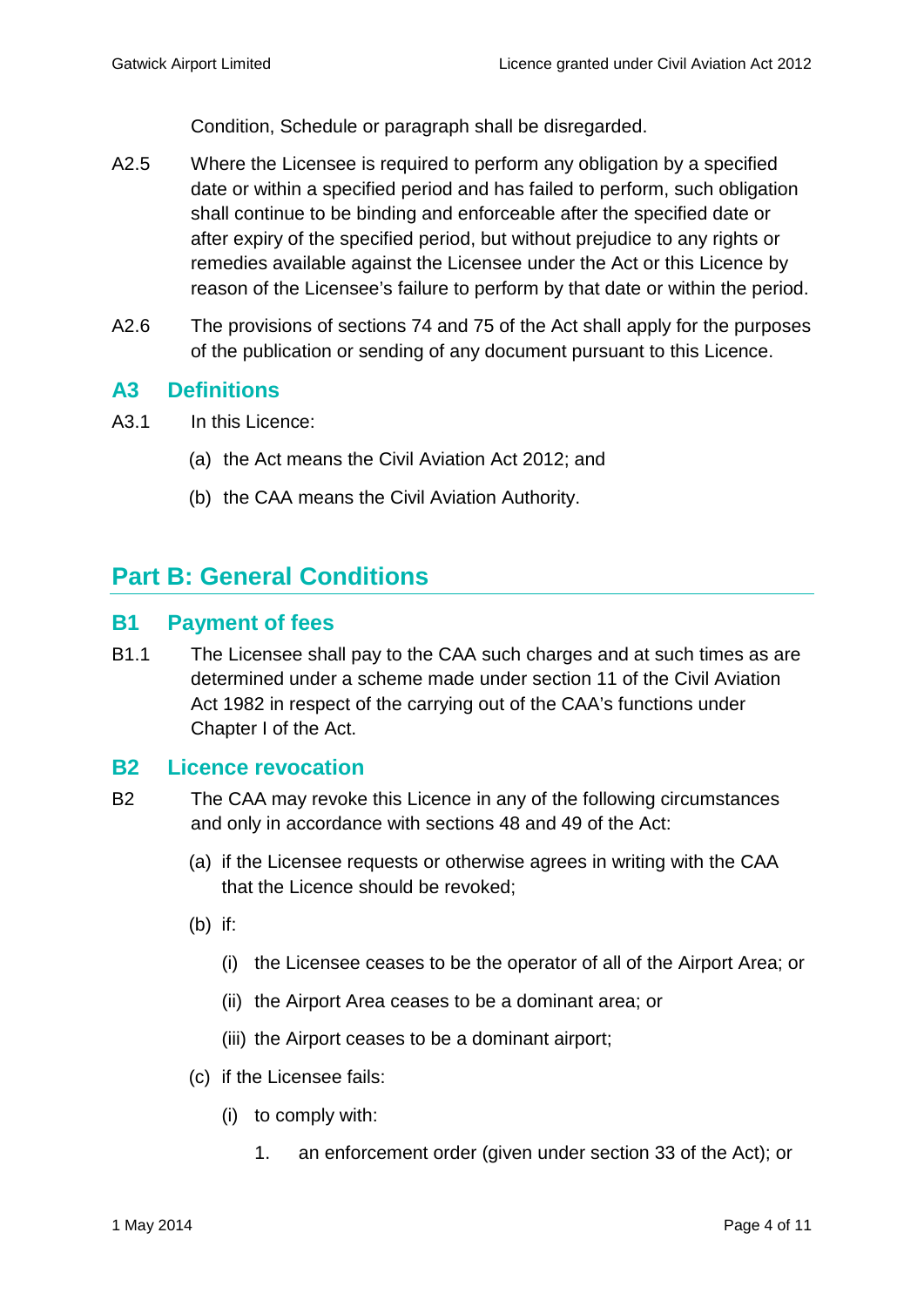- 2. an urgent enforcement order (given under section 35 which has been confirmed under section 36); or
- (ii) to pay any penalty (imposed under sections 39, 40, 51 or 52 of the Act) by the due date for any such payment,

where any such a failure is not rectified to the satisfaction of the CAA within three months after the CAA has given notice in writing of such failure to the Licensee, provided that no such notice shall be given by the CAA before:

- (iii) the proceedings relating to any appeal under section 47 of the Act brought in relation to the validity or terms of an order or the CAA's finding or determination upon which it is based are finally determined; or (as the case may be);
- (iv) the proceedings relating to any appeal under sections 47 or 55 of the Act brought in relation to the imposition of a penalty, the timing of the payment of the penalty or the amount of the penalty are finally determined.

# <span id="page-4-0"></span>**Part C: The commitment conditions**

### <span id="page-4-1"></span>**C1 Commitments**

- C1.1 The Commitments are conditions of this Licence and shall be set out in the Conditions of Use.
- C1.2 Obligations placed on third parties in the Commitments shall not be treated as conditions of this Licence.
- C1.3 In complying with this Condition C1 and the Commitments the Licensee shall, so far as reasonably practicable, do so in a manner designed to further the interests of passengers regarding the range, availability, continuity, cost and quality of airport operation services.

### **Modification of the Commitments**

- C1.4 The Licensee shall not modify the Commitments otherwise than in the circumstances set out in the modification provisions of the Commitments.
- C1.5 The modifications that can be made under Condition C1.4 are modifications set out in the modification provisions of the Commitments at:
	- (a) paragraph 6.1 of Schedule 2 to the Conditions of Use (price commitments);
	- (b) paragraph 6.2 of Schedule 2 to the Conditions of Use (recovery of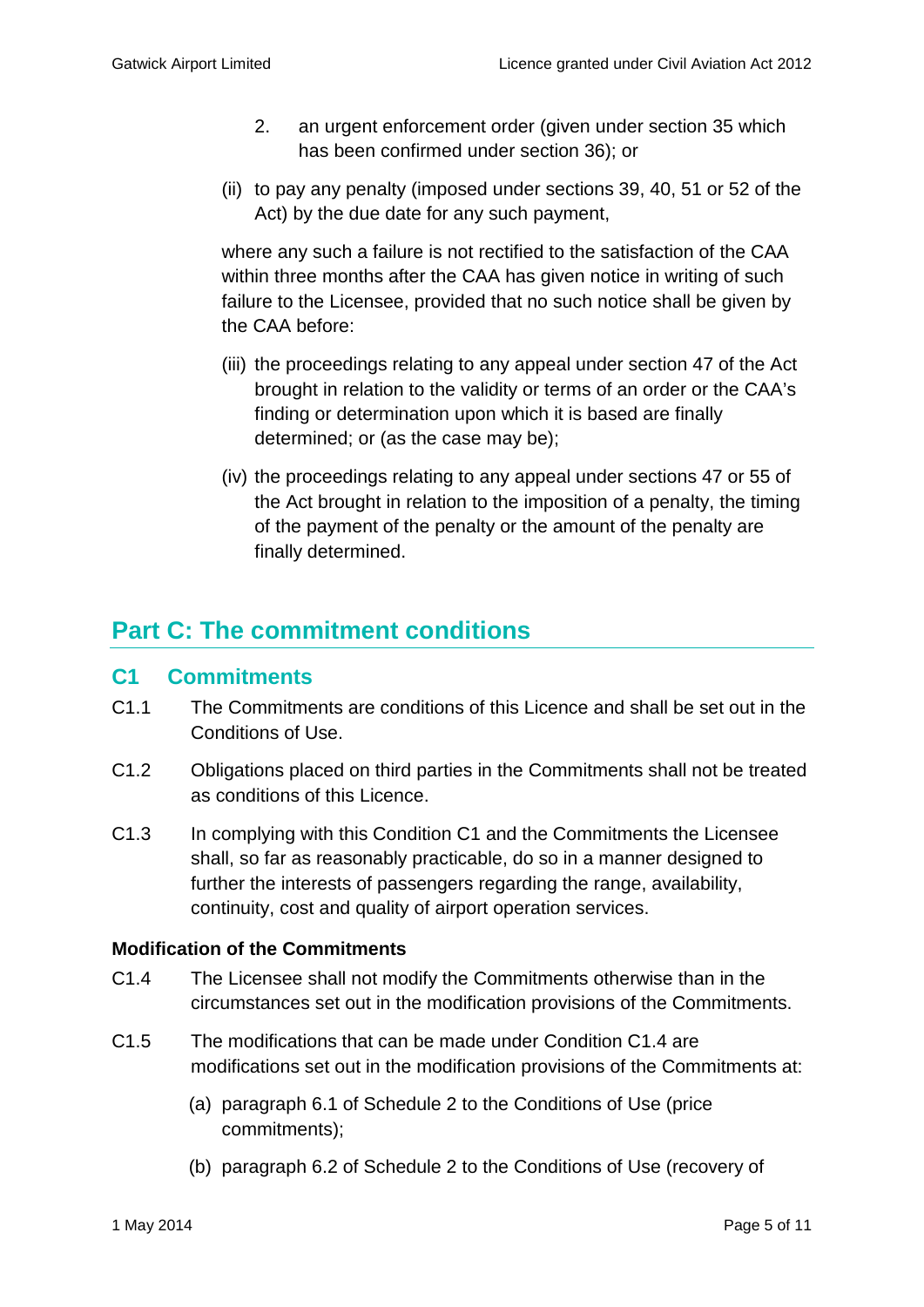second runway costs in the price commitments) up to a total limit of £10 million in any one charging year;

- (c) paragraph 5 of Schedule 3 to the Conditions of Use (service commitments); and
- (d) the final paragraph in Schedule 3 Appendix I to the Conditions of Use (core service standards).
- C1.6 Modifications can be made to the Commitments under Condition C1.4 at any time.
- C1.7 Where the CAA makes any changes to the conditions of this licence under section 22 of the Act, the Licensee shall, as soon as reasonably practicable and subject to the outcome of any appeal to the Competition and Markets Authority under section 25 to 30 of the Act, make any necessary consequential changes to the Conditions of Use.

### **Recovery of second runway costs**

- C1.8 Where a provision in the Commitments at paragraph 6.2 of Schedule 2 to the Conditions of Use allows any amendments to the Indicative Gross Yield Profile to allow for the recovery of second runway costs, any such amendments necessary to recover expenditure by the Licensee above the £10 million in any one charging year allowed under Condition 1.5(b) shall be subject to the modification provisions under sections 22 to 30 of the Act.
- C1.9 The CAA may, following consultation, issue guidance to the Licensee with regard to the recovery of second runway costs.
- C1.10 Where the Licensee requires a modification to the Indicative Gross Yield Profile in accordance with Condition C1.8, it must inform the CAA in writing, setting out its reasons and justification for the modification in accordance with any guidance issued by the CAA under Condition C1.9.

### **Definitions**

- C1.11 In this Condition C1:
	- (a) the Commitments means the contractual obligations given by the Licensee to providers of air transport services at Gatwick Airport and in the case of certain obligations also to other service providers of Gatwick Airport as contained in the following provisions of the Conditions of Use as agreed by the CAA and to be effective from the date this Licence comes into force and as amended from time to time under Conditions C1.4 to C1.7 namely:
		- (i) Condition 2.1.2 of the Conditions of Use (Applicability and Enforceability of Conditions of Use);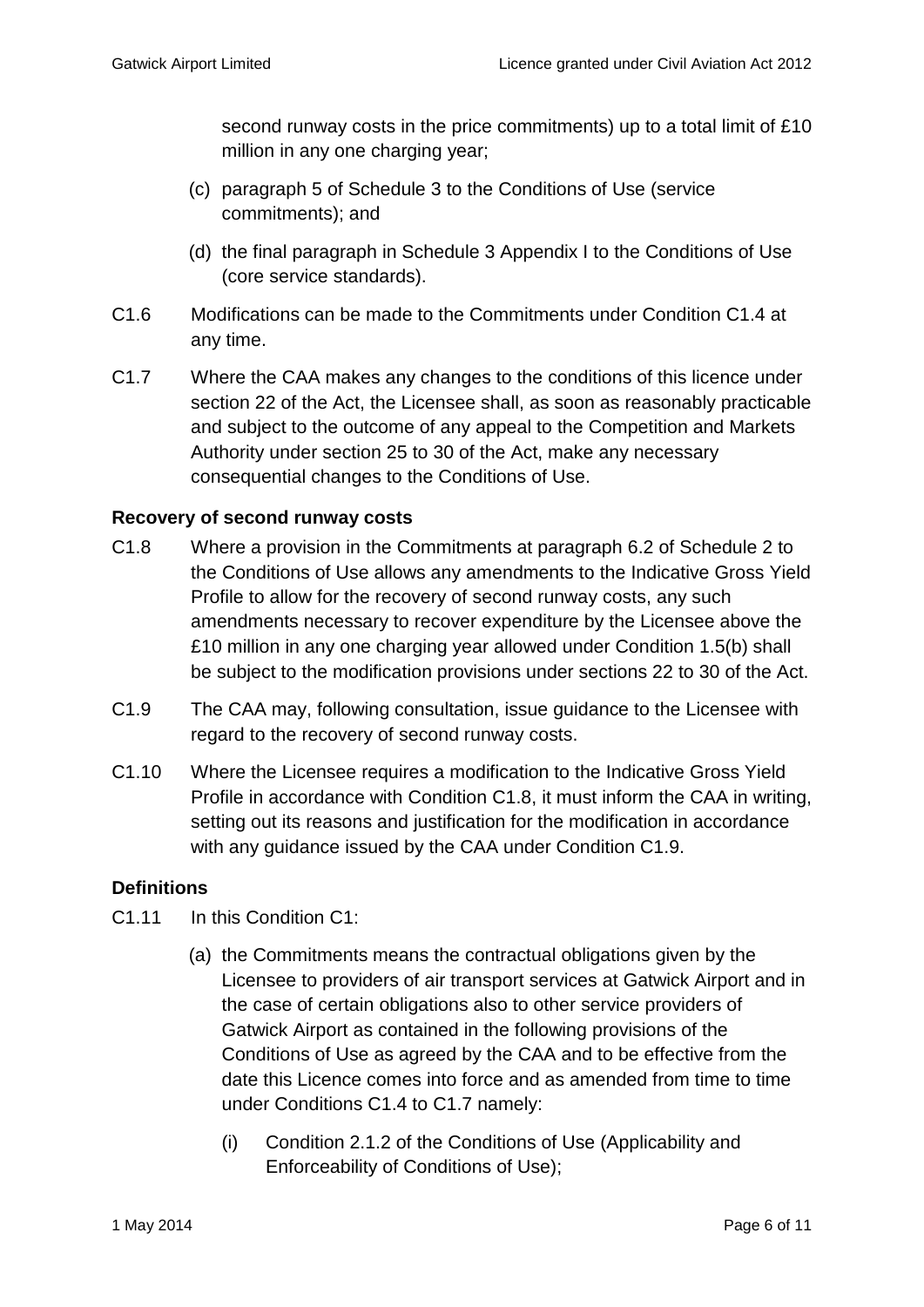- (ii) Condition 2.1.3 of the Conditions of Use (Variation);
- (iii) Conditions 2.1.11-2.1.20 of the Conditions of Use (Dispute Resolution Procedure);
- (iv) Condition 5 of the Conditions of Use (Price Commitment);
- (v) Condition 6 of the Conditions of Use (Service Standard Commitment);
- (vi) Condition 7 of the Conditions of Use (Continuity of Service Plan, Operational and Financial Resilience);
- (vii) Condition 8 of the Conditions of Use (Investment and Consultation Commitment);
- (viii) Condition 9 of the Conditions of Use (Financial Information Commitment);
- (ix) Schedules 2, 3 and 4 to the Conditions of Use and associated appendices; and
- (x) Annex to the Conditions of Use (the Gatwick Airport Core Service Standards Handbook);
- (b) the Conditions of Use means the Gatwick Airport Conditions of Use, published by the Licensee;
- (c) the Indicative Gross Yield Profile has the meaning set out in Paragraph 1.11 of Schedule 2 to the Conditions of Use; and
- (d) the recovery of second runway costs means the recovery of reasonable costs (capital, operating and financing) of applying for planning permission for a second runway and the subsequent development of the second runway and associated airport infrastructure.

# <span id="page-6-0"></span>**Part D: Financial Conditions**

### <span id="page-6-1"></span>**D1 Financial Resilience**

### **Certificate of adequacy of resources**

- D1.1 The Licensee shall at all times act in a manner calculated to secure that it has available to it sufficient resources including (without limitation) financial, management and staff resources, to enable it to provide airport operation services at the Airport.
- D1.2 The Licensee shall submit a certificate addressed to the CAA, approved by a resolution of the board of directors of the Licensee and signed by a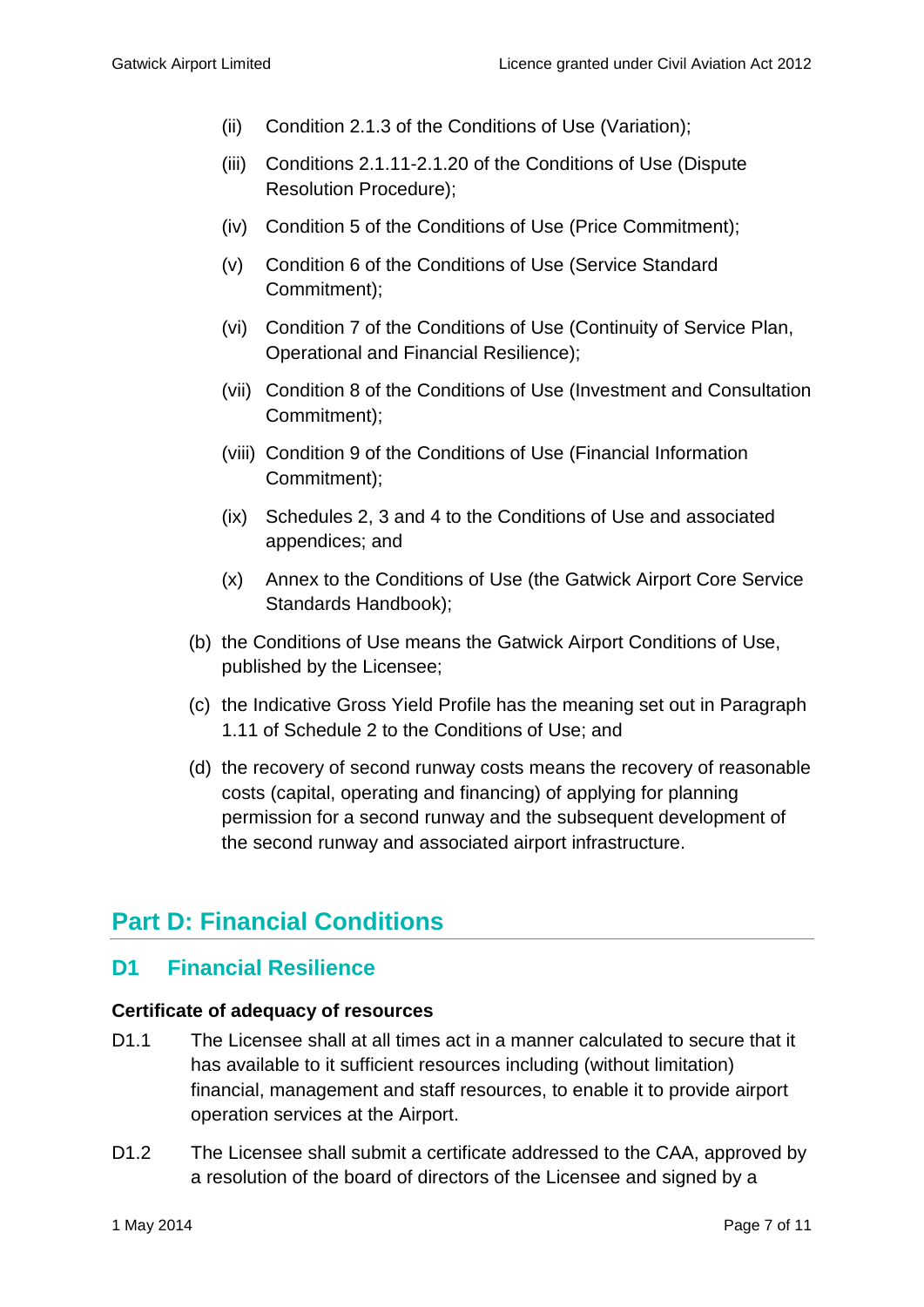director of the Licensee pursuant to that resolution. Such certificate shall be submitted within four months of the end of the Licensee's financial year and shall include a statement of the factors which the directors of the Licensee have taken into account in preparing that certificate. Each certificate shall be in one of the following forms:

- (a) "After making enquiries based on systems and processes established by the Licensee appropriate to the purpose, the directors of the Licensee have a reasonable expectation that the Licensee will have available to it, after taking into account in particular (but without limitation) any dividend or other distribution which might reasonably be expected to be declared or paid, any amounts of principal and interest due under any loan facilities and any actual or contingent risks which could reasonably be material to their consideration, sufficient financial and other resources and financial and operational facilities to enable the Licensee to provide airport operation services at London Gatwick Airport of which the Licensee is aware or could reasonably be expected to make itself aware it is or will be subject for a period of two years from the date of this certificate."
- (b) "After making enquiries based on systems and processes established by the Licensee appropriate to the purpose, the directors of the Licensee have a reasonable expectation, subject to what is said below, that the Licensee will have available to it, after taking into account in particular (but without limitation) any dividend or other distribution which might reasonably be expected to be declared or paid, any amounts of principal and interest due under any loan facilities, and any actual or contingent risks which could reasonably be material to their consideration, sufficient financial and other resources and financial and operational facilities to enable the Licensee to provide airport operation services at London Gatwick Airport of which the Licensee is aware or could reasonably be expected to make itself aware it is or will be subject for a period of two years from the date of this certificate. However, they would like to draw attention to the following factors which may cast doubt on the ability of the Licensee to provide airport operation services at London Gatwick Airport for that period…….."
- (c) "In the opinion of the directors of the Licensee, the Licensee will not have available to it sufficient financial or other resources and financial and operational facilities to provide airport operation services at London Gatwick Airport of which the Licensee is aware or of which it could reasonably be expected to make itself aware or to which it will be subject for a period of two years from the date of this certificate."
- D1.3 The Licensee shall inform the CAA in writing as soon as practicable if the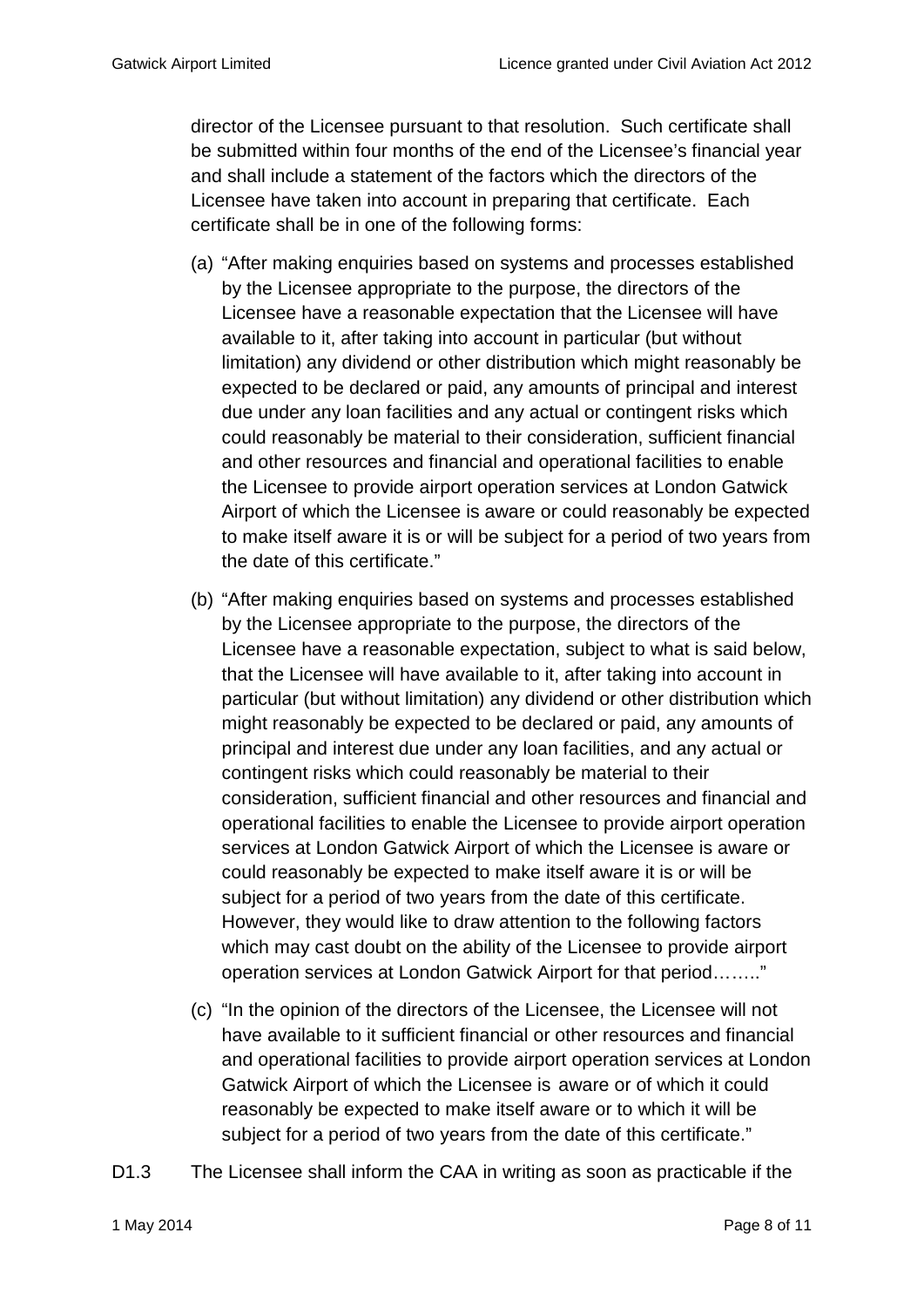directors of the Licensee become aware of any circumstance which causes them no longer to have the reasonable expectation expressed in the then most recent certificate given under Condition D1.2(a) or (b).

- D1.4 The Licensee shall obtain and submit to the CAA with each certificate provided under Condition D1.2 a report prepared by its Auditors stating whether or not the Auditors are aware of any inconsistencies between, on the one hand, that certificate and the statement submitted with it and, on the other hand, any information which they obtained during their audit of the relevant year end accounts of the Licensee.
- D1.5 If the Licensee or any of its linked companies (or, where applicable the directors and officers of any of those undertakings) seeks, or is advised to seek, advice from an insolvency practitioner or any other person relating to:
	- (a) the Licensee's financial position or ability to continue to trade; or
	- (b) that linked company's financial position or ability to continue to trade, only to the extent that it would affect the Licensee's financial position or ability to continue to trade, the Licensee must inform the CAA within 3 working days.

### **Restriction on activities**

- D1.6 The Licensee shall not, and shall procure that its subsidiary undertakings shall not, conduct any business or carry on any activity other than:
	- (a) the Permitted Business; and/or
	- (b) any other business or activity for which the CAA has given its written consent for the purposes of this Condition, such consent not to be unreasonably withheld or delayed.

### **Ultimate holding company undertakings**

- D1.7 The Licensee shall procure from each Covenantor a legally enforceable undertaking in favour of the Licensee in the form specified by the CAA that that Covenantor will:
	- (a) refrain from any action, and procure that every subsidiary of the Covenantor (other than the Licensee and its subsidiaries) will refrain from any action, which would then be likely to cause the Licensee to breach any of its obligations under this Licence;
	- (b) promptly upon request by the CAA (specifying the information required) provide to the CAA (with a copy to the Licensee) information of which they are aware and which the CAA reasonably considers necessary in order to enable the Licensee to comply with this Licence.
- D1.8 Such undertaking shall be obtained within seven days of the company or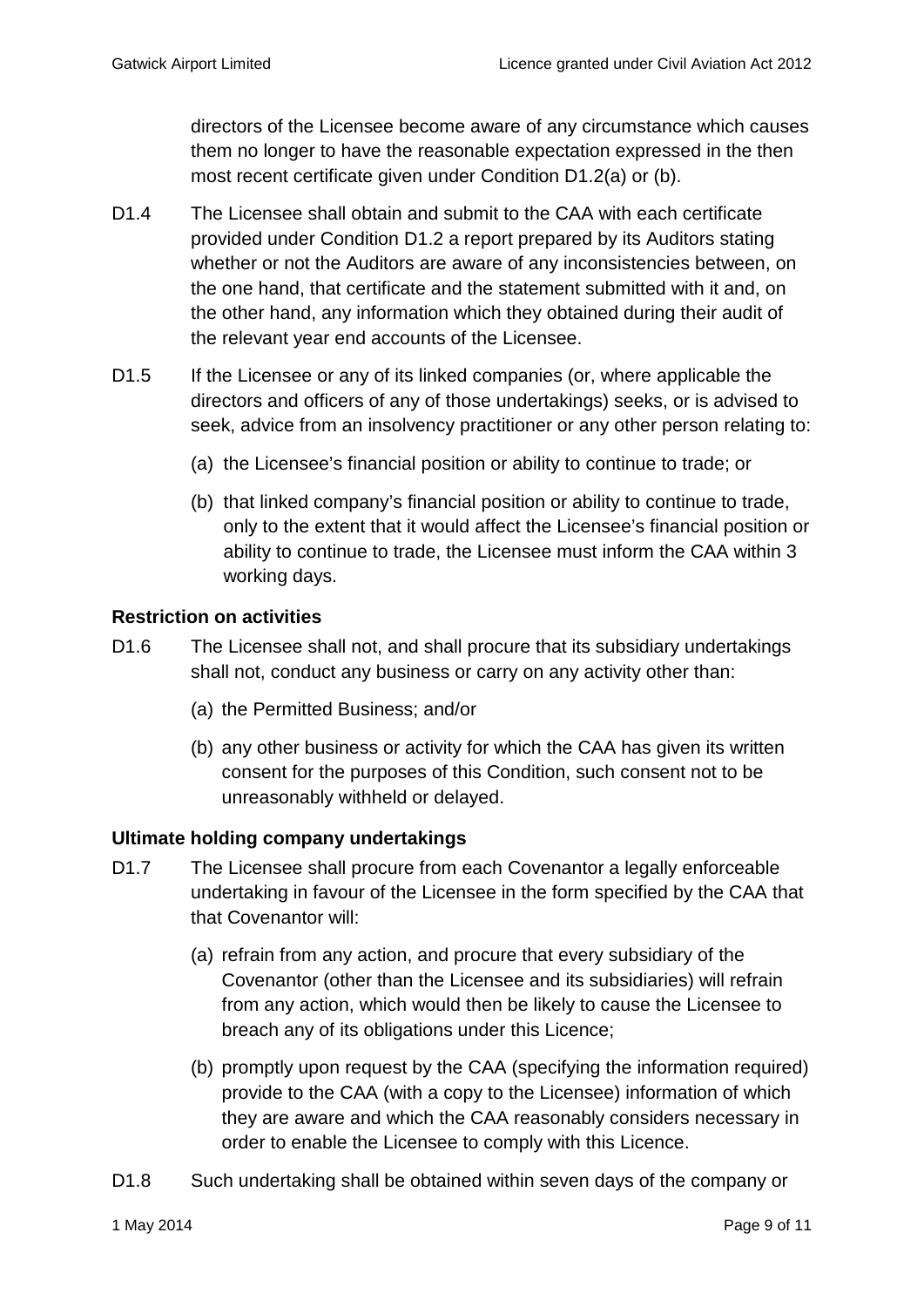other person in question becoming a Covenantor and shall remain in force for so long as the Licensee remains the holder of this Licence and the Covenantor remains a Covenantor.

- D<sub>1.9</sub> The Licensee shall:
	- (a) deliver to the CAA, within seven days of obtaining the undertaking required by Condition D1.8, a copy of such undertaking;
	- (b) inform the CAA as soon as practicable in writing if the directors of the Licensee become aware that the undertaking has ceased to be legally enforceable or that its terms have been breached; and
	- (c) comply with any direction from the CAA to enforce any such undertaking.

### **Definitions**

D<sub>1.10</sub> In this Condition D<sub>1</sub>:

- (a) the Covenantor means a company or other person which is at any time an ultimate holding company of the Licensee;
- (b) a linked company means any company within the Licensee's Group where the financial position of that company or its inability to continue to trade would have an adverse effect on the Licensee's financial position or ability to continue to trade;
- (c) Permitted Business means:
	- (i) any and all business undertaken by the Licensee and its subsidiary undertakings as at 1 April 2014;
	- (ii) to the extent that it falls outside Condition  $D1.10(c)(i)$ , the business of owning, operating and developing the Airport and associated facilities by the Licensee and its subsidiary undertakings (including, without limitation, any and all airport operation services, provision of facilities for and connected with aeronautical activities including retail, car parks, advertising and surface access and property development letting and management development thereof); and
	- (iii) any other business, provided always that the average over the term of the Commitments of any expenses incurred in connection with such businesses during any one financial year is not more than 2% of the value of the shadow Regulatory Asset Base at the start of the financial year.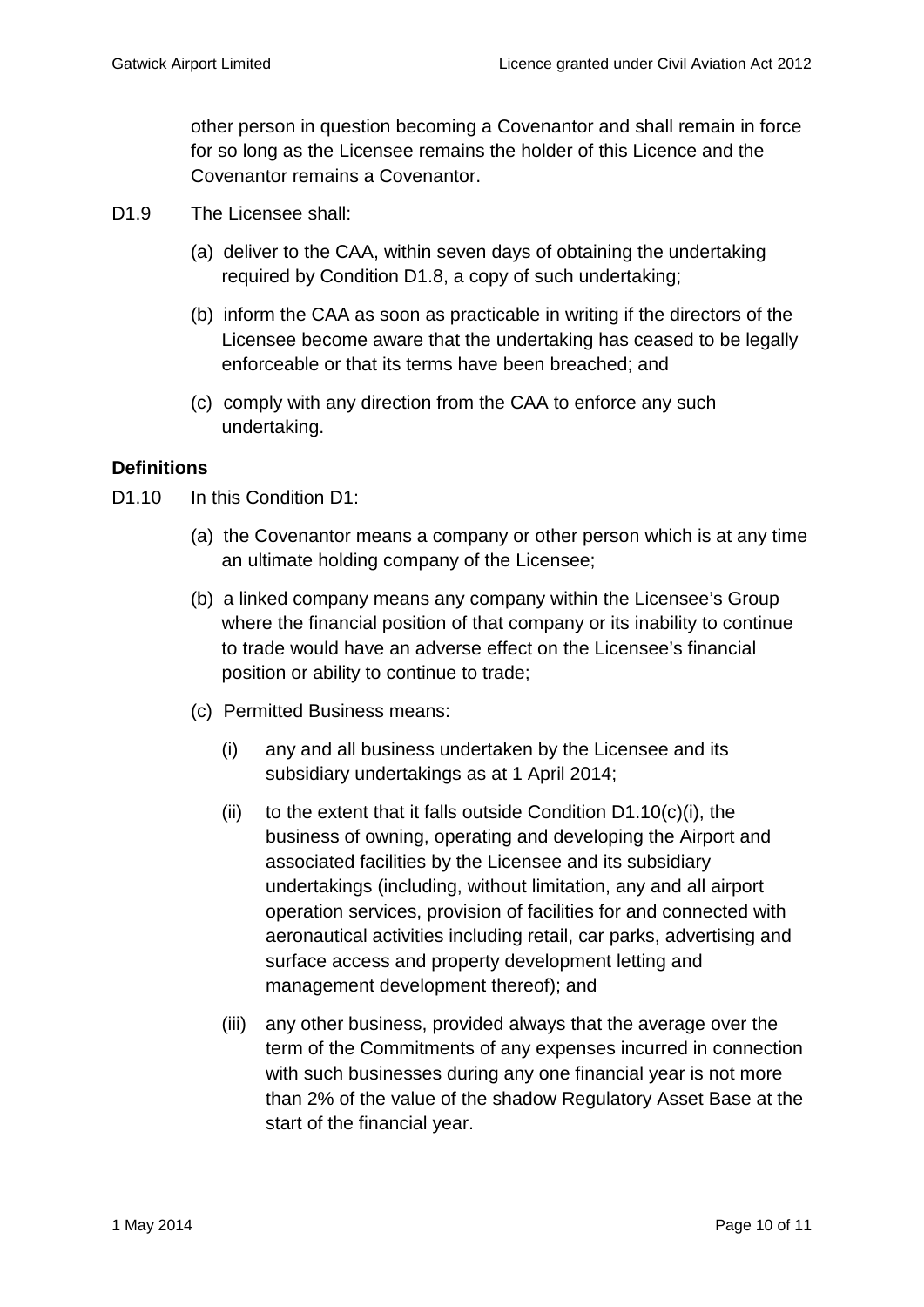# <span id="page-10-0"></span>**Appendix: The commitments, as set out in the Gatwick Conditions of Use**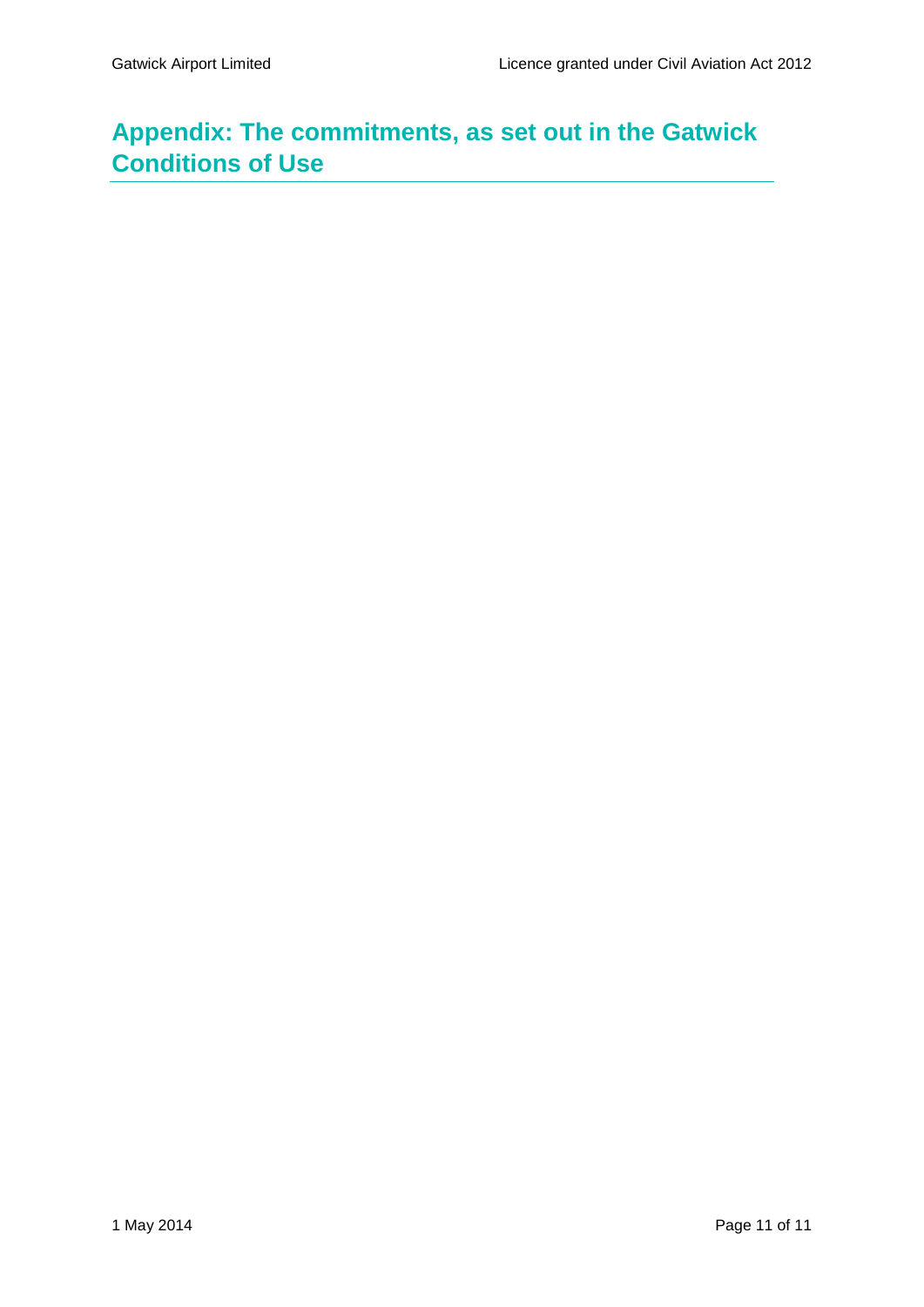# **Gatwick Airport: Conditions of Use 2014/15**

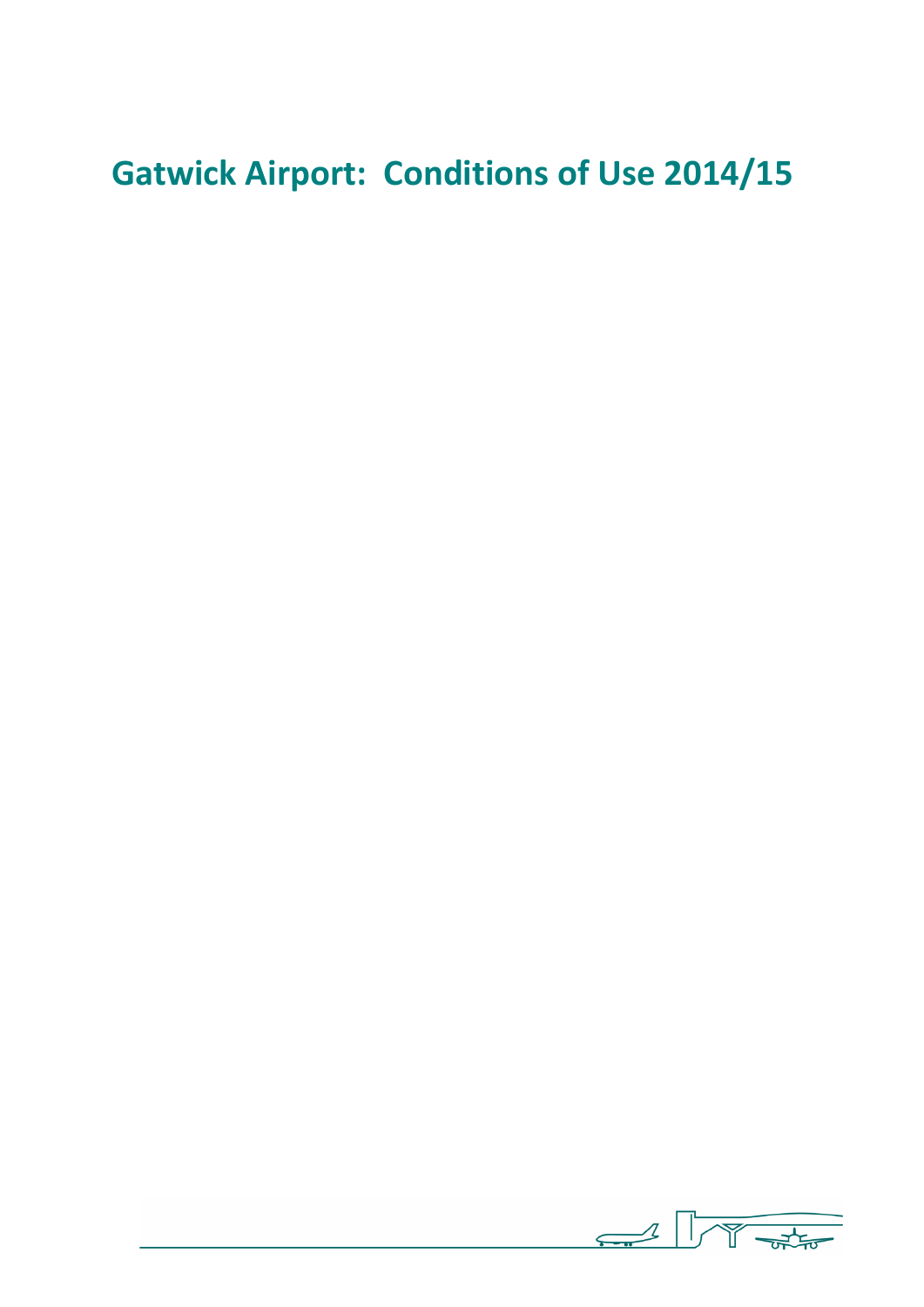Gatwick Airport Limited West Sussex, RH6 0NP

Telephone: 0844 335 1802 (General)

The registered office for this company is at: 5th Floor Destinations Place South Terminal Gatwick Airport West Sussex, RH6 0NP

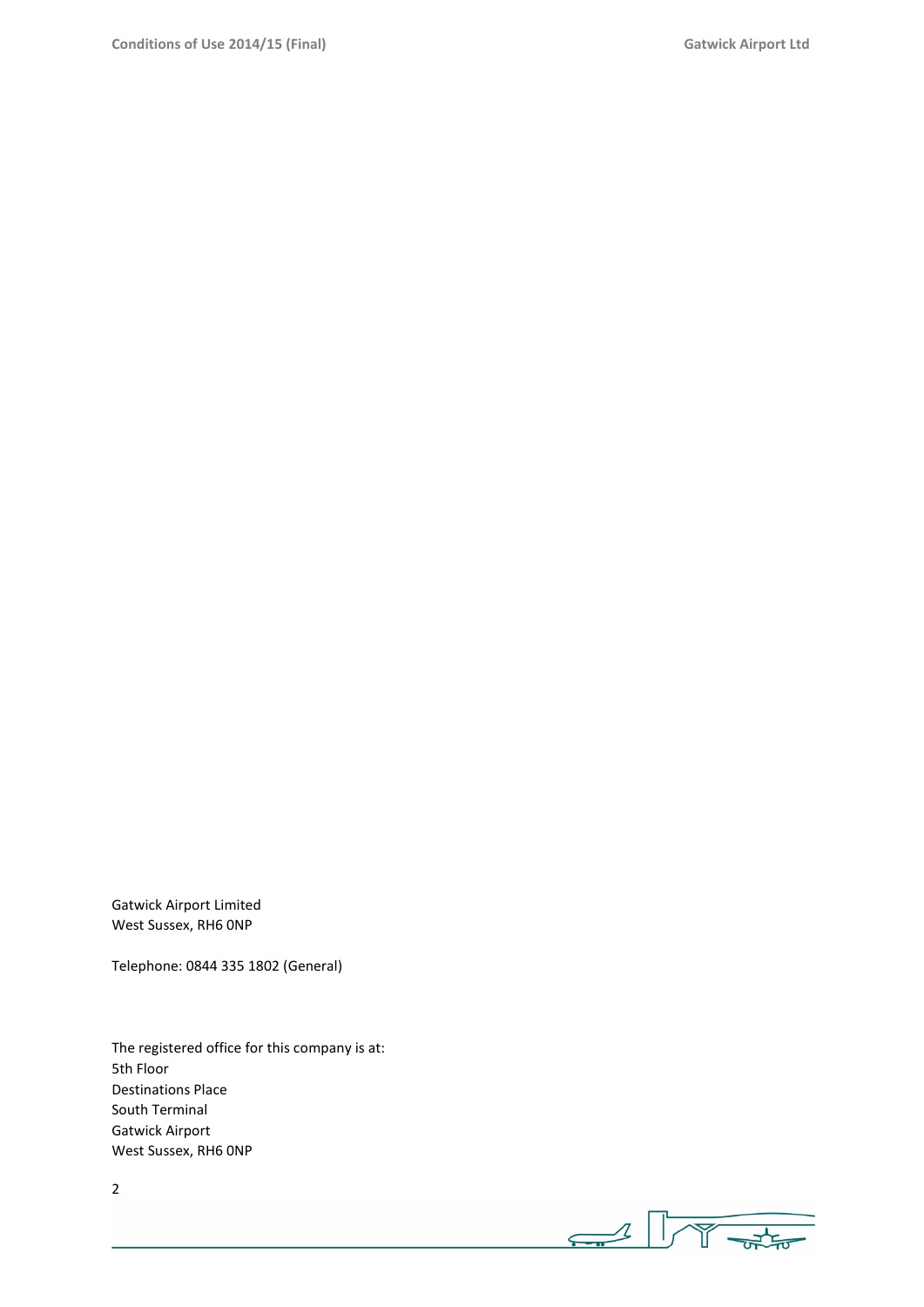#### **Preface**

(This is not part of the Conditions of Use)

This edition replaces the 2014/15 Conditions of Use (Version 1) issued on 12 March 2014, effective 1 April 2014

Conditions of Use, including the airport charges for Gatwick Airport and price and service commitments by Gatwick Airport Limited are contained in this booklet.

Gatwick Airport Limited: Conditions of Use

These Conditions are effective from 1<sup>st</sup> April 2014

For any queries regarding invoicing please contact Gatwick Credit Control Department (see 2.3.12), any other enquires should be addressed in the first instance to Gatwick Airport Chief Financial Officer's office:

For the attention of the Chief Financial Officer, Gatwick Airport Limited, South Terminal, 5th Floor, Destinations Place, West Sussex, RH6 0NP, United Kingdom

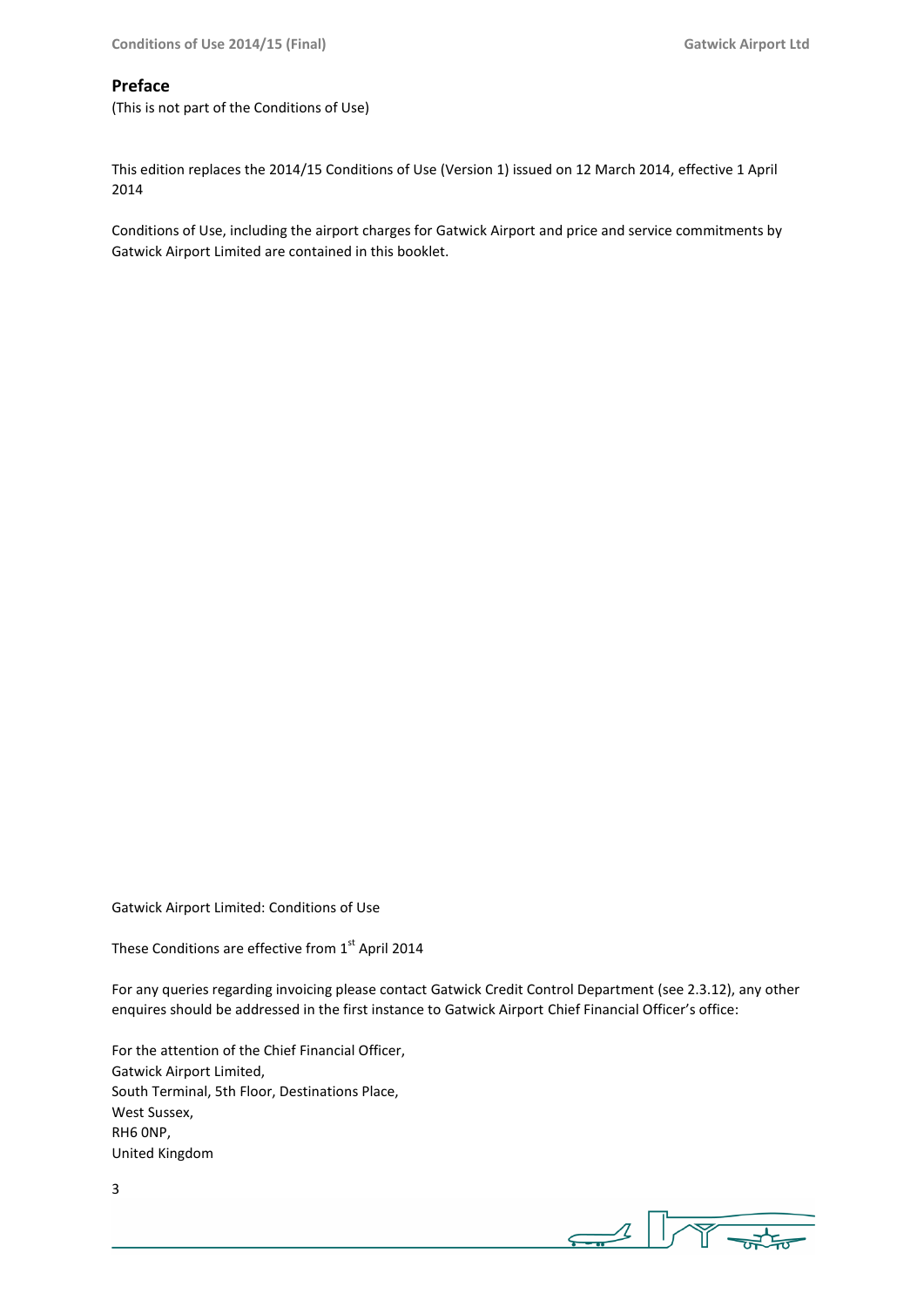٦

### **Table of Contents**

|      |             |                                                                                   | Page |
|------|-------------|-----------------------------------------------------------------------------------|------|
|      | 1.1         | Definition of terms                                                               | 6    |
|      | 1.2         | Interpretation                                                                    | 8    |
| 2.0  |             | <b>Conditions</b>                                                                 | 9    |
|      | 2.1         | General                                                                           | 9    |
|      | 2.2         | Operational                                                                       | 12   |
|      | 2.3         | Payment                                                                           | 13   |
|      | 2.4         | Data                                                                              | 15   |
| 3.0  |             | <b>Airport Charges</b>                                                            | 15   |
|      | 3.1         | Charges on landing and take-off                                                   | 15   |
|      | 3.2         | Charge on departing passengers                                                    | 15   |
|      | 3.3         | Aircraft parking charges                                                          | 16   |
|      | 3.4         | Charges for Specified activities, PRM, Check-in and Airside Coaching              | 17   |
| 4.0  |             | <b>Rebates</b>                                                                    | 20   |
|      | 4.1         | <b>Training flights</b>                                                           | 20   |
|      | 4.2         | Positioning flights                                                               | 20   |
|      | 4.3         | <b>Other Rebates</b>                                                              | 20   |
|      |             | <b>Price Commitments</b>                                                          |      |
| 5.0  |             |                                                                                   | 21   |
| 6.0  |             | <b>Service Standards Commitment</b>                                               | 21   |
| 7.0  |             | Continuity of Service Plan, Operational and Financial Resilience Commitment       | 21   |
| 8.0  |             | <b>Investment and Consultation Commitment</b>                                     | 22   |
| 9.0  |             | <b>Financial Information Commitment</b>                                           | 22   |
| 10.0 |             | <b>Contacts</b>                                                                   | 23   |
|      | 10.1        | General                                                                           | 23   |
|      | 10.2        | Airport Charges and specified pricing                                             | 23   |
|      | 10.3        | General operational                                                               | 23   |
|      | 10.4        | Passengers with Reduced Mobility (PRM)                                            | 24   |
|      | 10.5        | Data delivery                                                                     | 24   |
|      | 10.6        | AOC                                                                               | 24   |
|      | 10.7        | Passenger feedback                                                                | 24   |
|      | Schedule 1: | Schedule of Charges effective from 1st April 2014                                 | 25   |
|      |             | Gatwick: Schedule of airport charges effective from 1st April 2013<br>Appendix I: | 25   |
|      |             | Utilities charges<br>Appendix II:                                                 | 26   |

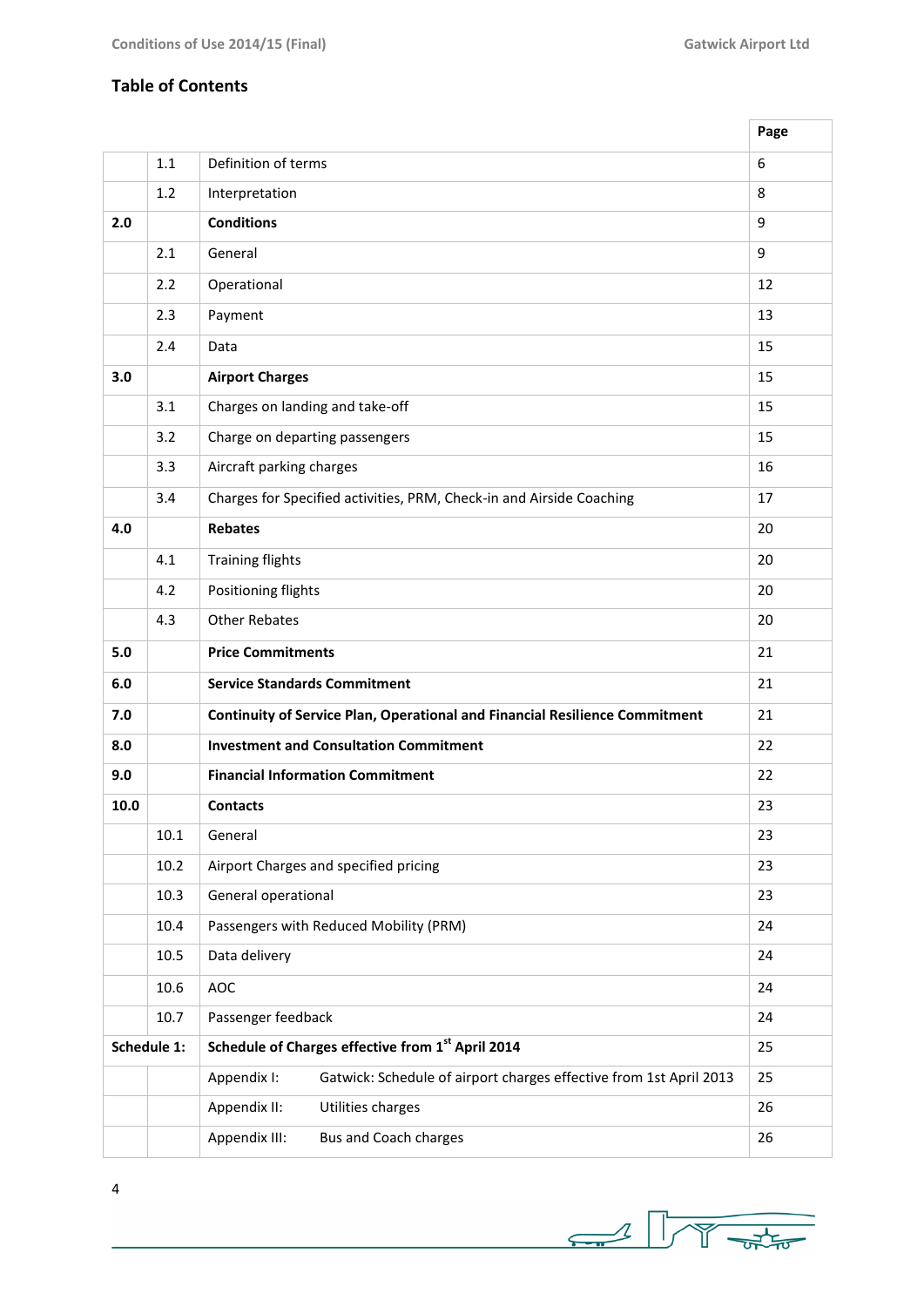|                     |             | Appendix IV:            | PRM charges                                                       | 26 |
|---------------------|-------------|-------------------------|-------------------------------------------------------------------|----|
| Appendix V:         |             |                         | Check in and baggage charges                                      | 26 |
|                     |             | Appendix VI:            | Staff Car Parking, Airside Operators Licence and Staff ID charges | 27 |
|                     |             | Appendix VII:           | Airside Coaching Charges                                          | 27 |
|                     | Schedule 2: | <b>Price Commitment</b> |                                                                   | 28 |
|                     | Schedule 3: | Service Commitments     |                                                                   | 32 |
|                     |             |                         | Appendix I: Core Service Standards (Rebates)                      | 34 |
|                     |             |                         | Appendix II: Airline Service Standards                            | 35 |
|                     | Schedule 4: |                         | Capital Investment Consultation                                   | 36 |
| Schedule 5:<br>Data |             |                         |                                                                   | 39 |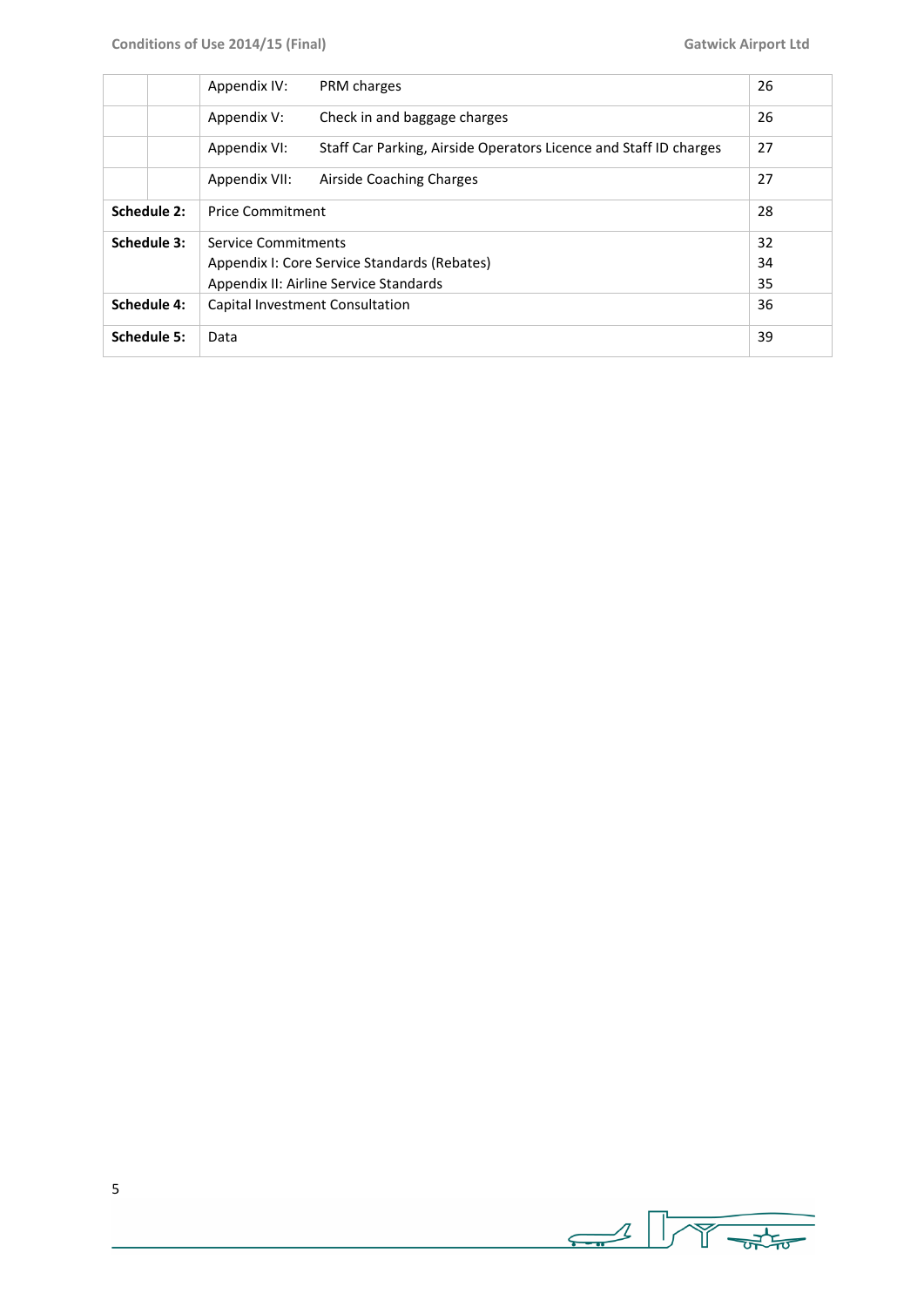#### **1.1 Definitions of terms**

- 1.1.1 'Airport Charges' means charges for the landing and taking off of aircraft, the parking of aircraft and the departure of passengers.
- 1.1.2 'Air Transport Movement' means a flight carried out for hire and reward. This comprises all scheduled flights operated according to a published timetable where carriage is offered to the public whether loaded or empty and all flights where the capacity is contracted to another person, including empty positioning flights.
- 1.1.3 'Aircraft's Ascertained NOx Emission' means the product of the Engine NOx Emission as set out in the GAL Emission Database and the number of engines on the aircraft.
- 1.1.4 'Conditions of Use' means Conditions 1 to 10 and the Schedules and Appendices of this document.
- 1.1.5 'Designated remote stand' means a non-pier served stand or a pier served stand to or from which coaching of passengers is unavoidable due to the airport's operational restrictions
- 1.1.6 'Dispute' means any difference or dispute between the parties to these Conditions of Use arising out of or in connection with these Conditions of Use, MDIs, GADs or the Operator's use of the airport.
- 1.1.7 "Engine NOx Emission" means the figure expressed in kilograms for emissions of oxides of nitrogen for the relevant engine derived from ERLIG recommended sources and which in the case of Jet aircraft engines of 26.7n thrust or more are based on the standardised ICAO landing and take off cycle as set out in ICAO Annex 16 Volume II published in Document 9646 AN1943 (1995) as amended. This data can be accessed at: www.caa.co.uk/default.aspx?categoryid=702&pagetype=90. In the case of Non-Jet aircraft engines the figure shall be that provided by the engine manufacturer or if no such figure is provided then as provided in the emissions value matrix. This data can be accessed at the Website: http://noisedb.stac.aviation-civile.gouv.fr/

In the absence of any of the above sources then the figure shall be that which Gatwick Airport Limited may reasonably determine.

- 1.1.8 'Expert' means a solicitor or barrister with at least 8 years professional experience in the field of aviation law and appointed in relation to any Dispute in accordance with Condition 2.1.11.
- 1.1.9 'Flight' has the same meaning as in the Air Navigation (No.2) Order, 2000, as amended.
- 1.1.10 'Flight Classification' means classification within the following categories:
- 1.1.10.1 'Domestic Flight' means a flight where the airports of both take-off and landing are within the United Kingdom, Channel Islands or the Isle of Man (excluding off shore oil or gas rig) and there is no intermediate landing outside these areas.
- 1.1.10.2 'International Flight' means all flights other than Domestic Flights.
- 1.1.11 'GAL Emission Database' means the database maintained by Gatwick Airport Limited of Engine NOx Emission of aircraft operating at the airport covered by these Conditions of Use.
- 1.1.12 'General or Business Aviation' means any air traffic not falling into any of the following categories:
- 1.1.12.1 scheduled air services;

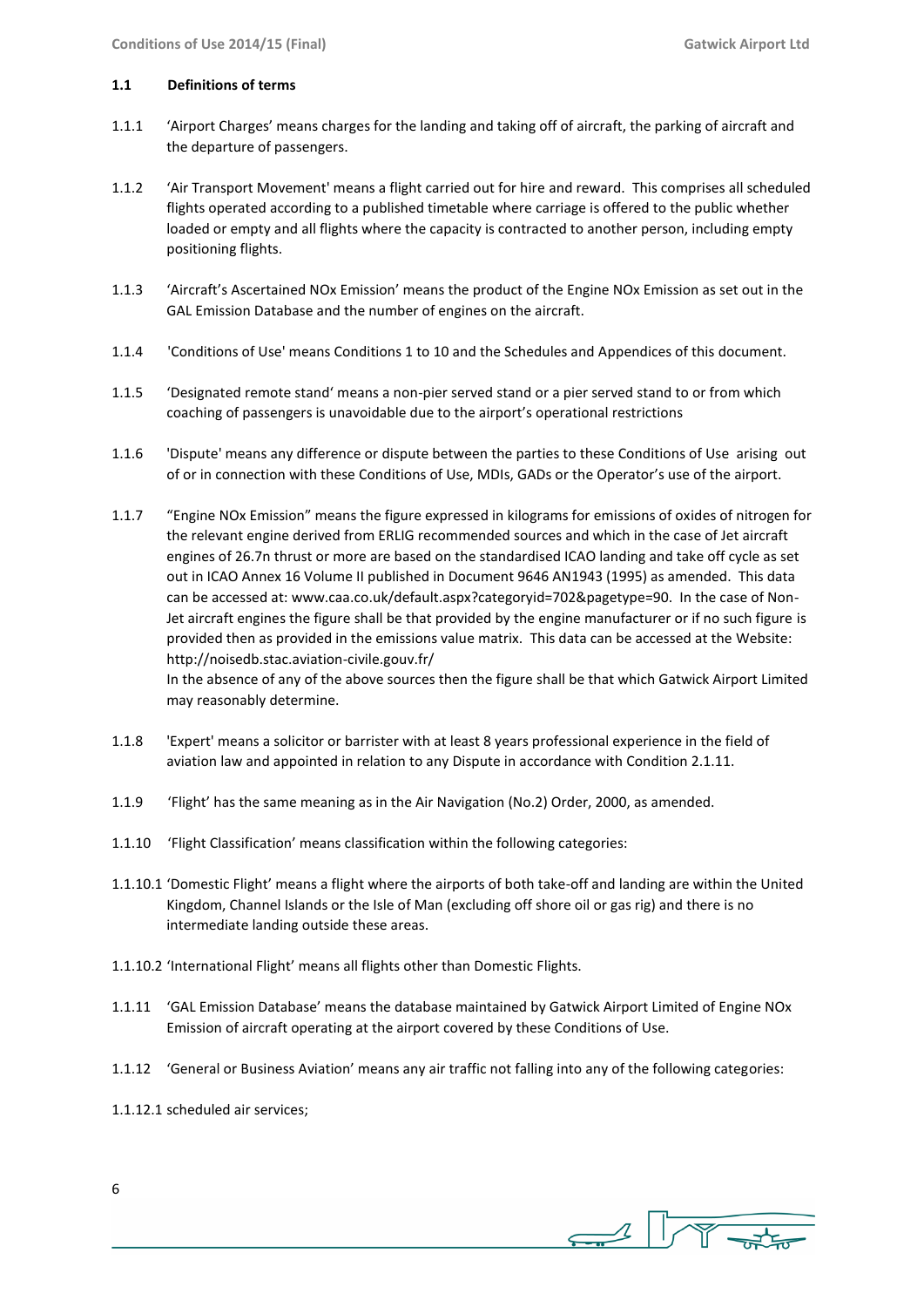- 1.1.12.2 non-scheduled air transport operations for hire or reward in the case of passenger air transport operations where the seating capacity of the aircraft used exceeds 10.
- 1.1.12.3 any traffic engaged on the Queen's Flight or on flights operated primarily for the purpose of the transport of Government Ministers or visiting Heads of State or dignitaries from abroad.
- 1.1.13 'International Terminal Departing Passenger' means any Terminal Departing Passenger whose final destination is a place outside the United Kingdom, Channel Islands, Republic of Ireland or the Isle of Man. This definition will be applied in all cases for determining departing passenger charges notwithstanding that such a passenger may be travelling on a domestic flight as defined in Condition 1.1.10.1 above.
- 1.1.14 'Domestic Terminal Departing Passenger' means any Terminal Departing Passenger whose final destination is a place within the United Kingdom, Channel Islands, or Isle of Man (excluding off shore oil or gas rig) and there is no intermediate landing outside these areas.
- 1.1.15 'Irish Terminal Departing Passenger' means any Terminal Departing Passenger whose final destination is a place within the Republic of Ireland (excluding off shore oil or gas rig) and there is not intermediate landing outside these areas.
- 1.1.16 'Jet aircraft' means an aircraft other than a helicopter having a turbo jet or turbo fan engine.
- 1.1.17 'Legislation' means
- 1.1.17.1 all Acts of Parliament; and
- 1.1.17.2 all Statutory Instruments; and
- 1.1.17.3 any regulations or directions made pursuant to such Acts of Parliament or Statutory Instrument; and
- 1.1.17.4 all directly applicable EU Regulations; and
- 1.1.17.5 all regulations and requirements of any competent authority in each case as the same are amended, re-enacted or otherwise in force from time to time.
- 1.1.18 'Maximum Take Off Weight' in relation to an aircraft means the maximum total weight of the aircraft and its contents at which the aircraft may take-off anywhere in the world in the most favourable circumstances in accordance with the Certificate of Airworthiness in force in respect of the aircraft.
- 1.1.19 'Non-Jet aircraft' means an aircraft which is not a jet aircraft.
- 1.1.20 'Operator' in relation to an aircraft means the person for the time being having the management of that aircraft.
- 1.1.21 'Passenger' means any persons carried on an aircraft with the exception of the flight crew and cabin staff operating the aircraft flight.
- 1.1.22 'Schedule of Charges' means the Schedule of Charges annexed to as Schedule 1.
- 1.1.23 'Term' means the period from 1 April 2014 to 31 March 2021.
- 1.1.24 'Terminal Arriving Passenger' means any passenger aboard an aircraft at the time of landing other than a Transit Passenger.

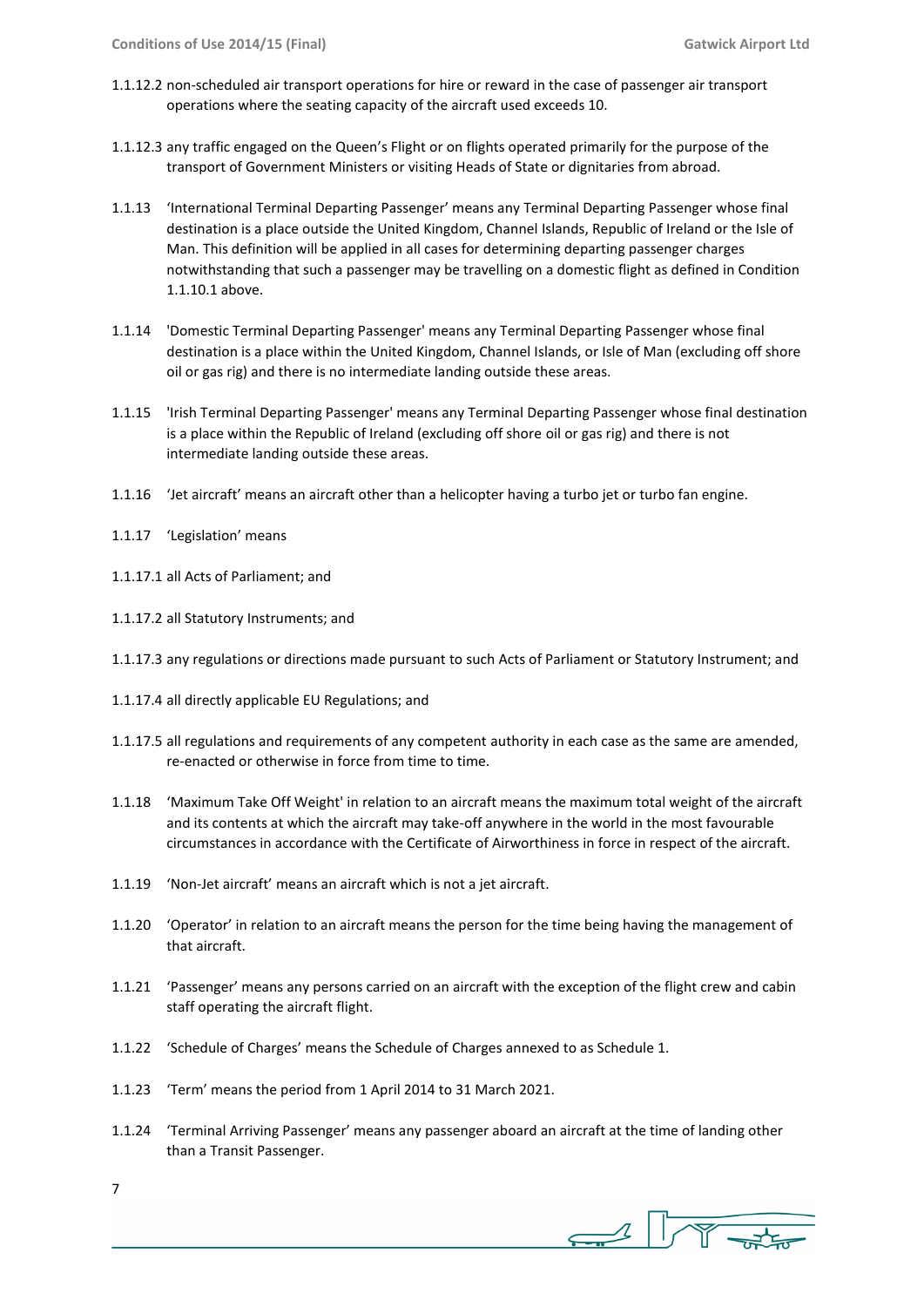- 1.1.25 'Terminal Departing Passenger' means any passenger aboard an aircraft at the time of take-off other than a Transit Passenger.
- 1.1.26 'Time of Landing' means the time recorded by NATS as the time of touch down of an aircraft.
- 1.1.27 'Time of Take off' means the time recorded by NATS as the time when the aircraft is airborne.
- 1.1.28 'Transfer passenger' means a passenger arriving at and departing from the Airport on a different aircraft or on the same aircraft under a different flight number, whose main purpose for using the airport is to effect a transfer on a single ticket within 24 hours.
- 1.1.29 'Transit Passenger' means a passenger who arrives at the airport in an aircraft and departs from the airport in the same aircraft, where such an aircraft is operating a through flight transiting the airport, and includes a passenger in transit through the airport who has to depart in a substituted aircraft because the aircraft on which the passenger arrived has been declared unserviceable.
- 1.1.30 'UTC' means Universal Time (Co-ordinated)

#### **1.2 Interpretation**

- 1.2.1 Reference to a 'Certificate of Airworthiness' shall include any validation thereof and any flight manual or performance schedule relating to the aircraft.
- 1.2.2 References to 'Chief Executive Officer' of Gatwick Airport Limited shall include a nominated deputy.
- 1.2.3 Headings are for ease of reference only and shall not be taken into account in interpreting these Conditions of Use.
- 1.2.4 Words denoting the singular shall include the plural and vice versa and words denoting any gender shall include any other gender.
- 1.2.5 If any provision of these Conditions of Use is or becomes for whatever reason invalid illegal or unenforceable it shall be divisible from the remainder of these Conditions of Use and shall be deemed to be deleted from them and the validity of the remaining provisions of these Conditions of Use shall be not be affected in any way.
- 1.2.6 Gatwick Airport Limited has previously issued directives entitled Managing Director's Instructions (MDIs); these have been renamed Gatwick Airport Directives (GADs). The re-naming of each MDI will take place as that MDI comes up for review. MDIs remain in full force and effect until either rescinded or replaced by a GAD; it is the responsibility of each person or entity bound by these Conditions of Use to ensure that they are acquainted with the terms of relevant MDIs and GADs. In these Conditions of Use the terms MDI and GAD are used interchangeably.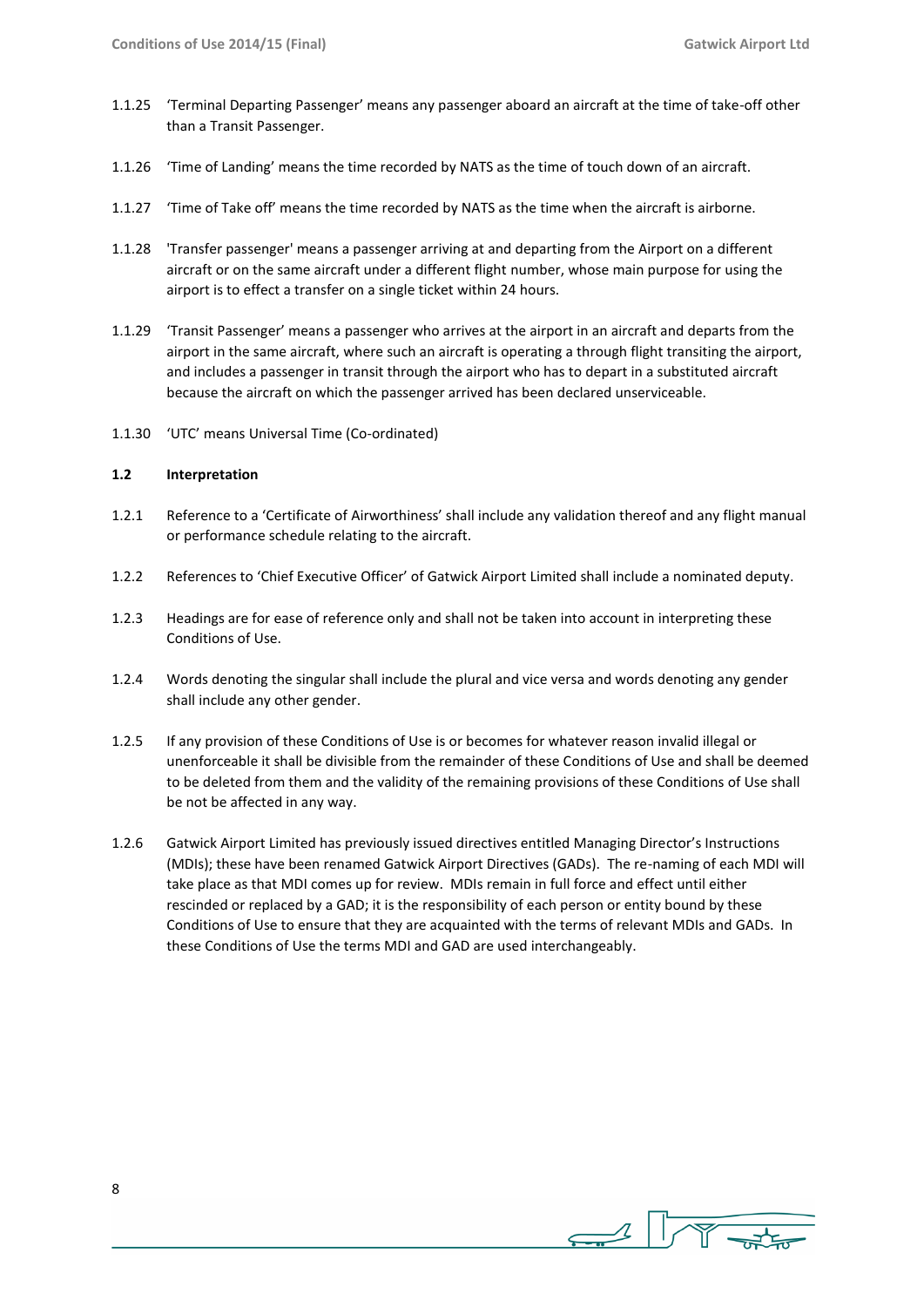#### **2 Conditions**

The use of the airport is subject to the following conditions:

#### **2.1 General**

Applicability and Enforceability of Conditions of Use

- 2.1.1 Gatwick Airport (the "Airport") is managed by Gatwick Airport Limited.
- 2.1.2 The publication of these Conditions of Use constitutes an offer by Gatwick Airport Limited to permit the use of its facilities on the terms set out herein. The use of any facilities at the airport whether airside or landside other than as a passenger constitutes acceptance of these Conditions of Use. It is intended that these Conditions of Use constitute a contract as between Gatwick Airport Limited and each and every Operator or in relation to obligations relevant to them, other users using the facilities at the airport other than as passengers.

#### **Variation**

2.1.3 Gatwick Airport Limited may at its sole discretion vary amend or add to these Conditions of Use and any such variation, amendment to, or addition may be promulgated by means of a GAD save that no variation which has effect before 1st April 2021 may be made to the following Conditions and Schedules: Condition 1.1.23 (Term)

 This Condition 2.1.3 (Variation) Conditions 2.1.11-2.1.20 (Dispute Resolution) Condition 5 (Price Commitment) Condition 6 (Service Standard Commitment) Condition 7 (Continuity of Service and Financial Resilience Commitment) Condition 8 (Investment and Consultation Commitment) Condition 9 (Financial Information Commitment) Schedules 2, 3 and 4 other than in accordance with the variation provisions contained in paragraph 6 of Schedule 2 , paragraph 5 of Schedule 3 and in the final paragraph of Schedule 3 Appendix 1.

#### **Compliance**

- 2.1.4 Operators shall comply with the local flying restrictions and remarks published from time to time in the AD section of the United Kingdom AIP, NOTAMS and the current Air Navigation Order and Regulations.
- 2.1.5 Operators shall comply with instructions, orders or directions including MDIs and GADs published from time to time by Gatwick Airport Limited, which may supplement vary or discharge any of the terms and conditions of use set out herein.
- 2.1.6 Operators shall comply with, and shall ensure that their servants and agents comply with, all applicable Legislation in relation to their operations at the airport and their aircraft's approach to and departure from the airport.
- 2.1.7 Operators shall comply with data requests issued by Gatwick Airport Limited for the purposes of invoicing and reconciliations.

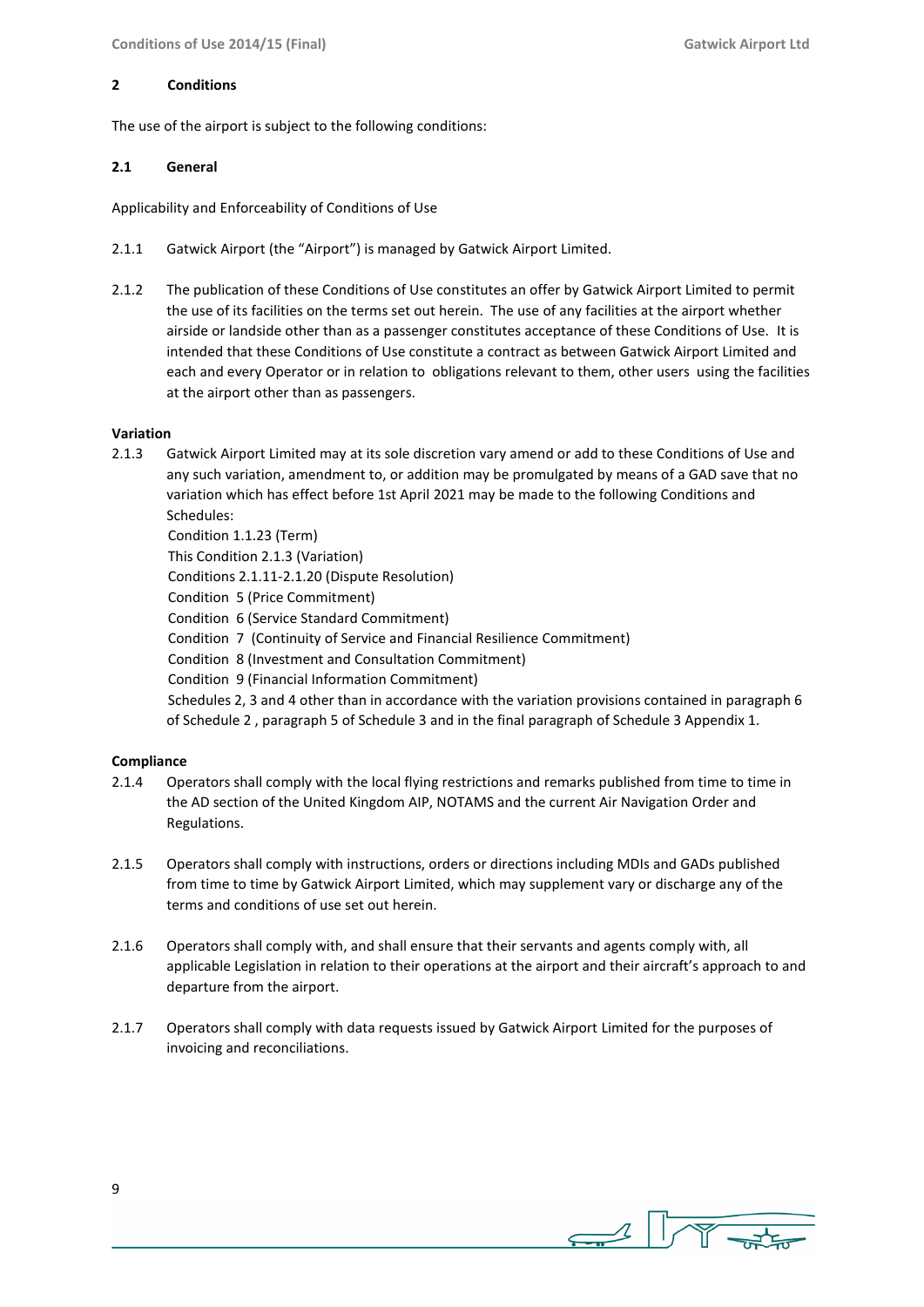#### **Insurance**

2.1.8 The Operator shall take out and maintain passengers and third party liability insurance in respect of each of its aircraft at the airport in at least the sum specified by the CAA (or if greater any other competent authority or such amount as Gatwick Airport Limited shall reasonably specify) in respect of any one event.

#### **No Waiver**

- 2.1.9 No failure or delay by Gatwick Airport Limited to exercise any right or remedy under these Conditions of Use will be construed or operate as a waiver of that right or remedy nor will any single or partial exercise of any right or remedy preclude the further exercise of that right or as a waiver of a preceding or subsequent breach.
- 2.1.10 Any express waiver granted by Gatwick Airport Limited shall be construed strictly on its terms and shall not imply or require that any further or additional waiver will be given in respect of similar future matters.

#### **Indemnity**

#### **Dispute Resolution Procedure**

- 2.1.11 Either party may refer any Dispute to an Expert for determination by serving notice in writing to that effect on the other party. The notice shall contain sufficient particulars of the Dispute to be referred to an Expert.
- 2.1.12 The parties shall agree the identity of the Expert to be appointed. In default of agreement, within ten working days of the date of service of a notice referring a Dispute to an Expert for determination, the Expert shall be appointed on the application of any party to the President of the Law Society or the Chairman of the Bar Council.
- 2.1.13 The Expert shall not act as an arbitrator and the provisions of the Arbitration Act 1996 shall not apply.
- 2.1.14 The Expert shall determine the Dispute referred to him impartially and acting reasonably. The Expert will establish the procedural rules to be applied to the determination which must include the following steps:
- 2.1.14.1 each party will be entitled to make submissions to the Expert;
- 2.1.14.2 the Expert may request any party to provide him with any further information as he may require in order to determine the Dispute provided any such information is made available to the other party to comment;
- 2.1.14.3 all communications between a party and an Expert shall be copied to the other party;
- 2.1.14.4 any failure by a party to respond to any request or direction by the Expert shall not invalidate the Expert's determination.
- 2.1.15 Unless a shorter period is agreed between the parties at the time of the Expert's appointment, a fully reasoned written determination must be delivered to the parties within 21 working days of the Expert's appointment.
- 2.1.16 The fees and expenses of the Expert shall be borne by the parties in equal shares unless the Expert determines otherwise. Each party shall be solely responsible for bearing its legal and other costs arising out of any reference of a Dispute to an Expert.

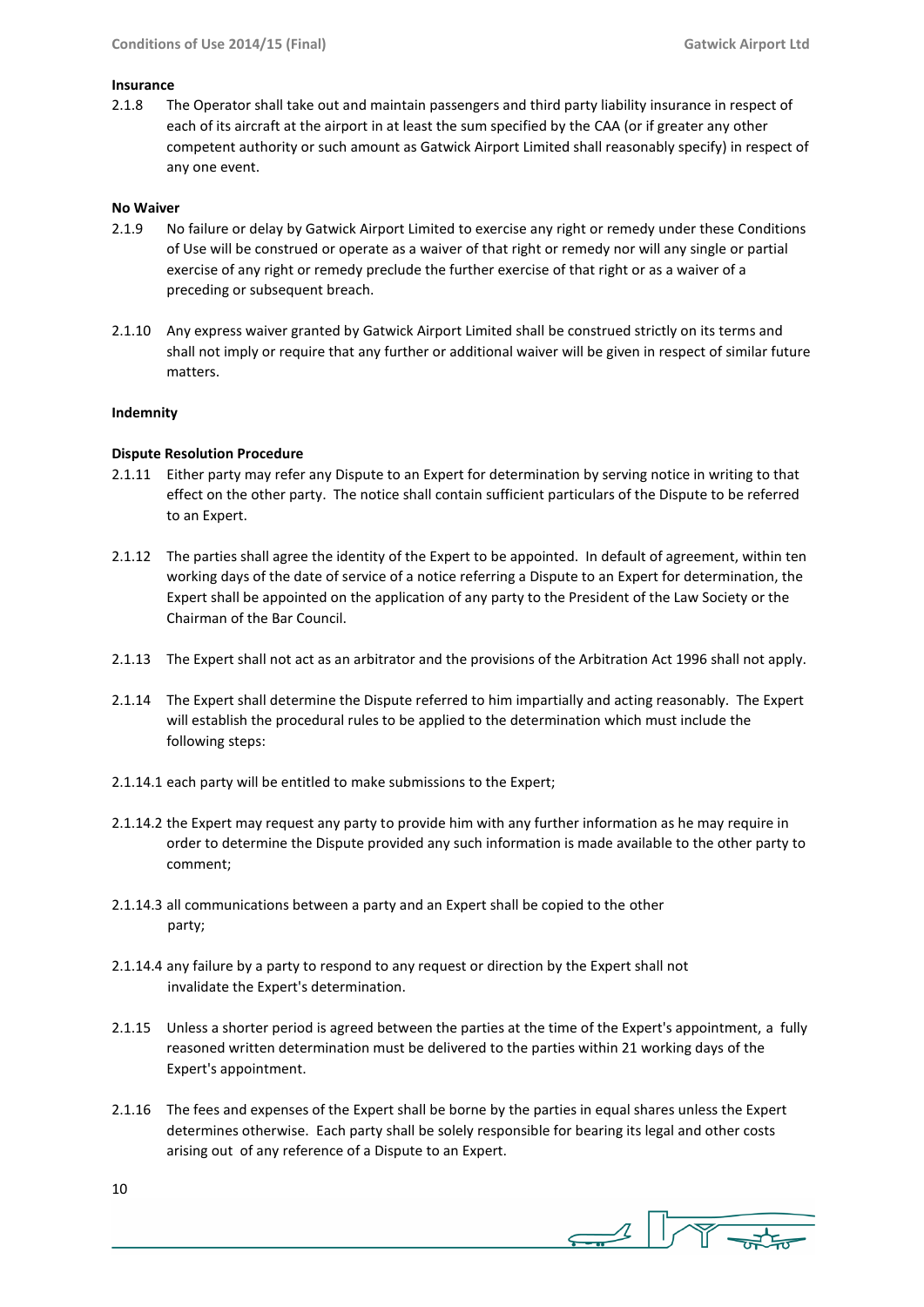- 2.1.17 Any decision of the Expert shall be binding until the Dispute is finally determined by legal proceedings or by agreement.
- 2.1.18 Neither party shall make any application to a competent court in relation to the conduct of the determination or the Expert's determination or the Dispute after ninety days from the date of the Expert's determination or, in the event the Expert has failed to reach a decision, the date on which the Expert should have reached a determination.
- 2.1.19 The dispute resolution procedure set out in Conditions 2.1.11 to 2.1.18 above is without prejudice to, and does not impact upon, Gatwick Airport Limited's right to exercise its power to detain aircraft for the non-payment of Airport charges, pursuant to the Civil Aviation Act 1982. Gatwick Airport Limited may at all times exercise that power without recourse to this dispute resolution procedure
- 2.1.20 Subject to clause 2.1.18 the dispute resolution procedure set out in Conditions 2.1.11 to 2.1.18 above shall not prevent either party from applying to a competent court for relief.

#### **Governing law and Jurisdiction**

- 2.1.21 These Conditions of Use, MDIs and GADs shall be governed by and construed according to the laws of England and Wales.
- 2.1.22 Gatwick Airport Limited and the Operator irrevocably agree that the Courts of England and Wales shall have exclusive jurisdiction in respect of any Dispute.

#### **Wake Vortices**

2.1.23 Operators shall be responsible for injury and damage to property sustained as a result of wake vortices generated by their aircraft.

#### **Liability**

- 2.1.24 Neither Gatwick Airport Limited, nor its servants or agents shall be liable for the loss of or the damage to any aircraft, its parts or accessories or any property contained in the aircraft, occurring while the aircraft is on the airport or is in the course of landing or taking-off at the airport, arising or resulting directly or indirectly from any act, omission, neglect or default on the part of Gatwick Airport Limited or its servants or agents unless done with intent to cause damage or recklessly and with knowledge that damage would probably result.
- 2.1.25 Neither Gatwick Airport Limited nor its servants or agents shall have any liability to an Operator whether in contract tort, negligence breach of statutory duty or otherwise for any loss, damage costs or expenses of any nature whatsoever incurred or suffered by that Operator of an indirect or consequential nature including without limitation any economic loss or other loss of turnover, profits, business or goodwill.
- 2.1.26 Gatwick Airport Limited provides no warranty as to the continued use and operation of the airport and may at any time or from time to time at its sole discretion close or restrict access to the public to the airport or any part thereof without incurring any liability to the Operator.

#### **Conflict**

2.1.27 In the event of any conflict between these Conditions of Use and the terms of another written contract between Gatwick Airport Limited and a third party then to the extent that the conflict is apparent on the face of the documentation the terms of that other written contract shall prevail over these Conditions of Use.

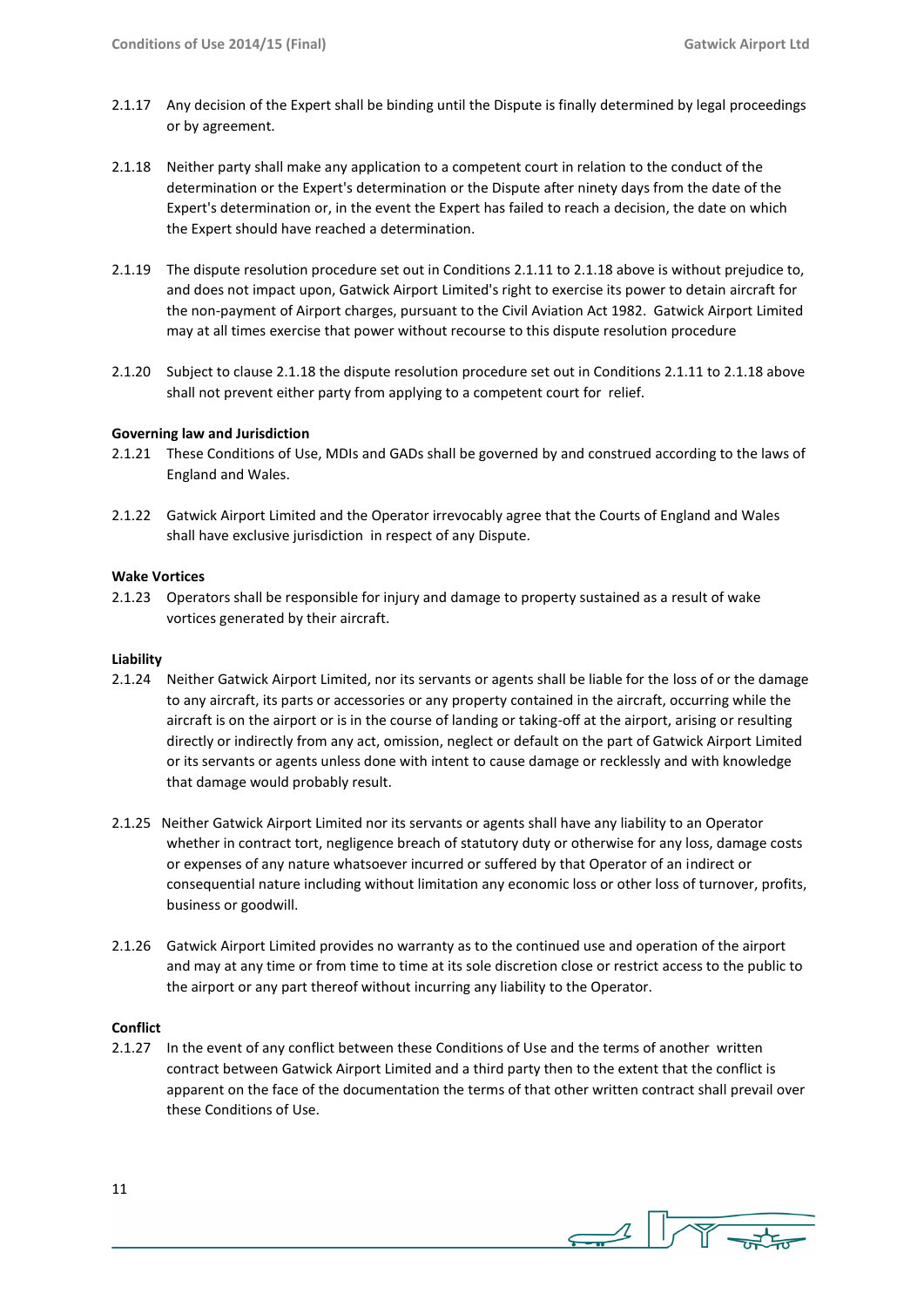#### **2.2 Operational**

#### **Slots**

- 2.2.1 No Operator shall be permitted to operate to or from Gatwick Airport without first obtaining a slot from Airport Coordination Limited (ACL).
- 2.2.2 If in the opinion of Gatwick Airport Limited an Operator regularly or intentionally fails to adhere to an allocated slot (either arrival or departure) for reasons which are not beyond its control, then having first given the Operator an opportunity to make representations, Gatwick Airport Limited may adopt such measures as it deems appropriate to ensure that the Operator adheres to its allocated slots, such measures may include Gatwick Airport Limited prohibiting the Operator or particular services of the Operator from operating at the airport for a fixed period of time.

#### **Peak congestion**

2.2.3 Any Operator of General or Business Aviation, or whole plane cargo services, who operates at Gatwick Airport without the prior permission of Gatwick Airport Limited during such periods of peak congestion, as have been notified by NATS in the United Kingdom AIP or a subsequent supplement, for the airport, may be prohibited by Gatwick Airport Limited from operating during such periods of peak congestion for a minimum period of 30 days, unless in the opinion of Gatwick Airport Limited the aircraft was required to land at the airport because of an emergency or other circumstance beyond the control of the Operator.

#### **Use of Chapter 2 aircraft**

2.2.4 Operators should note that civil subsonic jet aircraft with a take off mass of 34,000kg or more (or with more than 19 passenger seats) operating to the UK are required to be certificated as Chapter 3 or Chapter 4 in accordance with the Aeroplane Noise Regulations 1999. Aircraft not meeting this requirement are prohibited from operating to any UK airport unless granted an exemption by the UK Civil Aviation Authority (see www.caa.co.uk/erg/avpolicy).

#### **Service and ground handling**

- 2.2.5 Operators are required to either self handle or appoint third party Ground Handling Agents, to deliver operational performance in accordance with the minimum airline service standards defined in the current Service Standards GAD. These standards will be consulted on prior to implementation at the Airport Users Committee at Gatwick Airport.
- 2.2.6 In the circumstances of a diversionary aircraft arriving at Gatwick Airport, Operators are required to adhere to the current Aircraft Diversions Procedures MDI to ensure passengers and aircraft are handled effectively. The GAD includes the charge payable should Gatwick Airport Limited be required to facilitate handling of aircraft.
- 2.2.7 There is a Passenger with Reduced Mobility (PRM) Service provided at Gatwick Airport. Please refer to the current PRM GAD and General Advice Notice for information regarding this service including the requirement for pre-notification by Airlines. Pricing current at the date of issue of these Conditions of Use is attached as an appendix IV to the Schedule of Charges.

#### **Policing**

2.2.8 Where a flight destination or carrier is identified as being at significant or high risk the Operator shall pay a charge as notified by the Chief Executive Officer equating to the cost of any policing cost additional to the services normally provided at the airport for carriers or destinations at lower levels of risk.



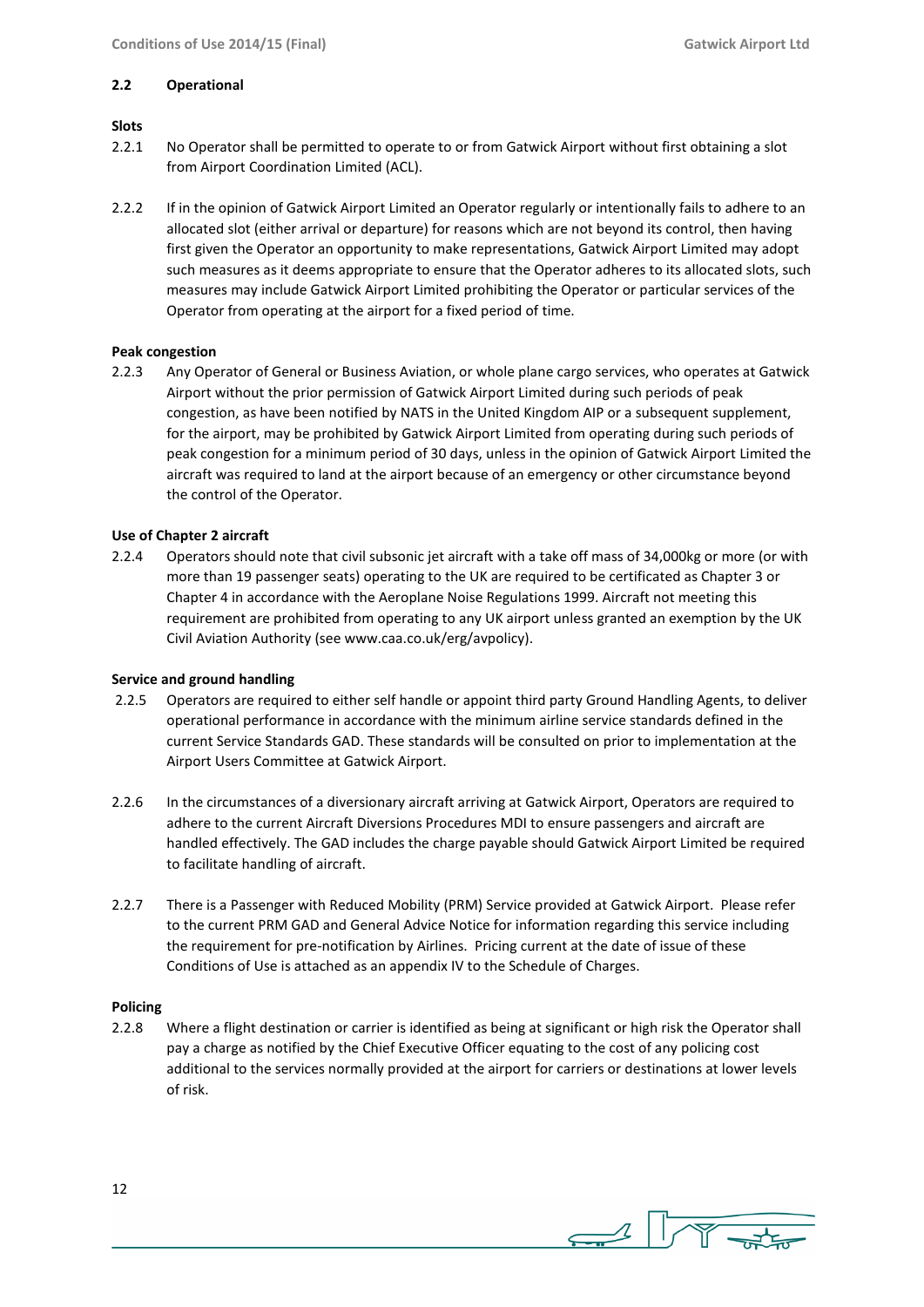#### **Noise supplements**

2.2.9 At Gatwick Airport, aircraft departures which infringe noise thresholds or aircraft of Operators that flagrantly or persistently fail to operate in accordance with Noise Preferential Routes (NPR's) prescribed for the airport, both as measured by the noise and track monitoring system operated by Gatwick Airport Limited, may be subject to supplemental charges promulgated in MDIs or GADs.

#### **2.3 Payment**

- 2.3.1 The Operator shall pay the appropriate charges for landing, taking-off and parking of an aircraft, as set out in the Schedule of Charges. The Operator shall also pay for any supplies, services or facilities provided to him or to the aircraft at the airport by or on behalf of Gatwick Airport Limited at the charges determined by Gatwick Airport Limited. All charges referred to in this paragraph shall accrue on a daily basis and shall become due on the day they were incurred and shall be payable to Gatwick Airport Limited on demand and in any event before the aircraft departs from the airport unless otherwise agreed by Gatwick Airport Limited (which agreement may be withdrawn at any time at the discretion of Gatwick Airport Limited) or unless otherwise provided in the terms for payment included in the invoice for such charges.
- 2.3.2 Payments shall be made without deductions (including taxes or charges). If the applicable law requires any tax or charge to be deducted before payment the amount shall be increased so that the payment made will equal the amount due to Gatwick Airport Limited as if no such tax or charge had been imposed.
- 2.3.3 All sums payable to Gatwick Airport Limited are exclusive of VAT which shall, where applicable, be paid in addition at the rate in force at the relevant tax point.
- 2.3.4 All sums due which are not paid on the due date shall bear interest from day to day at the annual rate of the higher of 8%, or the sum of Bank of England base rate plus 3% margin, from the date when such sums were due until the date of payment (both dates inclusive).
- 2.3.5 All new aircraft Operators to Gatwick Airport Limited (being an Operator that has had no flying operation at the airport for the previous two consecutive seasons to the season being requested) are required to lodge a deposit equivalent to 3 months of operations by that aircraft Operator (based on anticipated numbers and type of flight planned). The deposit may be reviewed after 12 months at the written request of the aircraft Operator, and will be refunded at Gatwick Airport Limited's discretion. A formal explanation will be presented to the aircraft Operator in the event the deposit is still retained by Gatwick Airport Limited following the refund request. When the Operator ceases to operate any flights from the airport for more than two consecutive seasons the deposit will be refunded subject to the right of Gatwick Airport Limited (which is hereby reserved) to set off against any such deposit any appropriate charges that have not been settled in accordance with the above provisions. In exceptional cases the Airport Chief Financial Officer may at his/her discretion waive the requirement for the 3 month deposit.
- 2.3.6 In the event of an Operator currently operating at Gatwick Airport failing to meet the terms of payment for Airport Charges such that the debt incurred exceeds £10k greater than 30 days overdue (at any point within the prior 3 months) then that Operator will be required to lodge a deposit with Gatwick Airport Limited equivalent to a maximum of 3 months of operations by that aircraft Operator (based on anticipated numbers and types of flight planned). Gatwick Airport Limited's Chief Financial Officer may set the level of deposit required at his/her discretion up to the maximum 3 months value, and in exceptional circumstances may waive the deposit requirement.

 $\rightarrow$   $\sqrt{\gamma}$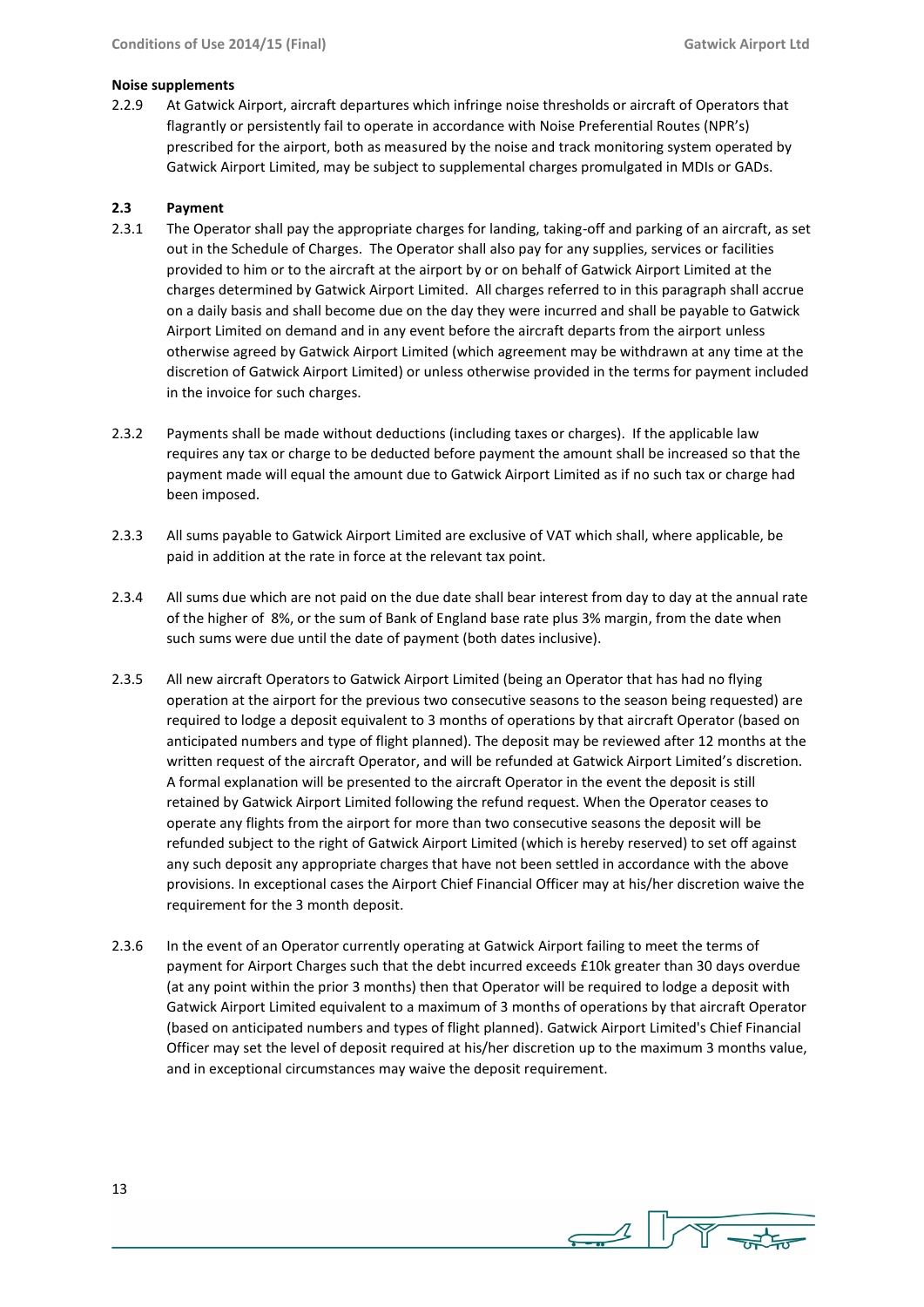- 2.3.7 Under the Civil Aviation Act 1982, Gatwick Airport Limited has the power to detain aircraft where default is made in the payment of Airport Charges. The power relates to aircraft in respect of which the charges were incurred (whether or not they were incurred by the person who is the Operator of the aircraft at the time the detention begins) or to any other aircraft of which the person in default is the Operator at the time the detention begins.
- 2.3.8 The Operator agrees that Gatwick Airport Limited shall be entitled to exercise the rights of detention set out at Condition 2.3.7 above or pursuant to the Civil Aviation Act 1982.
- 2.3.9 In the event of:
- 2.3.9.1 the taking of any step in connection with any voluntary arrangement or any other compromise or arrangement for the benefit of any creditors of the Operator; or
- 2.3.9.2 the making of an application for an administration order or the making of an administration order in relation to the Operator; or
- 2.3.9.3 the giving of any notice of intention to appoint an administrator, or the filing at court of the prescribed documents in connection with the appointment of an administrator, or the appointment of an administrator, in any case in relation to the Operator; or
- 2.3.9.4 the appointment of a receiver or manager or an administrative receiver in relation to any property or income of the Operator; or
- 2.3.9.5 the commencement of a voluntary winding-up in respect of the Operator , except a winding-up for the purpose of amalgamation or reconstruction of a solvent company in respect of which a statutory declaration of solvency has been filed with the Registrar of Companies; or
- 2.3.9.6 the making of a petition for a winding-up order or a winding-up order in respect of the Operator; or
- 2.3.9.7 the striking-off of the Operator from the Register of Companies or the making of an application for the Operator to be struck-off; or
- 2.3.9.8 the Operator otherwise ceasing to exist; or such any event or procedure analogous to the same happening in respect of the Operator in the jurisdiction governing the Operator's corporate affairs then there shall be deemed to be a default in the payment of any Airport Charges which are extant as at the date of such event or procedure shall be deemed to be in default for the purposes of Section 88 of the Civil Aviation Act 1982.
- 2.3.10 The Operator shall not, without the express written consent of Gatwick Airport Limited, be entitled in respect of any claim he may have against Gatwick Airport Limited or otherwise to make any set off against or deduction from the charges provided for in these Conditions of Use. He must pay such charges in full pending resolution of any such claim.
- 2.3.11 All charges not falling within Condition 2.3.1 above shall be payable within 14 days of service of an invoice. Gatwick Airport Limited shall provide seven days' notice of any intention to withdraw credit facilities but these may be withdrawn immediately upon notice if Gatwick Airport Limited is of the opinion that any act of insolvency (including but not limited to those set out at Condition 2.3.9 above) has or is about to take place in relation to an Operator.
- 2.3.12 Any queries relating to invoices should be raised with Gatwick Airport Limited's Credit Control Department within 10 days of the invoice date. Relevant contact numbers are shown on our invoices and statements.

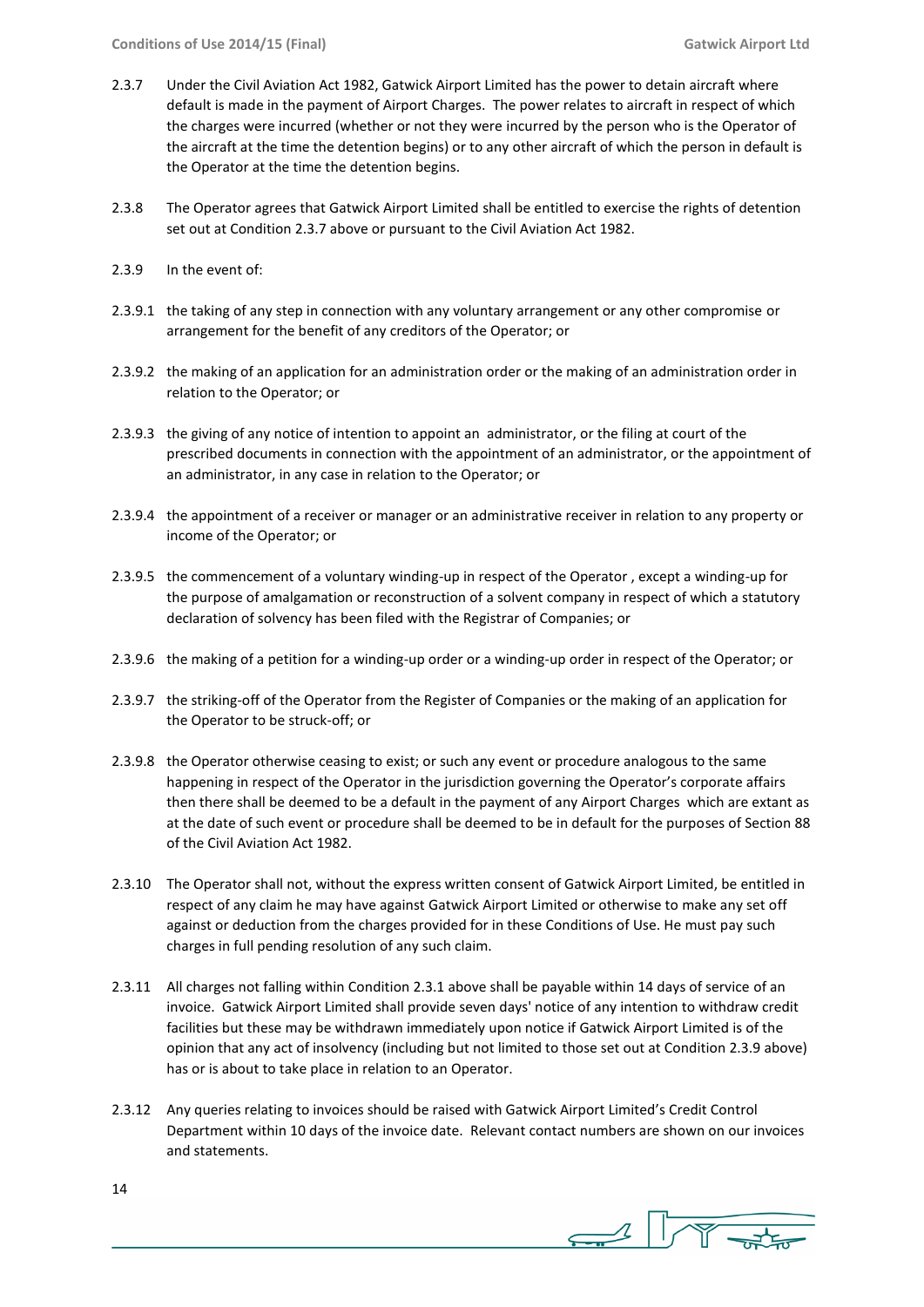#### **2.4 Data**

2.4.1 The Operator shall comply with the data requirements as set out in Schedule 4 (Data Requirements) to these Conditions. Gatwick Airport Limited shall be entitled to publish any such information for the purpose of comparing the Operator's on time performance and arrivals baggage performance in such format as it may from time to time determine.

#### **3 Airport charges**

#### **3.1 Charges on landing and take-Off**

- 3.1.1 The relevant charges for the landing and the take-off of aircraft as set out in Appendix I of the Schedule of Charges are payable.
- 3.1.2 The charge on landing and take off will be assessed and payable based on the season, actual time of arrival or departure and the noise chapter of the aircraft.
- 3.1.3 The noise chapter of an aircraft will be set as prescribed by Volume 1, Part II, Chapter 3 of Annex 16 to the Convention on International Civil Aviation, based on the arithmetic sum of the differences between certificated levels and the Chapter 3 noise limits at the approach, lateral and flyover points. Airlines must submit document attesting that the aircraft complies with the noise chapter being applied for. If no documents are provided, Gatwick Airport Limited will use its discretion in levying a chapter 2 charge pending submission of any certification data that supports the noise chapter claimed. Relevant documentation should be sent to:

Gatwick Airport Traffic Charging Team Gatwick Airport Limited 5th Floor, Destinations Place, Gatwick Airport, West Sussex, RH6 0NP

- 3.1.4 Emissions charge: An additional NOx emissions charge applies to all aircraft over 8,618kg (based on the aircraft ascertained NOx emission), on landing and take-off as outlined in Appendix I of the Schedule of Charges.
- 3.1.5 Air Navigation Services charge: There is no separate charge for Air Navigation Services (ANS).
- 3.1.6 Towing Rebate: An arriving or departing flight that is requested by GAL to tow, to enable a flight to receive pier service or where a flight on a pier served stand is requested to operate remotely, the airline will be qualify for a rebate of £150 per tow. Tows undertaken for an airline at its own behest (e.g. for maintenance, technical issues, cleaning, de-icing) will not qualify for this rebate.

#### **3.2 Charges on terminal departing passengers and non-passenger flights**

- 3.2.1 The relevant charges payable by an airline per Terminal Departing Passengers are set out in Appendix 1 of the Schedule of Charges.
- 3.2.2 Minimum charge on departure: There is a minimum charge on departure for all flights at Gatwick Airport as set out in the relevant Appendix 1 of the Schedule of Charges. A "Minimum Departing charge per ATM" is applied to flights (including non-passenger flights), where an Operator's departing passenger charge drops below the minimum charge threshold. This charge is in addition to any takeoff fee that may be payable.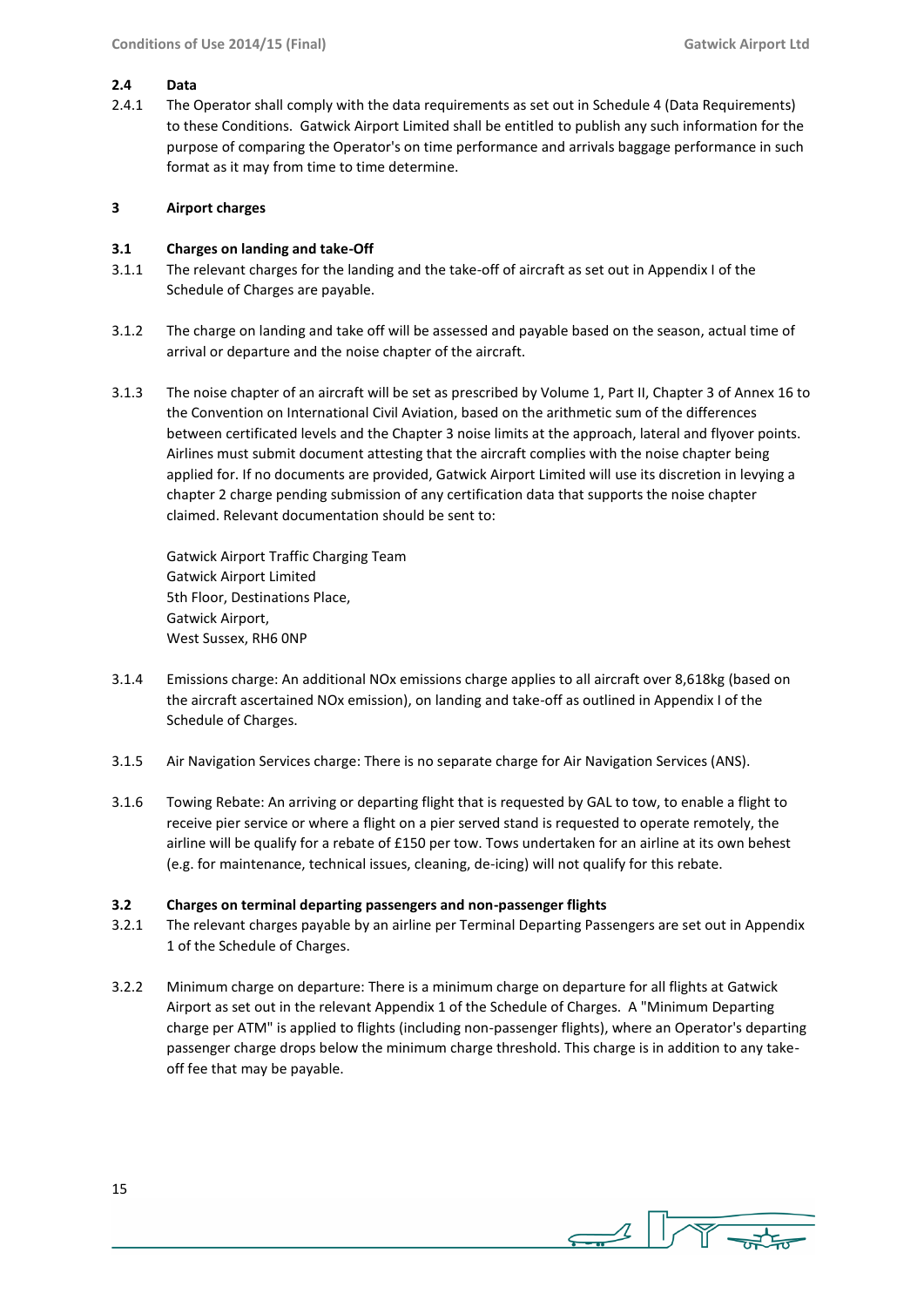#### **Arrivals / departures from remote stands**

- 3.2.3 Where a flight arrives or departs from a stand which is a designated remote stand, a rebate to the charge on Terminal Departing Passengers will be allowed as set out in the Schedule of Charges, based on the number of Terminal Arriving Passengers and Terminal Departing Passengers using remote stands. Such rebate will not apply:
- 3.2.3.1 to the extent that it reduces the charges on departing passengers to below the level of the relevant minimum charge on departure set out in the Schedule of Charges; or
- 3.2.3.2 where a remote stand has been requested by an Operator or its handling agent rather than being required by Gatwick Airport Limited for operational or pier segregation reasons; or
- 3.2.3.3 where a stand which is not a remote stand has been made available, but has been declined by an Operator or its handling agent.
- 3.2.4 Security charge: There is no separate charge for security.

#### **3.3 Aircraft parking charges**

- 3.3.1 The relevant charges for aircraft parking as set out in Appendix I of the Schedule of Charges are payable.
- 3.3.2 The charges for parking of aircraft at the airport will be assessed and payable on the basis of the Maximum Take Off Weight as recorded by Gatwick Airport Limited, based on the submission of completed All Up Weight Return (AUWR) on 1 April each year. For the purposes of calculation of aircraft parking charges the Maximum Take Off Weight has been divided into the following three bands:
- 3.3.2.1 Less than 50 metric tonnes
- 3.3.2.2 Greater than or equal to 50 metric tonnes and less than or equal to 200 metric tonnes
- 3.3.2.3 Greater than 200 metric tonnes
- 3.3.3 Parking charges will be based on the total number of five minutes or part thereof that an aircraft has been parked on areas designated as airport company parking areas.
- 3.3.4 These charges will apply whether the aircraft is secured to the ground or to a structure on the airport or is left on the ground unsecured.
- 3.3.5 A peak charge will apply to an aircraft which occupies a pier served stand between 0600 UTC (GMT) and 1159 UTC (GMT) from 1st April to 31st October. During this period of time each minute will count as three minutes for the purpose of the calculation of parking charges.
- 3.3.6 Parking charges will accrue from the time the aircraft is "on block" until the aircraft is "off block" as recorded by the IDAHO system.
- 3.3.7 Parking is free between the hours of 2230 and 0459 UTC (GMT) from 1st April to 31st March.
- 3.3.8 The Chief Executive Officer of the airport has discretion to decide in the light of particular circumstances at the airport to abate or waive the charges set out in the Schedule of Charges in relation to the parking of aircraft at certain times and periods or on certain parts of the airport. In this event, the Chief Financial Officer will supply the details of the terms and conditions of the abatement or waiver of the charges on the request of any Operator who parks aircraft at the airport and the Operator may apply to the Chief Financial Officer for these terms and conditions.

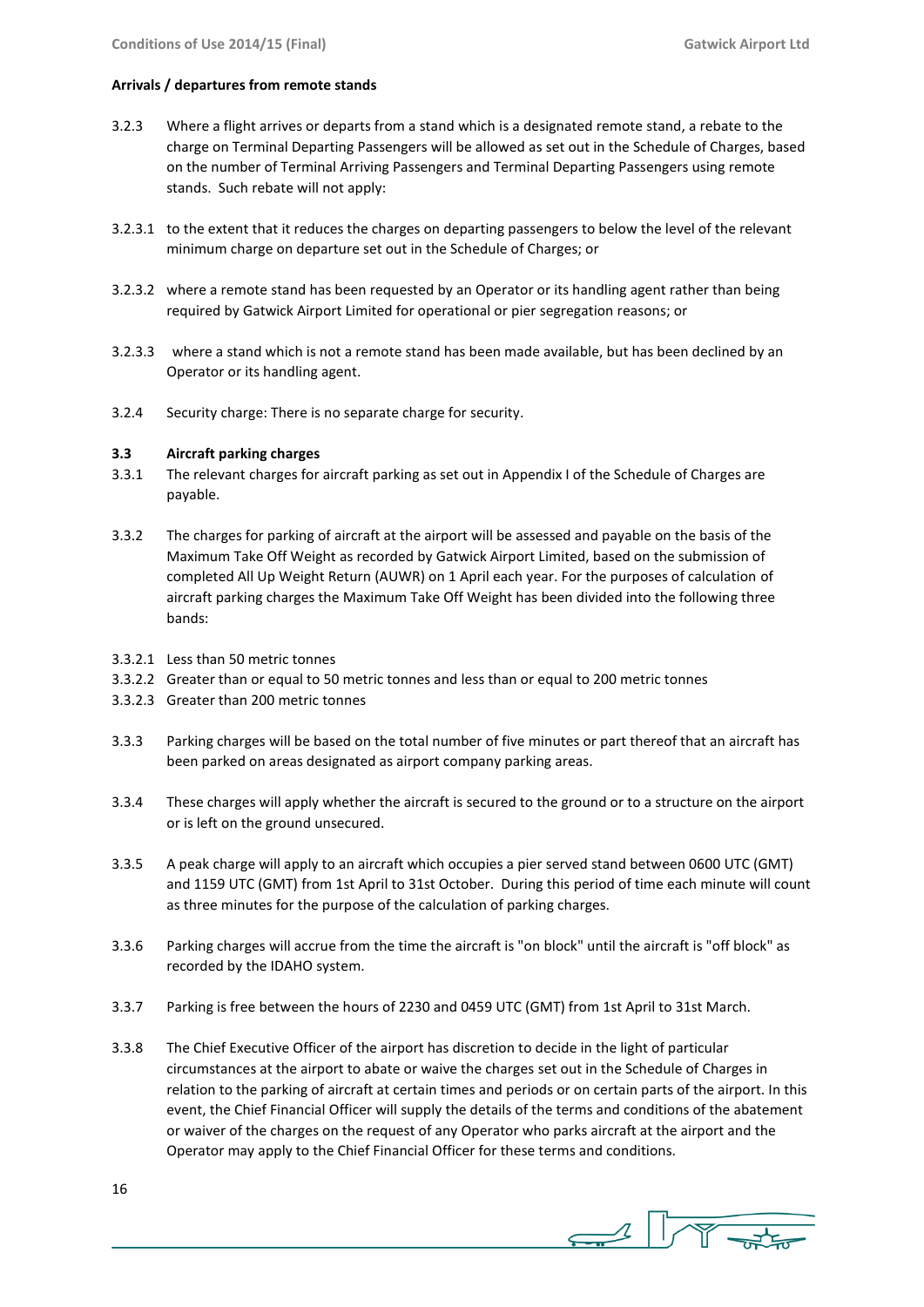- 3.3.9 The Chief Executive Officer of Gatwick Airport Limited may at any time order an aircraft Operator either to move a parked aircraft to another position or remove it from the airport. Failure to comply with the order within the period specified in it will render the Operator liable to a special charge, equivalent to eight times the standard parking charges set out in the Schedule of Charges, for every hour or part of an hour during which the aircraft remains in position after the period specified in the order has expired.
- 3.3.10 No abatement or waiver of the parking charges will be granted except in accordance with the terms of Conditions 3.3.8 and 4.3.1.

#### **3.4 Charges for Specified Activities, PRM, Check-in and Airside Coaching**

- 3.4.1 Operators and other users shall pay charges for Utilities, Bus and Coach access, Staff car parking, Staff ID passes and Airside Operators Licence at the rates set out in the relevant appendices within the Schedule of Charges.
- 3.4.2 Gatwick Airport Limited shall ensure that those charges referred to in Condition 3.4.1 and the charges levied by Gatwick Airport Limited for airside parking and cable routing are set at levels which are fair, reasonable and non-discriminatory.
- 3.4.3 At least three months prior to making any amendments to those charges referred to in Condition 3.4.2 above, Gatwick Airport Limited shall provide Operators with relevant information (including cost information, where relevant) and assumptions adequate to verify the basis upon which the amended charges have been calculated.
- 3.4.4 By 31 December in each year Gatwick Airport Limited shall provide Operators and other users with a statement of actual costs and revenues in respect of each of the services and activities referred to in Condition 3.4.2 for the year ending the previous 31 March.

#### **PRM charges**

- 3.4.5 Operators shall pay charges in relation to PRM services at the rates set out in the Appendix IV of the Schedule of Charges and the Chief Executive Officer reserves the right to make such changes to these rates as he thinks fit following consultation with airlines, which will be promulgated by issue of a GAD.
- 3.4.6 PRM charges are based on an Operator's pre-notification performance as supplied by the PRM service provider. Pending receipt of such notification Operators shall pay the charges on a provisional basis as if less than two hours-notice had been given in respect of each departing passenger. At Chief Executive Officer's discretion the provisional charges may be based on the Operator's historic performance. PRM charges are levied on each of an Operator's departing passengers. The proportion that the number of an Operator's PRMs in each pre- notification band (as set out in Appendix IV of the Schedule of Charges) bears to the Operator's total number of PRMs is applied to the Operator's total number of departing passengers to provide the number of departing passengers in each relevant prenotification band for charging purposes.
- 3.4.7 Gatwick Airport Limited will undertake reconciliation against the provisional payment following the end of each calendar month, based on pre-notification performance through data provided by the Inform system of the PRM service provider. Any rebate or additional charge will be calculated and made on the basis of such reconciliation.
- 3.4.8 PRM pricing and structure will be kept under review throughout the 2014/15 period and may be varied by an issue of a GAD.

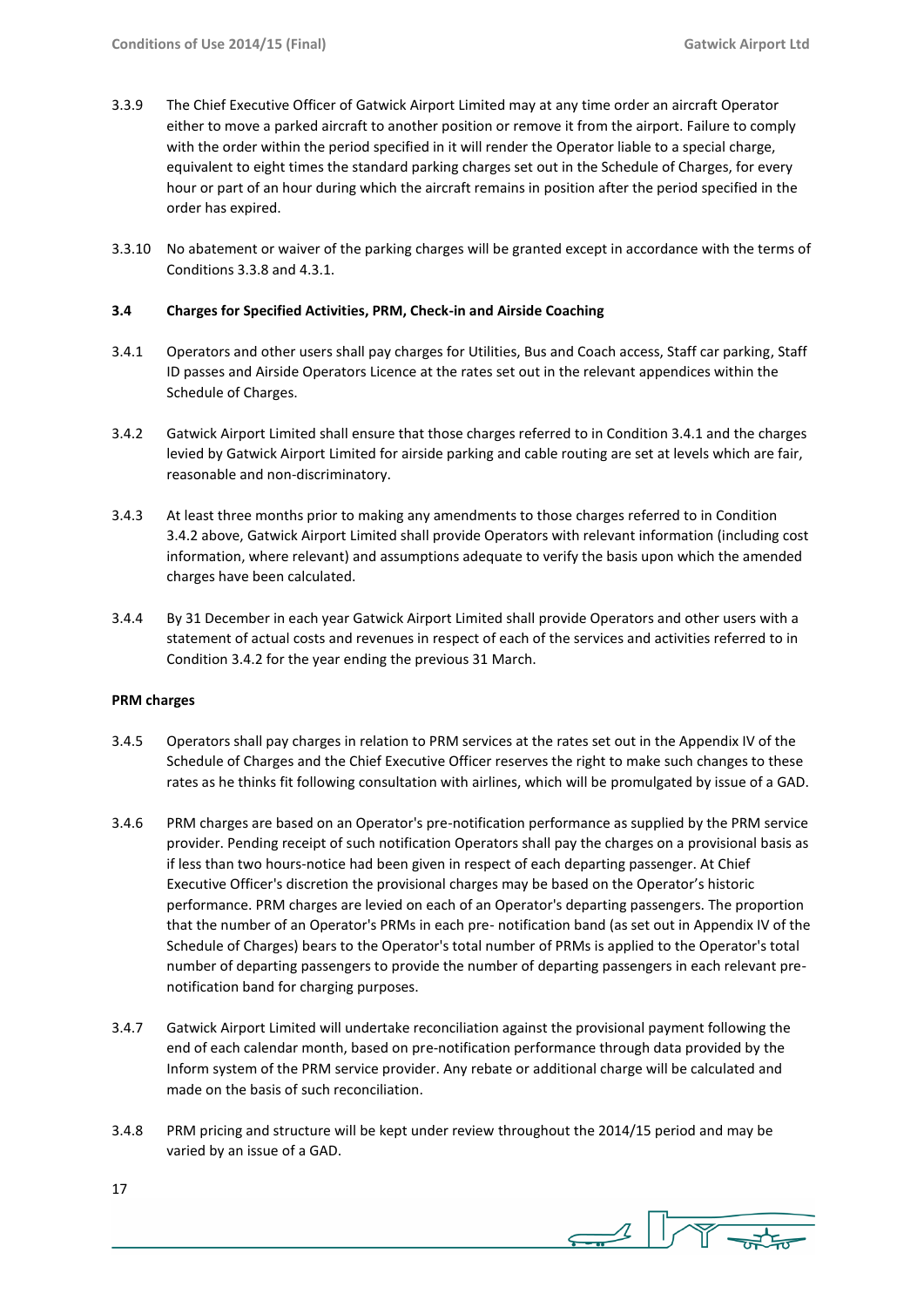3.4.9 By 31 December in each year Gatwick Airport Limited shall provide Operators with a statement of actual costs and revenues in respect of each of the PRM services for the year ending the previous 31 March.

#### **Check in and baggage charges**

- 3.4.10 Operators shall pay the charges for Check in and baggage as set out in Appendix V of the Schedule of Charges.
- 3.4.11 The following definitions apply for the purpose of calculating the Check in and Baggage Charges payable in accordance with Appendix V of the Schedule of Charges.
- 3.4.11.1 "Departing Passenger using check in facilities" means a departing passenger using check-in facilities at the airport to complete passenger acceptance which includes those passengers who are issued a boarding card whether at a traditional check in desk or at a CUSS terminal or equivalent at the airport. It also includes departing passengers who completed check in off airport but completed a visa check at the airport. The "departing passenger using check in facilities" charge is not applicable for departing passengers who completed check in off airport, and are transfer passengers or passengers with hand luggage who go straight to security or passengers with hold baggage using bag drop only.
- 3.4.11.2 "Departing Hold Bag" means each bag or item that is processed at check in desk or a bag drop facility for onward carriage in the hold of an aircraft.
- 3.4.11.3 "Transfer bag" means each bag or item that is processed on behalf of a Transfer Passenger.
- 3.4.11.4 "Departing ATM" means a departing scheduled or charter flight carrying passengers who are not solely transit passengers.
- 3.4.11.5 "Departing Passenger" means each passenger on the Departing ATM with the exception of a Transit Passenger.
- 3.4.12 In setting the charges for 1 April 2014 to 31 March 2015, timeslice and last bag performance data for the 12 month period from 1 January 2013 to 31 December 2013 will be used.

#### **3.4.13 The charges are calculated as follows:**

- 3.4.13.1 Calculation of departing baggage utilisation weighting
- 3.4.13.1.1 Baggage system "timeslices per ATM" data be reviewed annually to determine:
	- for the airport as a whole, an Airport Average Timeslices per ATM, and
	- for each individual airline, an Airline Average Timeslices per ATM.
	- (In both cases, applying a 4 hour before departure "cut-off" methodology where all timeslices triggered 4 hours before departure are treated as 1 timeslice)
- 3.4.13.1.2 Each airline will have an associated "Airline Departure Baggage Weighting Factor" calculated as outlined below: *Airline Average Timeslices per ATM ÷ Airport Average Timeslices per ATM* These weightings will be reset annually.
- 3.4.13.1.3 The charge for 'Airline Departing Baggage per ATM' is outlined below:

*Airline Departing Baggage Charge per ATM = Airport Average Departing Baggage Charge per ATM \* Airline Departure Baggage Weighting Factor*

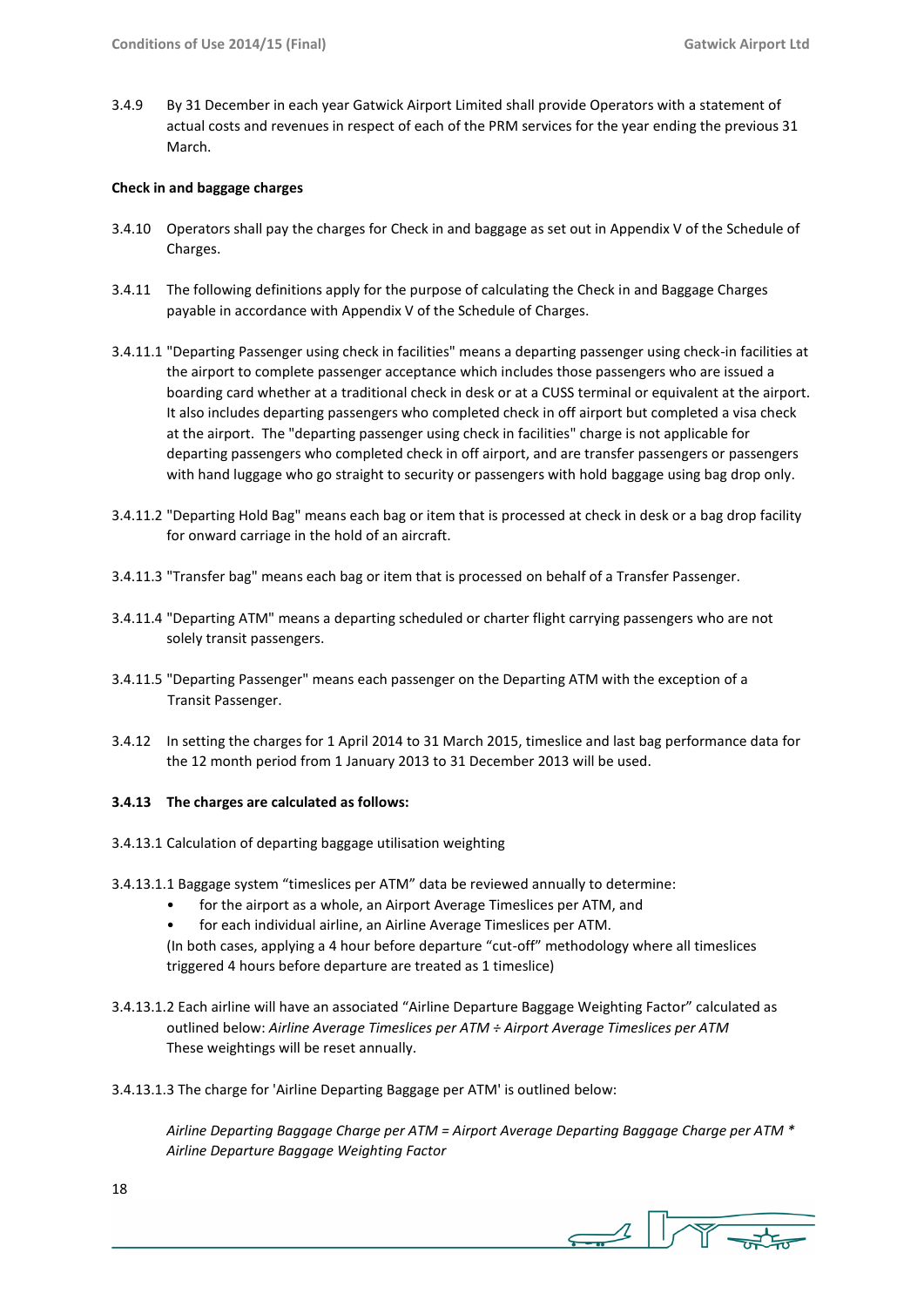- 3.4.13.1.4 The Airport Average Departing Baggage Charge per ATM will be based on the annual cost subject to allocation and the aggregate number of timeslices in the year.
- 3.4.13.2 Calculation of arrivals baggage utilisation weighting:
- 3.4.13.2.1 "Last bag" data to be reviewed annually to determine:
	- for the airport as a whole, the Airport Average Last Bag Time; and
	- for each individual airline, an Airline Average Last Bag Time.

(In both cases, applying a 15 minute minimum Last Bag Time)

- 3.4.13.2.2 Each airline will have an associated "Airline Last Bag Weighting Factor" calculated as outlined below: *Airline Average Last Bag Time ÷ Airport Average Last bag time* These weightings will be reset annually.
- 3.4.13.2.3 The charge for 'Airline arrival baggage charge per ATM' is outlined below:

*Airline Arrival Baggage Charge per ATM = Airport Average Arrival Baggage Charge per ATM \* Airline Last Bag Weighting Factor*

- 3.4.13.2.4 The Airport Average Arrival Baggage Charge per ATM will be based on the annual cost subject to allocation and the aggregate of the Last Bag Times in the year.
- 3.4.13.3 Calculation of Airline Combined Baggage Weighting factor:
- 3.4.13.3.1 Each airline will have an associated combined baggage weighting ('Airline Combine Baggage Weighting factor'), which is calculated as outlined below:

*(Airline Departing Baggage Charge per ATM + Airline Arrival Baggage Charge per ATM) ÷ (Airport Average Departing Baggage Charge per ATM + Airport Average Arrival Baggage Charge per ATM)*

This weighting factor will be rounded to one decimal place e.g. 0.950 to 1.049 becomes 1.0; 1.06 becomes 1.1; 0.74 becomes 0.7; etc.

- 3.4.13.3.2 A single Airport Average Baggage Charge per ATM will be published in the Conditions of Use to which this baggage weighting factor will be applied. This will be (Airport Average Departing Baggage Charge per ATM + Airport Average Arrival Baggage Charge per ATM), adjusted as necessary to ensure no over or under recovery of the cost that might arise through the rounding of weightings.
- 3.4.13.3.3 New airlines or airlines with fewer than 100 departing ATMs in the prior year will be charged at the airport average rate.

#### **3.4.14 On-Airport Check in Passenger Rebate Process**

3.4.14.1 GAL will set in advance the percentage of each airline's departing passengers that will be charged as on-airport check in passengers, based on returns submitted in the 12 months ending 31 December each year. Charges for 1 April 2014 to 31 March 2015 will be based on returns submitted for the period 1 January 2013 to 31 December 2013. If a minimum of 3 months of returns have not been submitted or are not available (including for new airlines) GAL proposes to charge all departing passengers as on-airport check-in passengers.

 $\rightarrow$   $\sqrt{\gamma}$ .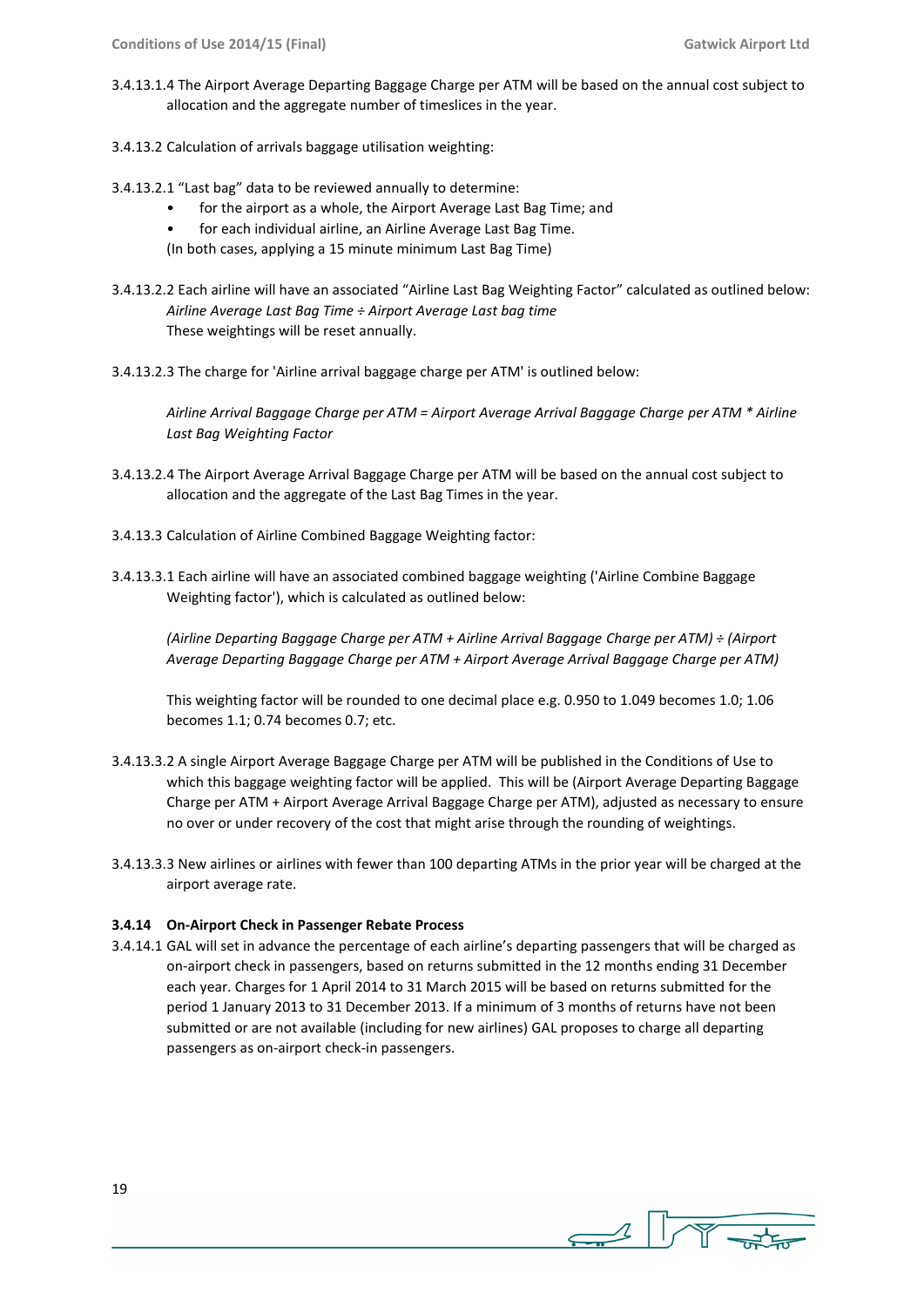- 3.4.14.2 In order for an airline's 2014/15 on-airport passenger ratio to be set at a rate below 100% data should be submitted to GAL by 31 January 2014. Monthly "Departing Passenger Using Check in facilities" returns should be sent to Airline Data@gatwickairport.com using the standard template available from GAL. A minimum of three months data will be required in order to calculate an average for an individual airline.
- 3.4.14.3 Based on this approach each airline will be aware of the charges per check-in passenger it will need to pay during the year ahead. But, also it would be aware that changes in its check-in policies and performance will have an effect on its relative charges in subsequent years.
- 3.4.15 By 31 December in each year GAL shall provide Operators with a statement of actual costs and revenues in respect of the Check in and baggage services for the year ending the previous 31 March

#### **Airside Coaching charges**

- 3.4.16 Operators shall pay the charges agreed between Operators and the airside coaching provider for airside coaching as set out in Appendix VII of the Schedule of Charges.
- 3.4.17 In the event of an Operator failing to pay any charges payable under Condition 3.4.16 when due Gatwick Airport Limited shall be entitled to set off against any amount so due any rebate due to the Operator pursuant to Condition 3.2.3.

#### **4. Rebates**

#### **4.1 Training flights**

- 4.1.1 The Chief Executive Officer of Gatwick Airport Limited has discretion to negotiate agreements at special rates for flying training programmes to be carried out at the airport.
- 4.1.2 The Chief Executive Officer may determine special rates for programmes of test and training flights by helicopters.

#### **4.2 Positioning flights**

- 4.2.1 The Chief Executive Officer of the airport has discretion to grant a 100% rebate of the charge on landing of aircraft positioning empty for public transport flights. For this purpose, a public flight shall be any flight operated for hire or reward by an aircraft with a Maximum Take Off Weight in excess of 16 metric tonnes or such a flight by a smaller aircraft, where carriage is offered to the public on a regular basis according to a published timetable. This rebate will not be granted on flights resulting from a diversion because of bad weather.
- 4.2.2 Prior written application for permission to make the flight and for the grant of the rebate must be made to the Chief Financial Officer.

#### **4.3 Other rebates**

4.3.1 The Chief Executive Officer of Gatwick Airport Limited has the discretion to abate or waive landing, departing passenger or parking charges for any specified category of traffic and/or when they consider it is in the interest of Gatwick Airport Limited to encourage the development of traffic at the airport.

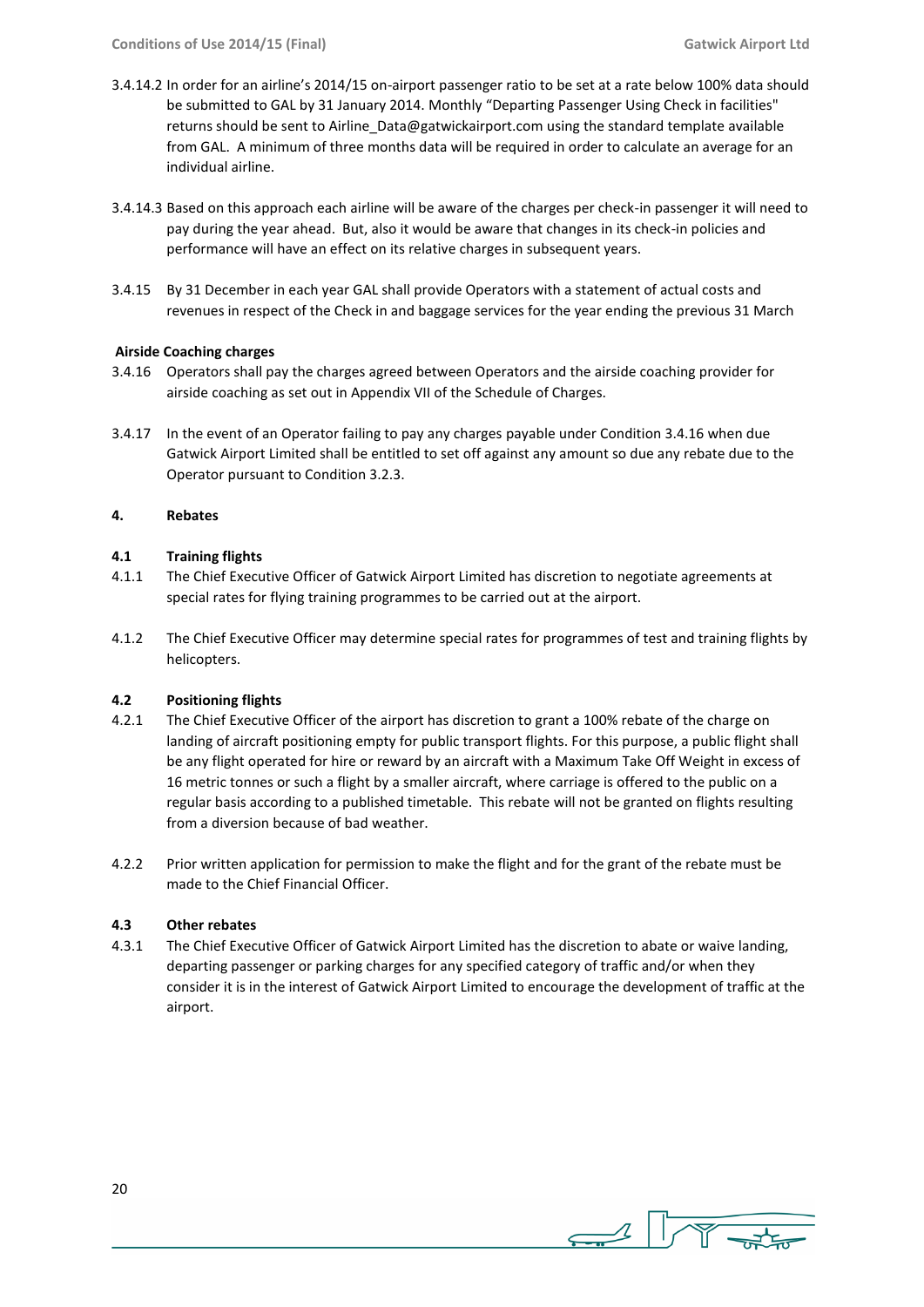#### **5. Price Commitment**

5.1 Gatwick Airport Limited agrees to comply with the price commitments set out in Schedule 2 throughout the Term.

#### **6. Service Standards Commitment**

- 6.1 The Airline Service Standards are set out in Appendix II to Schedule 3. An Operator that has not met the applicable Airline Service Standards Target Level as set out in Appendix II to Schedule 3 will have its entitlement to Core Service Rebates reduced, in accordance with paragraph 3 of Schedule 3.
- 6.2 The Core Service Standards are set out in Appendix I to Schedule 3.
- 6.3 The Core Service Rebate is the amount payable by Gatwick Airport Limited to Operators paying Core Service Charges for commercial passenger services operated under the Conditions of Use or similar charges for commercial passenger services under the terms of Bilateral Contracts where the application of the Core Service Standards have not been waived or replaced ("Qualifying Operators"), for a failure by it to meet the Core Service Standards Rebate Level as set out in Appendix I to Schedule 3 and calculated in accordance with Schedule 3 paragraphs 1 and 2. In any Relevant Year the Service Rebate Percentage shall not exceed 7% of revenue from Core Service Charges payable by Qualifying Operators in that year.
- 6.4 The Core Service Rebate shall be paid quarterly, within one month of the end of each quarter (being June, September, December, March). The rebates shall be calculated by terminal (with the exception of airfield availability which will be calculated at an airfield level and the same percentage applied to both terminals) by month and allocated to the Operators that used the terminal pro-rata with the Core Service Charges payable in that month.
- 6.5 Rebates payable within a relevant year will be based on a forecast of Core Service Charges revenue for that year , for each terminal. To the extent that actual revenues differ from forecast revenues, rebates will be recalculated and under- or over- payments of rebate will be reconciled and paid or invoiced (as appropriate) within 1 month of the publication by Gatwick Airport Limited of its annual report & accounts.

#### **7. Continuity of Service Plan, Operational and Financial Resilience**

- 7.1 Gatwick Airport Limited shall prepare and at all times maintain a continuity of service plan. The plan shall describe such legal, regulatory, operational and financial information that an administrator, receiver, or new management might reasonably be expected to require, in addition to the aerodrome manual and other statutory or regulatory documents which Gatwick Airport Limited is required to maintain, in order for it to efficiently carry out its functions and to remain compliant with its aerodrome licence. Gatwick Airport Limited shall supply such continuity of service plan to the CAA by 1 October 2014 and shall make such reasonable amendment to the form, scope and content of the plan as the CAA may reasonably require. Gatwick Airport Limited shall provide the CAA with details of any material variations to the continuity of service plan.
- 7.2 Gatwick Airport Limited will develop and maintain an operational resilience plan which will set how it intends to operate an efficient and reliable airport to the levels required by the Core Service Standards or otherwise agreed with users and, in particular, how it will secure the availability and continuity of airport operation services, particularly in times of disruption. Gatwick Airport Limited will consult annually on the resilience plan with all interested parties including the CAA.



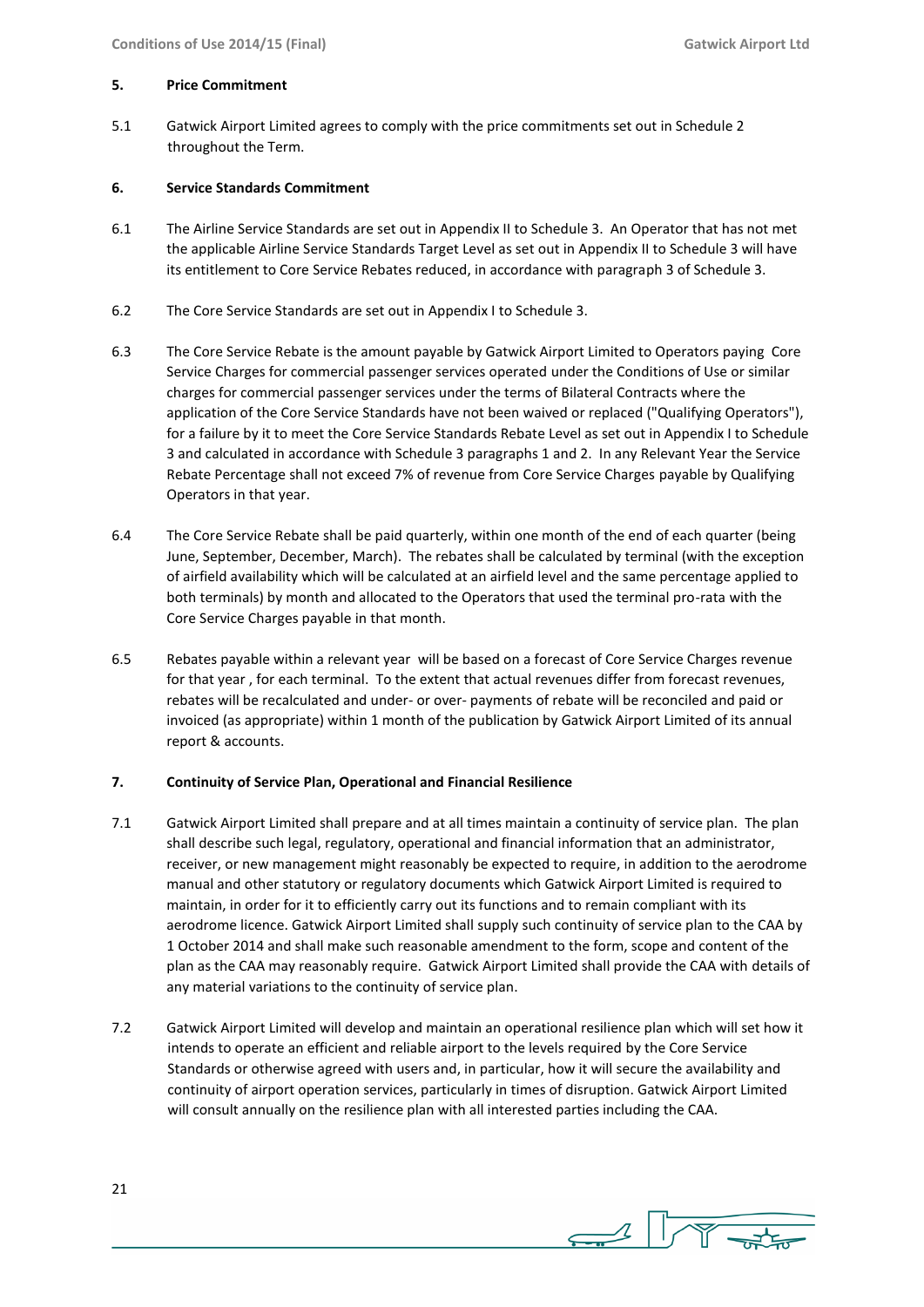- 7.3 In pursuance of the above obligation Gatwick Airport Limited will by 1 October 2014 publish one or more plan(s) or other documents setting out the principles, policies and processes by which it will comply with Condition 7.2. Such plans and any amendments will have regard to any relevant guidance issued by the CAA.
- 7.4 Prior to publishing any plans or other documents under Condition 7.2. Gatwick Airport Limited shall consult all relevant parties on those plans or documents in a fair and timely manner providing consultees with an adequate level of information.
- 7.5 Gatwick Airport Limited shall so far as is reasonably practicable coordinate and cooperate with all relevant parties at the airport to meet the requirements of this operational resilience commitment and shall at least twice a year hold a meeting to which all relevant parties or organisations representing them shall be entitled to attend to discuss any issues pertinent to this operational resilience commitment.
- 7.6 All providers of air transport services and ground handlers shall use best endeavours to cooperate with Gatwick Airport Limited in implementing the plan(s)
- 7.7 During periods of service disruption Gatwick Airport Limited shall use reasonable endeavours to coordinate the communication of operational information and to ensure the provision of timely, accurate and clear information about its operations to users of air transport services as well as information as to their rights under denied boarding regulations.
- 7.8 The Directors of Gatwick Airport Limited will provide an annual confirmation of adequate financial resources to operate the airport and provide the Core Services; and
- 7.9 Gatwick Airport Limited shall not amend, vary, supplement or modify or concur in the amendment, variation, supplementation or modification of any of its finance documents in respect of credit rating requirements (whether in each case in the form of a written instrument, agreement or document or otherwise (a "Variation") unless it has given prior written notice thereof to the CAA. Gatwick Airport Limited shall, as soon as reasonably practicable notify the CAA of the possibility of any such Variation; and provide a summary of the executed change. The provisions of this Condition shall not apply to any administrative or procedural variation.

#### **8. Investment and Consultation Commitment**

- 8.1 Gatwick Airport Limited shall maintain the airport to comply with all applicable safety and environmental requirements and to maintain and develop the infrastructure of the airport to enable the Core Service Standards to be met. In complying with the immediately preceding obligation Gatwick Airport Limited shall invest at least £700m (Seven Hundred million pounds) during the Term.
- 8.2 Gatwick Airport Limited will undertake consultation in relation to the capital investment to be undertaken during the Term in accordance with the provisions of Schedule 4.

#### **9. Financial Information Commitment**

9.1 To ensure there continues to be the provision of sufficient information for Operators to understand whether charges are reasonable, Gatwick Airport Limited will ensure that throughout the Term it provides either through its statutory accounts or through a separate audited statement a level of disclosure in relation to operating costs, revenues, fixed asset base, depreciation and capital expenditure equivalent to the level of disclosure in its statutory accounts for the year ended 31 March 2012.

 $\sim$   $\sqrt{\sqrt{2}}$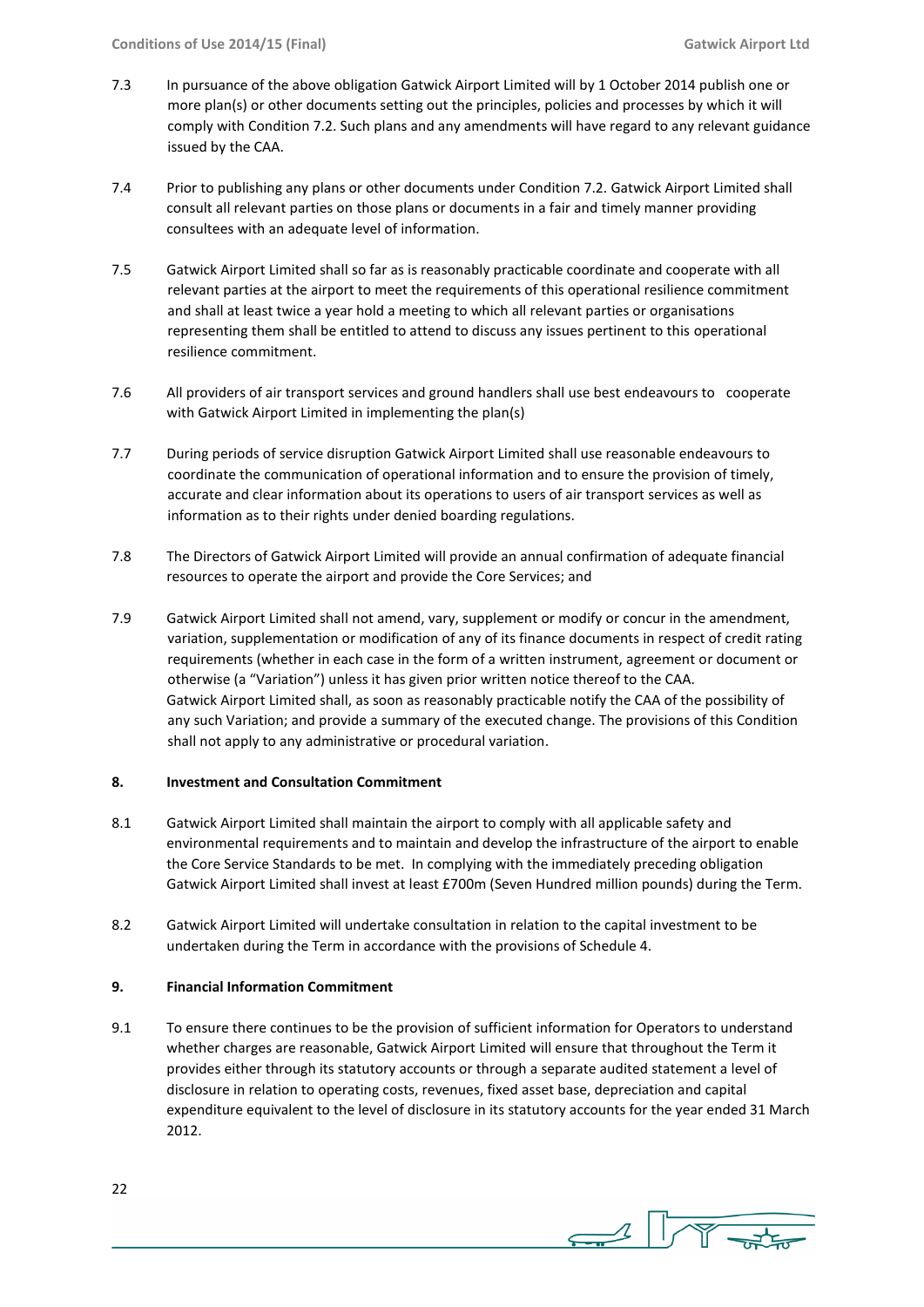9.2 During each year of the Term Gatwick Airport Limited shall publish a statement of its assessment of the value of its asset base. This will set out the underlying assumptions and calculations, including: the initial asset based (carried forward from the end of the prior year); depreciation; additions; disposals; indexation factors; other adjustments that may be relevant; and the closing asset base (carried forward to the start of the next year).

#### **10. Contacts**

#### **10.1 General**

Registered name and address: Gatwick Airport Limited 5th Floor, Destinations Place, South Terminal West Sussex RH6 0NP United Kingdom

General enquiries: +44 (0) 844 335 1802 Website: www.gatwickairport.com

#### **10.2 Airport Charges and Specified Pricing**

For all charges and pricing related enquiries please use the contact details outlined below. The 2014/15 charges have been consulted on with Operators and other Non-Airline organisations operating at Gatwick. For any questions relating to the consultation process or the level of charges referred to in Appendices I – VI above, please contact: Tania Rameswaran: (tania.rameswaran@gatwickairport.com) / 01293 501 214

#### **10.3 General Operational**

For all operational enquiries please use the contact details outlined below, for the relevant person.

10.3.1 For questions relating to the Bus & coach operation: Jeremy Bennett: (jeremy.bennett@gatwickairport.com) / 07802 931 877

10.3.2 For questions relating to Check-in & Baggage: Terminal Duty Manager: 01293 507446

10.3.3 For question relating to Environment and Schemes to encourage alternative modes of transport: Tom Denton: (tom.denton@gatwickairport.com) / 01293 501 369

10.3.4 For questions relating to Staff ID Passes: Maria Mayhew: (maria.mayhew@gatwickairport.com) / 01293 504 363

10.3.5 Electricity, Water and Sewerage and Gas: Martin Bilton: (martin.bilton@gatwickairport.com) / 01293 503 045

10.3.6 Fixed Electric Ground Power: Keith Robson: (keith.robson@gatwickairport.com) / 07775 78 8906

10.3.7 Staff Car Parking: Dianne Reynolds: (dianne.reynolds@gatwickairport.com) / 01293 501 119

10.3.8 Airside Licences: Airdat.org: (info@airdat.org / 01227 200 066)

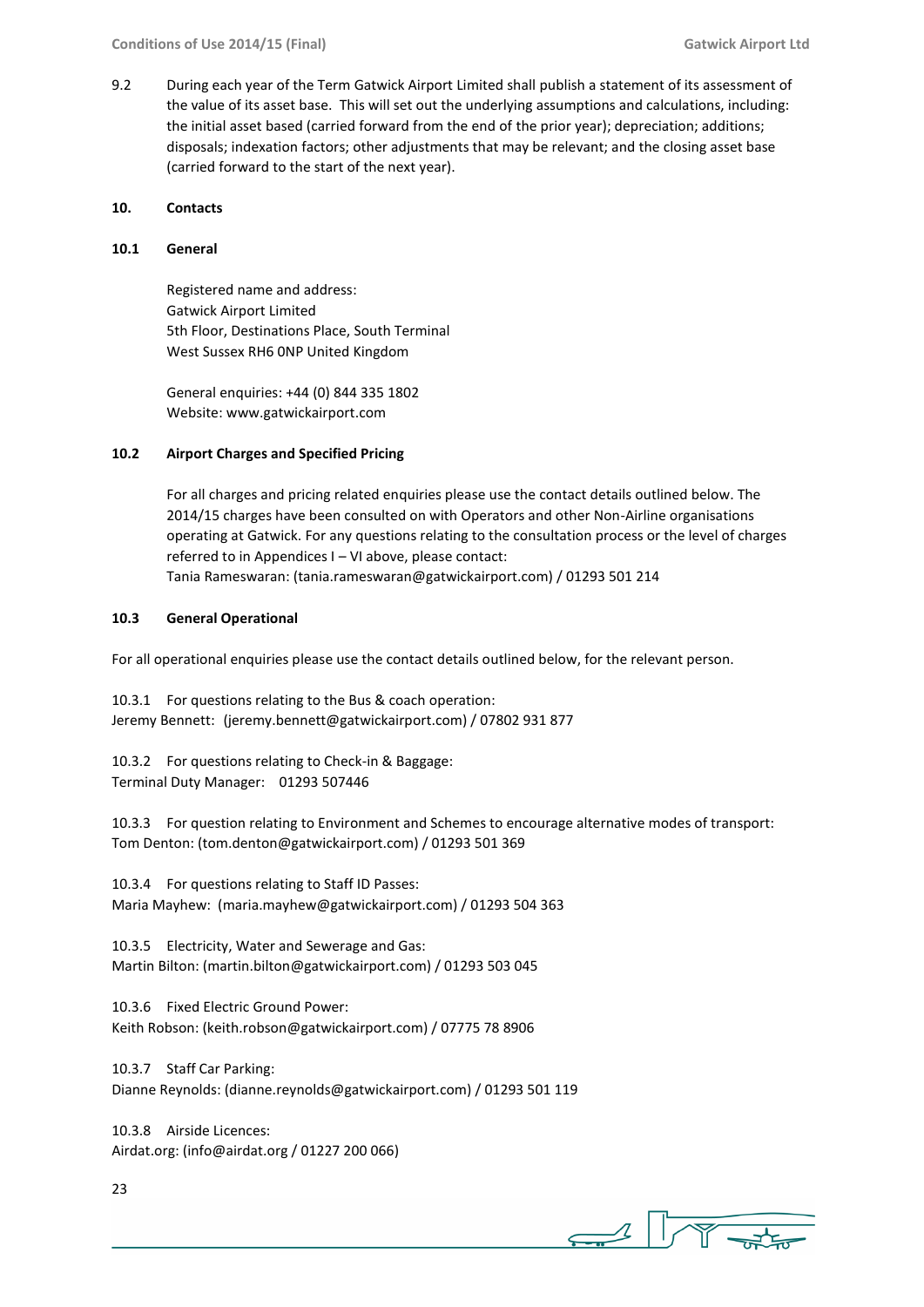#### **10.4 PRM**

10.4.1 Assistance for passengers:

|                        | South Terminal Landside Internal: 507618 (External Contact: 01293 507618) |
|------------------------|---------------------------------------------------------------------------|
| South Terminal Airside | Internal: 698574 (External Contact: 01293 508574)                         |
|                        | North Terminal Landside Internal: 692007 (External Contact: 01293 502007) |
| North Terminal Airside | Internal: 694313 (External Contact: 01293 504313)                         |

10.4.2 Operational matters

| 1st Contact    | Duty Managers      | <b>PRM Duty Manager</b>             | 07767 003 906 |
|----------------|--------------------|-------------------------------------|---------------|
| 1st escalation | Alex Lear          | PRM Operations Manager 07767 004393 |               |
| 2nd escalation | <b>GMC Leaders</b> | gmc.leaders@gatwickairport.com      |               |

- 10.5 Data Delivery: traffic.charging@gatwickairport.com
- 10.6 AOC: Ian Envis : (envistribe@msn.com) / 07785 231 936
- 10.7 ACC: Jo Rettie (jorettie@mac.com) / 0785231936
- 10.7 Passenger Feedback: Jamie Moore: (jamie.moore@gatwickairport.com) / 01293 503009

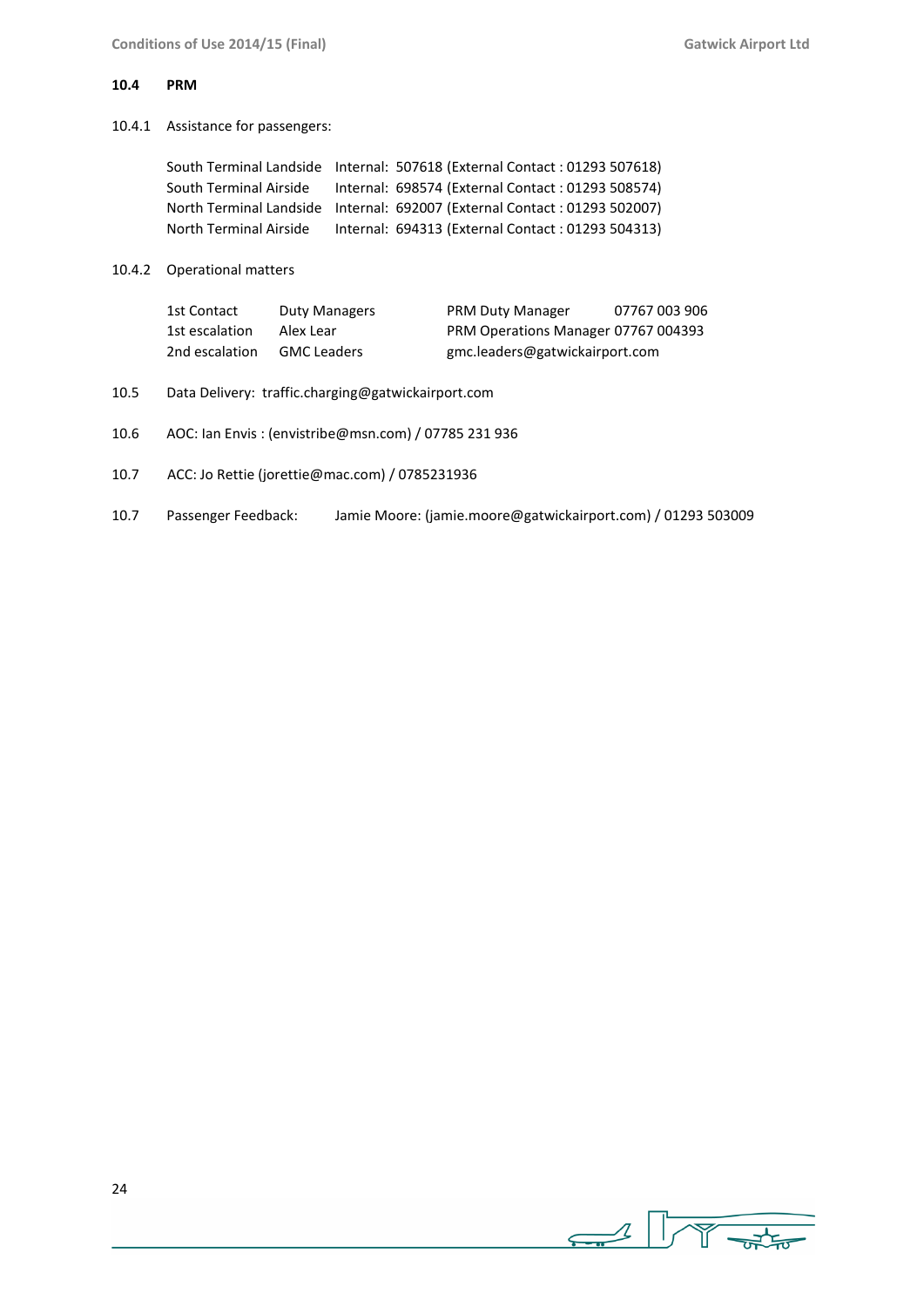# **Schedule 1 (Charges effective from 1st April 2014) Appendix I: Schedule of airport charges effective from the 1st of April 2014**

| Charge<br>element      | Season                                                          | <b>Time</b>                                                                                      | <b>Noise Certification</b>     | 2014/15<br><b>Tariff</b> |
|------------------------|-----------------------------------------------------------------|--------------------------------------------------------------------------------------------------|--------------------------------|--------------------------|
| Landing                | Summer                                                          | Base                                                                                             | Chapter 2 and non certificated | £2,782.61                |
|                        | (1 April - 31                                                   | $(05:00 - 18:59)$                                                                                | Chapter 3 high                 | £1,391.31                |
|                        | October)                                                        |                                                                                                  | Chapter 3 base                 | £667.40                  |
|                        |                                                                 |                                                                                                  | Chapter 3 minus                | £600.67                  |
|                        |                                                                 |                                                                                                  | Chapter 4                      | £567.30                  |
|                        |                                                                 | Off Peak                                                                                         | Chapter 2 and non certificated | £913.32                  |
|                        |                                                                 | $(19:00 - 04:59)$                                                                                | Chapter 3 high                 | £456.66                  |
|                        |                                                                 |                                                                                                  | Chapter 3 base                 | £219.06                  |
|                        |                                                                 |                                                                                                  | Chapter 3 minus                | £197.16                  |
|                        |                                                                 |                                                                                                  | Chapter 4                      | £186.20                  |
|                        | Winter                                                          | Off Peak                                                                                         | Chapter 2 and non certificated | £913.32                  |
|                        | (1 November -                                                   | $(05:00 - 23:59)$                                                                                | Chapter 3 high                 | £456.66                  |
|                        | 31 March)                                                       | $00:00 - 04:59$                                                                                  | Chapter 3 base                 | £0.00                    |
|                        |                                                                 |                                                                                                  | Chapter 3 minus                | £0.00                    |
|                        |                                                                 |                                                                                                  | Chapter 4                      | £0.00                    |
| <b>Take-Off</b>        | Summer                                                          | Peak (applicable for                                                                             | Chapter 2 and non certificated | £3,003.33                |
|                        | (1 April - 31                                                   | departures in July and                                                                           | Chapter 3 high                 | £1,501.67                |
|                        | October)                                                        | August only)                                                                                     | Chapter 3 base                 | £1,001.11                |
|                        |                                                                 | $(05:00 - 08:59)$                                                                                | Chapter 3 minus                | £901.01                  |
|                        |                                                                 |                                                                                                  | Chapter 4                      | £850.94                  |
|                        |                                                                 | Base                                                                                             | Chapter 2 and non certificated | £2,782.61                |
|                        |                                                                 | $(05:00 - 18:59)$<br>In July and August the<br>Base charge is applicable<br>from (09:00 - 18:59) | Chapter 3 high                 | £1,391.31                |
|                        |                                                                 |                                                                                                  | Chapter 3 base                 | £667.40                  |
|                        |                                                                 |                                                                                                  | Chapter 3 minus                | £600.67                  |
|                        |                                                                 |                                                                                                  | Chapter 4                      | £567.30                  |
|                        |                                                                 | Off Peak                                                                                         | Chapter 2 and non certificated | £913.32                  |
|                        |                                                                 | $(19:00 - 04:59)$                                                                                | Chapter 3 high                 | £456.66                  |
|                        |                                                                 |                                                                                                  | Chapter 3 base                 | £219.06                  |
|                        |                                                                 |                                                                                                  | Chapter 3 minus                | £197.16                  |
|                        |                                                                 |                                                                                                  | Chapter 4                      | £186.20                  |
|                        | Winter                                                          | Off Peak                                                                                         | Chapter 2 and non certificated | £913.32                  |
|                        | (1 November -                                                   | $(05:00 - 23:59)$                                                                                | Chapter 3 high                 | £456.66                  |
|                        | 31 March)                                                       | $00:00 - 04:59$                                                                                  | Chapter 3 base                 | £0.00                    |
|                        |                                                                 |                                                                                                  | Chapter 3 minus                | £0.00                    |
|                        |                                                                 |                                                                                                  | Chapter 4                      | £0.00                    |
| NO <sub>x</sub> charge |                                                                 |                                                                                                  |                                | £2.75                    |
| Helicopter             |                                                                 |                                                                                                  |                                | £152.51                  |
| <b>Towing Rebate</b>   |                                                                 |                                                                                                  |                                | $-£150.00$               |
| <b>Departing</b>       |                                                                 | Domestic charge per departing passenger                                                          |                                | £9.22                    |
| Passenger              |                                                                 | International charge per departing passenger                                                     |                                |                          |
| charge                 | Irish charge per departing passenger                            |                                                                                                  | £11.06                         |                          |
|                        | Minimum Charge per departing ATM (passenger flights)            | £222.51                                                                                          |                                |                          |
|                        | Minimum Charge per departing ATM (non-passenger flight)         | £222.51                                                                                          |                                |                          |
|                        | Remote stand rebate arriving and departing passengers (all pax) | $-E2.80$                                                                                         |                                |                          |
| <b>Parking</b>         |                                                                 | Fixed charge per 5 minutes <50 metric tonnes                                                     |                                | £2.83                    |
| charge                 |                                                                 | Fixed charge per 5 minutes $\geq$ 50 and $\leq$ 200 metric tonnes                                |                                | £5.65                    |
|                        |                                                                 | Fixed charge per 5 minutes >200 metric tonnes                                                    |                                | £8.48                    |
|                        | Peak period multiplier (06:00 - 11:59)                          | x3                                                                                               |                                |                          |

 $\begin{picture}(100,10) \put(0,0){\line(1,0){10}} \put(10,0){\line(1,0){10}} \put(10,0){\line(1,0){10}} \put(10,0){\line(1,0){10}} \put(10,0){\line(1,0){10}} \put(10,0){\line(1,0){10}} \put(10,0){\line(1,0){10}} \put(10,0){\line(1,0){10}} \put(10,0){\line(1,0){10}} \put(10,0){\line(1,0){10}} \put(10,0){\line(1,0){10}} \put(10,0){\line($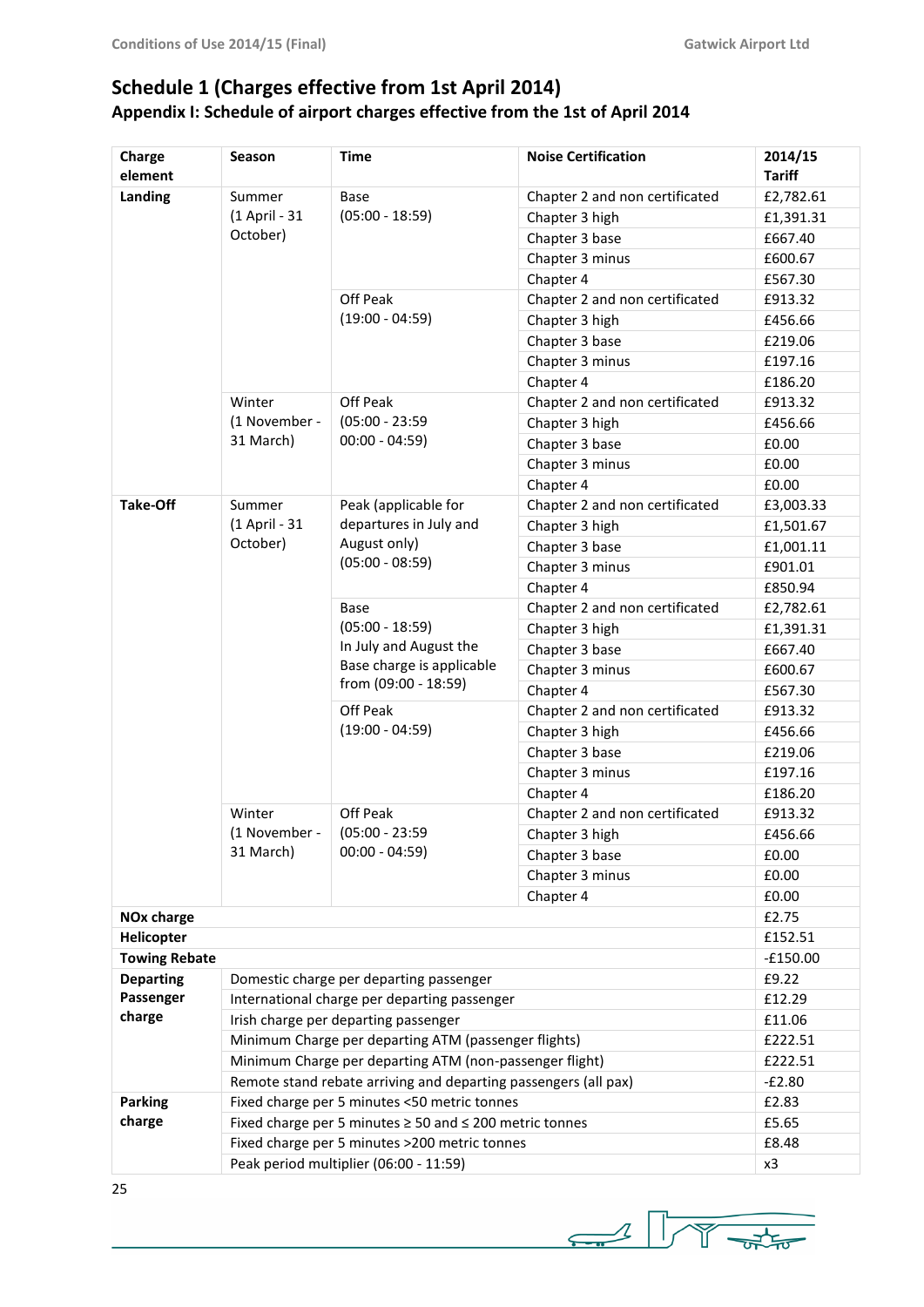### **Appendix II: Utilities charges**

| <b>Utilities</b>                                         | <b>Prices</b> | <b>Units</b>    |
|----------------------------------------------------------|---------------|-----------------|
| Electricity (supply and use of GAL LV infrastructure)    | £0.16         | per KWh         |
| Electricity (supply only)                                | f(0.15)       | per KWh         |
| Water (supply and use of GAL waste water infrastructure) | £3.19         | per cubic metre |
| Water (use of GALwaste water infrastructure only)        | f1.21         | per cubic meter |
| Gas                                                      | £0.93         | pence per Therm |
| Fixed Electrical Ground Power (FEGP)                     | £8.60         | per hour        |

### **Appendix III: Bus and coach charges**

| <b>Bus and Coaching</b> | <b>Prices</b> | <b>Units</b> |
|-------------------------|---------------|--------------|
| Scheduled               | £5.55         | per movement |
| Chartered               | £15.40        | per visit    |

### **Appendix IV: PRM charges**

| PRM pre-notification bands | <b>Prices</b> | <b>Units</b>               |  |
|----------------------------|---------------|----------------------------|--|
| >14 days notification      | £0.15         | Per departing<br>passenger |  |
| >24 hours notification     | £0.25         |                            |  |
| >2 hours notification      | £0.40         |                            |  |
| <2 hours notification      | £1.05         |                            |  |

### **Appendix V: Check in and baggage charges**

An Operator of a scheduled or chartered ATM with Terminal Departing Passengers shall pay the following charges with respect to Check in and Baggage.

| <b>Metric of use</b>                          | <b>Prices</b> | Unit charge                                                                    |
|-----------------------------------------------|---------------|--------------------------------------------------------------------------------|
| Departing Passenger using check-in facilities | £0.23         | per passenger                                                                  |
| Departing Hold Bag                            | £0.44         | per bag                                                                        |
| <b>Transfer Bag</b>                           | £0.15         | per bag                                                                        |
| Departing ATM<br>(refer to 3.4.13)            | £91.39        | per ATM multiplied by<br>the 'Airline combined<br>baggage weighting<br>factor' |
| Departing Passenger                           | £0.11         | per passenger                                                                  |

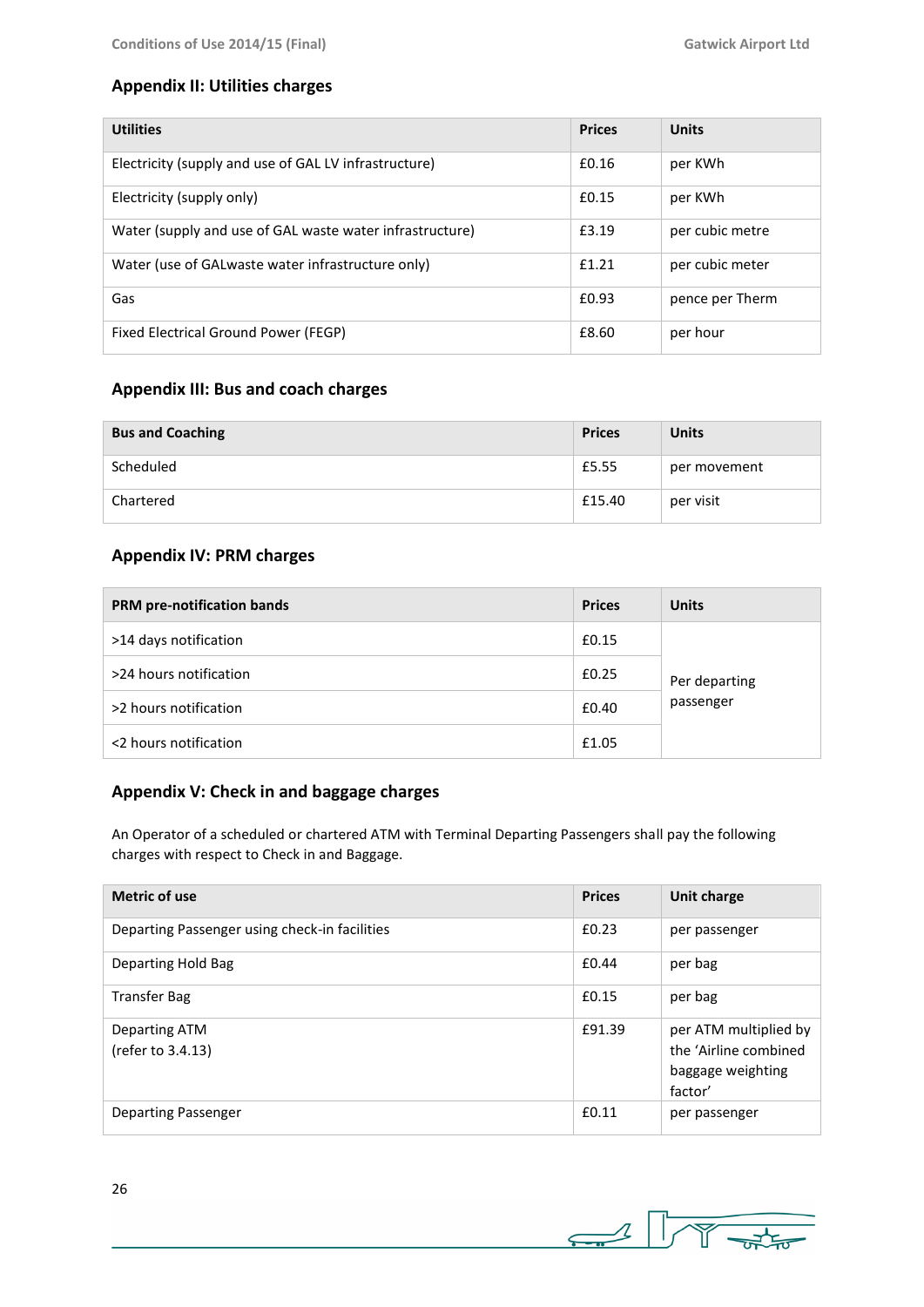### **Appendix VI – Staff Car Parking, Airside Operators Licence and Staff ID charges**

| Staff car parking / airside Operators licence | <b>Prices</b>                      |  |
|-----------------------------------------------|------------------------------------|--|
| Staff car parking                             | £544.60 per pass per year          |  |
|                                               | (including £10 transport levy)     |  |
| Airside Operators licence                     | E640 per licence per 2 year period |  |

| Staff ID passes                                                                | Prices  | <b>Notes</b>  |
|--------------------------------------------------------------------------------|---------|---------------|
| Critical part pass issue (including vetting) or reissue due to<br>misuse       | £80.00  | Per pass      |
| Landside pass issue or reissue<br>30 day escorted pass issue including vetting | £40.00  | Per pass      |
| Reissue of critical part pass (non-misuse)<br>Vetting with no pass issue       | £40.00  | Per pass      |
| Temporary $1 - 5$ day escorted pass (non-contractor)                           | £20.00  | Per pass      |
| Landside and controlled area lost/stolen replacement                           | £40.00  | Per pass      |
| Apron vehicle pass (all durations)                                             | £20.00  | Per pass      |
| Un-surrendered pass (including vehicles)                                       | £250.00 | After 60 days |

### **Appendix VII: Airside Coaching Charges**

| <b>Units</b> | <b>Prices</b> |
|--------------|---------------|
| Per Pax      | £1.11         |
| Per Crew     | £16.00        |

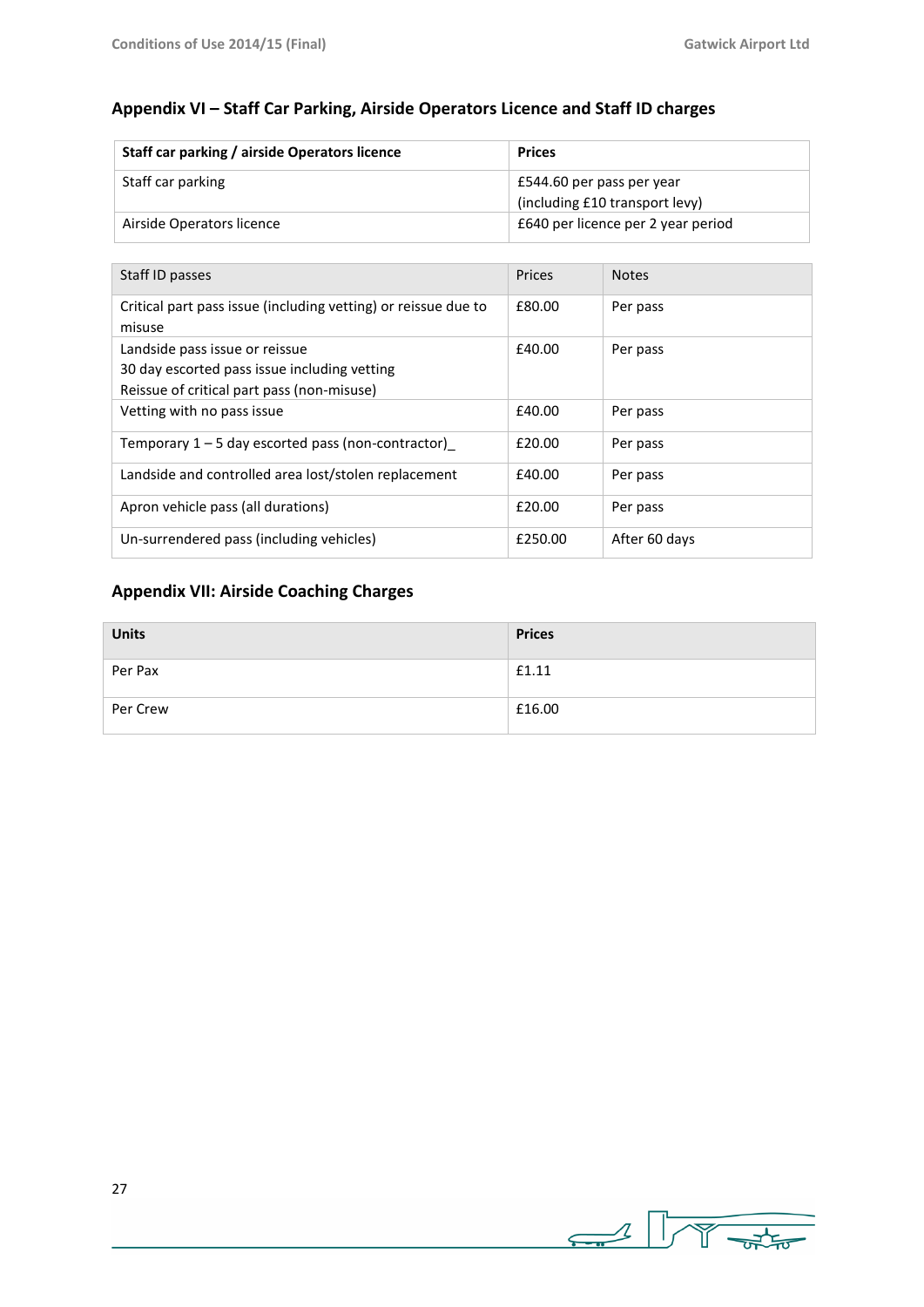#### **Schedule 2: Price Commitment**

- 1 For the purposes of this Schedule, the following definitions apply:
- 1.1 
'Aggregate Blended Revenue' or ' $R_t$ ' is the sum in a Relevant Year of:
- 1.1.1 revenue arising from Core Service Charges and Selected Ancillary Service Charges for relevant commercial passenger services operated under the terms of the published airport tariff set out in the Conditions of Use; and
- 1.1.2 revenue arising from charges equivalent to the Core Service Charge and Selected Ancillary Service Charges for relevant commercial passenger services operated under the terms of Bilateral Contracts but excluding revenue from any other charges not included within the definition of Core Service Charges or Selected Ancillary Service Charges whether levied under the terms of these Conditions or under the terms of Bilateral Contracts or separate commercial arrangements.
- 1.2 Sample 2.1 algerigate Core Revenue' or 'T $t'$  means the sum in a Relevant Year of:
- 1.2.1 revenue arising from Core Service Charges and Selected Ancillary Service Charges for relevant commercial passenger services operated under the terms of the published airport tariff set out in the Conditions of Use; and
- 1.2.2 revenue arising from charges equivalent to the Core Service Charge and Selected Ancillary Service Charges for relevant commercial passenger services operated under the terms of Bilateral Contracts, but substituting for the actual revenue received the revenue that would have been received if such services had been offered and charged under the terms of the Schedule of Charges set out in the then applicable Conditions of Use but excluding revenue from any other charges not included within the definition of Core Service Charges or Selected Ancillary Service Charges whether levied under the terms of these Conditions or under the terms of Bilateral Contracts or separate commercial arrangements.
- 1.3 'Bilateral Contracts' means any contract relating to Airport Charges payable between an Operator and Gatwick Airport Limited other than the Conditions of Use.
- 1.4 'Core Services' means such services and facilities in connection with the landing, parking or taking off of aircraft at the airport as were provided as at  $1<sup>st</sup>$  April 2013 in consideration of charges, whether specifically referable to such services or facilities or not, levied under Appendix I (Schedule of airport charges) of the Gatwick Airport Conditions of Use effective from  $1<sup>st</sup>$  April 2013 including those charges determined by reference to number of passengers on board the aircraft, any separate charge for aerodrome navigation services and charges levied on aircraft passengers with their arrival at, or departure from, the airport by air. Services or facilities which would have been provided for such charges as at  $1<sup>st</sup>$  April 2013 but for the facility or service being unserviceable or subject to refurbishment shall fall within the definition of Core Services.
- 1.5 'Core Service Charges' means those charges referred to in Appendix I of the Schedule of Charges as may be varied from time to time with the exception of any charges levied in respect of whole plane cargo flights, positioning flights and general and business aviation.
- 1.6 'Core Yield' means the Aggregate Core Revenue divided by the total number of Passengers using the airport in any Relevant Year.

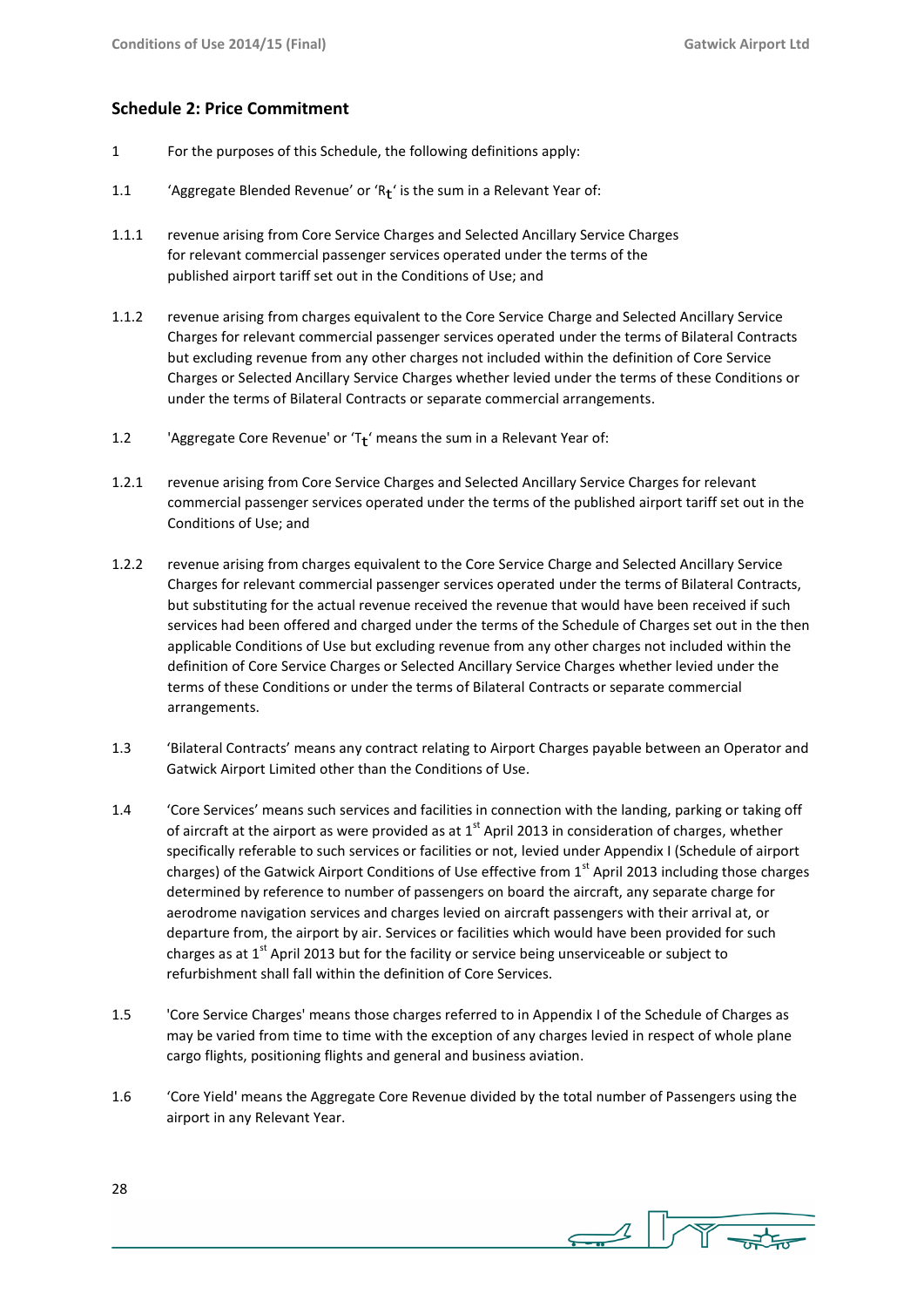- 1.7 'Blended Yield' means the Aggregate Blended Revenue divided by the total number of Passengers using the airport in any Relevant Year.
- 1.8  $\blacksquare$  'Cumulative Gross Revenue Difference' or 'CGRD<sub>t</sub>' is calculated as follows:  $CGRD_t = (T_t - Q_t \cdot GY_t) + CGRD_{t-1} (1+I_{t-1})$  and where  $CGRD_{2013/14} = 0$
- 1.9 Cumulative Net Revenue Difference' or 'CNRD<sub>t</sub>' is calculated as follows:  $CNRD_t = (R_t - Q_t \cdot NY_t) + CNRD_{t-1} (1+I_{t-1})$  and where  $CNRD_{2013/14} = 0$
- 1.10 Indicative Net Yield Profile' for a Relevant Year or 'NY<sub>t</sub>' is calculated as follows:  $NY_t = U_t + S_t$
- 1.11  $\blacksquare$  'Indicative Gross Yield Profile' for a Relevant Year or '(GY<sub>t</sub>)' is defined as:  $GY_t = W_t + S_t$
- 1.12  $\frac{1}{1}$  'I<sub>t-1</sub>' means the annual percentage interest rate equal to the sum of:
- 1.12.1 the average of the UK Treasury Bill Discount Rate (expressed as an annual percentage interest rate) published weekly by the Bank of England, during the 12 months from the beginning of September in t–1 to the end of August in the Relevant Year; and
- 1.12.2 if the CNRD<sub>t-1</sub> or the CGRD<sub>t-1</sub> to which the indexation rate is being applied has a positive value, 3%, otherwise, 0%.
- 1.13 Selected Ancillary Service Charges means charges for other services provided by Gatwick Airport namely: Staff ID, airside licences, FEGP (net of the cost of electricity), Airside Parking, Hydrant Refuelling
- 1.14  $Q_t$ <sup>,</sup> means the total number of Passengers using the airport in a Relevant Year.
- 1.15 'Relevant Year' or 't' means the period of twelve months ending on 31 March in each year and 't–1' means the year immediately preceding 't' .
- 1.16 'RPIt-1' means the percentage change (positive or negative) in the RPI All Items Index (CHAW): Jan 1987=100 published by Office for National Statistics between August in year t–1 and the immediately preceding August.
- $1.17$ " $S_t$ ' means the permitted security cost per passenger in relevant year t, if any, being: the aggregate of:
- 1.17.1 90% of the amount by which the increase, or decrease, in security costs at the airport in year t, which arise as a result of a change in required security standards at the airport, exceeds £1.75m; and
- 1.17.2 the cost of installing new hold baggage screening equipment in order to meet the requirements of the Department for Transport, the European Commission or other aviation security regulator consulted on by Gatwick Airport Limited in accordance with the capital investment programme consultation process. The cost in year t will be calculated by amortising the capital costs and associated funding costs over the assessed life of the equipment, in equal annual amounts divided by  $(Q_t)$ .

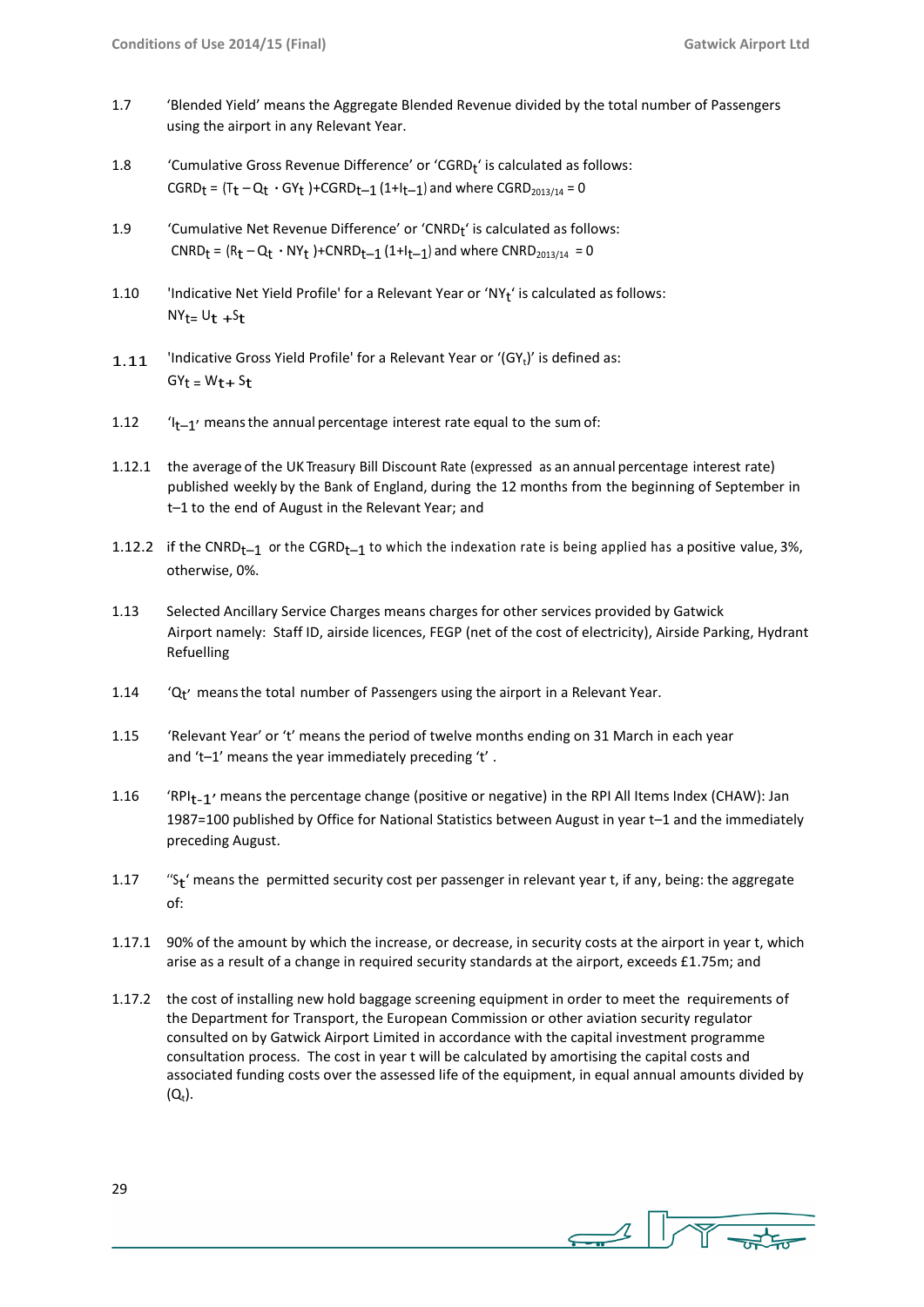$1.18$  $U_t$ ' is the underlying net yield in Relevant Year t, calculated as follows:

$$
U_t = U_{t-1} (1 + RPI_{t-1})
$$
 where  $U_{2013/14} = \text{\pounds}8.894$ 

1.19 *"Wt"* is the underlying gross yield in Relevant Year t, defined as:

$$
W_t = W_{t-1} (1 + RPI_{t-1} + 1\%)
$$
 and,  
 $W_{2013/14} = U_{2013/14}$ 

- 2 The amount by which the actual Core Yield differs from the Indicative Gross Yield Profile in a Relevant Year will generate a revenue difference which, over the course of the Term, will give rise to the Cumulative Gross Revenue Difference (CGRDt). Gatwick Airport Limited shall ensure that the Cumulative Gross Revenue Difference does not exceed:
- 2.1 £10 million in any Relevant Year during the Term; and
- 2.2 nil at the end of the Term.
- 3 The amount by which the actual Blended Yield differs from the Indicative Net Yield Profile in a Relevant Year will generate a revenue difference which, over the course of the Term, will give rise to the Cumulative Net Revenue Difference (CNRD<sub>t</sub>). Gatwick Airport Limited shall ensure that the Cumulative Net Revenue Difference does not exceed nil at the end of the term.
- 4 The Indicative Net Yield Profile and the Indicative Gross Yield Profile represent the intended yield profiles of Gatwick Airport Limited in setting the Core Service Charges. They are indicative only and actual yield profiles may vary due to unanticipated circumstances, deliberate business decisions including responses to market conditions or to adjust for prior year under or over recoveries.
- 5 GAL shall set the Core Service Charge in any Relevant Year with the intent that the Core Yield in that year shall not exceed the Core Yield in the prior year by more than RPI + 10% unless it is required to do so to attain a CGRD2020/21 equal to zero.
- 6 Any amendment to the Indicative Gross Yield Profile may be made by Gatwick Airport Limited if:
- 6.1 consent to that amendment is given in writing by:
- 6.1.1 Operators carrying at least 67% of passengers (in the 12 months immediately preceding the date on which Gatwick Airport Limited notified Operators of the proposed amendment to the Indicative Gross Yield Profile) on airlines operating at the airport paying the Core Service Charge or under Bilateral Contracts (where such contracts adopt the airport tariff as a reference price index) and
- 6.1.2 by Operators representing at least 50% of the Operators responding in writing; or
- 6.2 following the completion of the work of the Airports Commission the Government support the development of a second runway at Gatwick Airport, to allow for the recovery of the reasonable costs (capital, operating and financing) of applying for planning permission for a second runway and the subsequent development of the second runway and associated airport infrastructure. Any amendment to the Gross Yield Profile for recovery of such costs will follow any policy guidance that may be issued by the CAA in relation to the recovery of costs of new runway development for price regulated airports.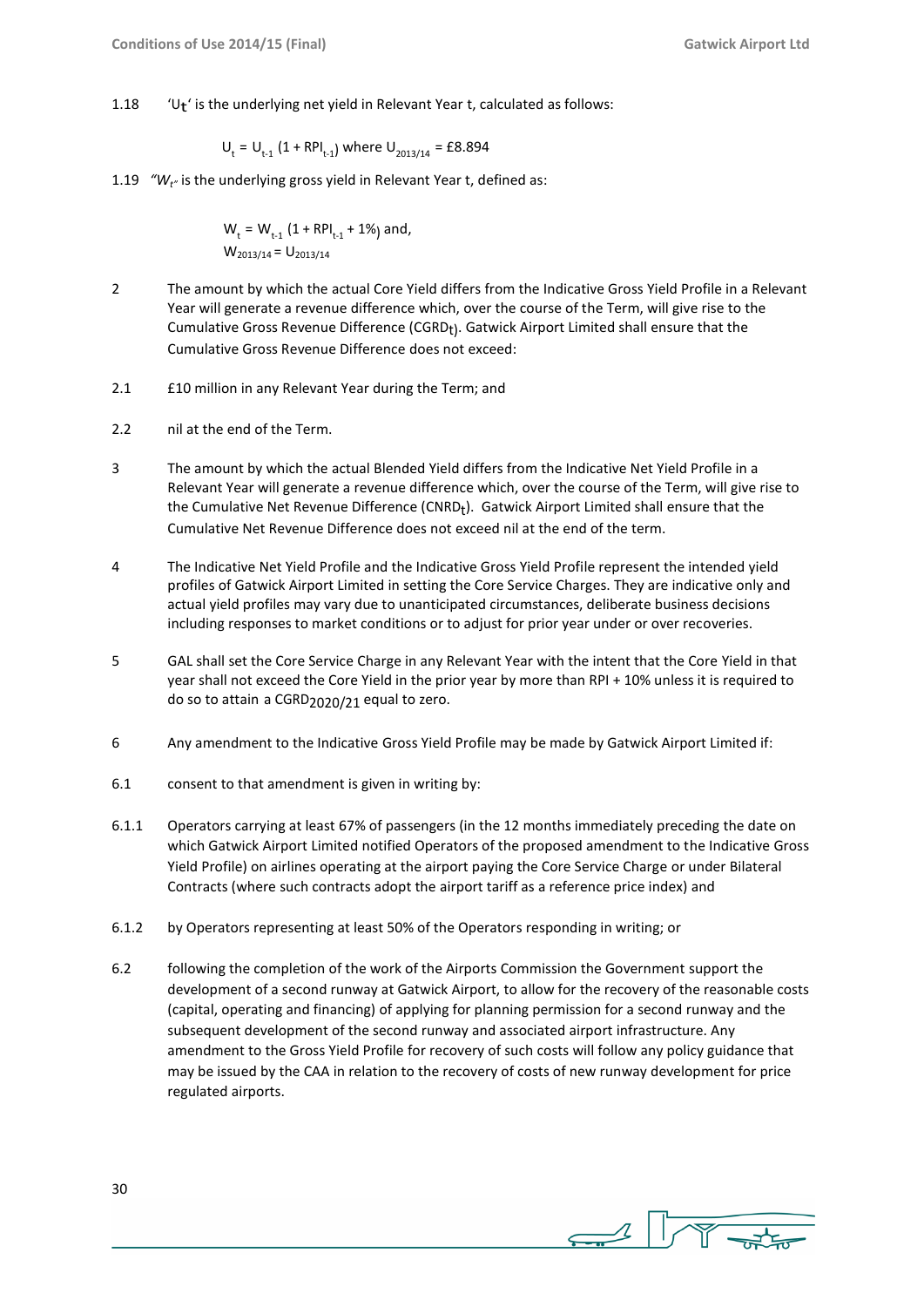- 7 When undertaking the annual consultation on airport charges, Gatwick Airport Limited will publish the Cumulative Gross Revenue Difference and the Cumulative Net Revenue Difference for prior years updating using actuals data when available), and estimates of the Cumulative Gross Revenue Difference and the Cumulative Net Revenue Difference for the current year and the following year (including underlying assumptions and estimated data).
- 8 Gatwick Airport Limited shall notify the CAA and all Operators at the airport at least 2 years prior to the end of the Term of its intention with regards to the continuation of commitments, if any, on pricing, service standards, continuity of service, operational and financial resilience, investment consultation and financial information.
- 9 Gatwick Airport Limited shall make available Core Services to all Operators at the Core Service Charges rate as amended from time to time.
- 10 Subject to complying with paragraph 9 above Gatwick Airport Limited may offer enhancements or additions to the Core Services either under Bilateral Contracts or at charges separate from the Core Service Charges.

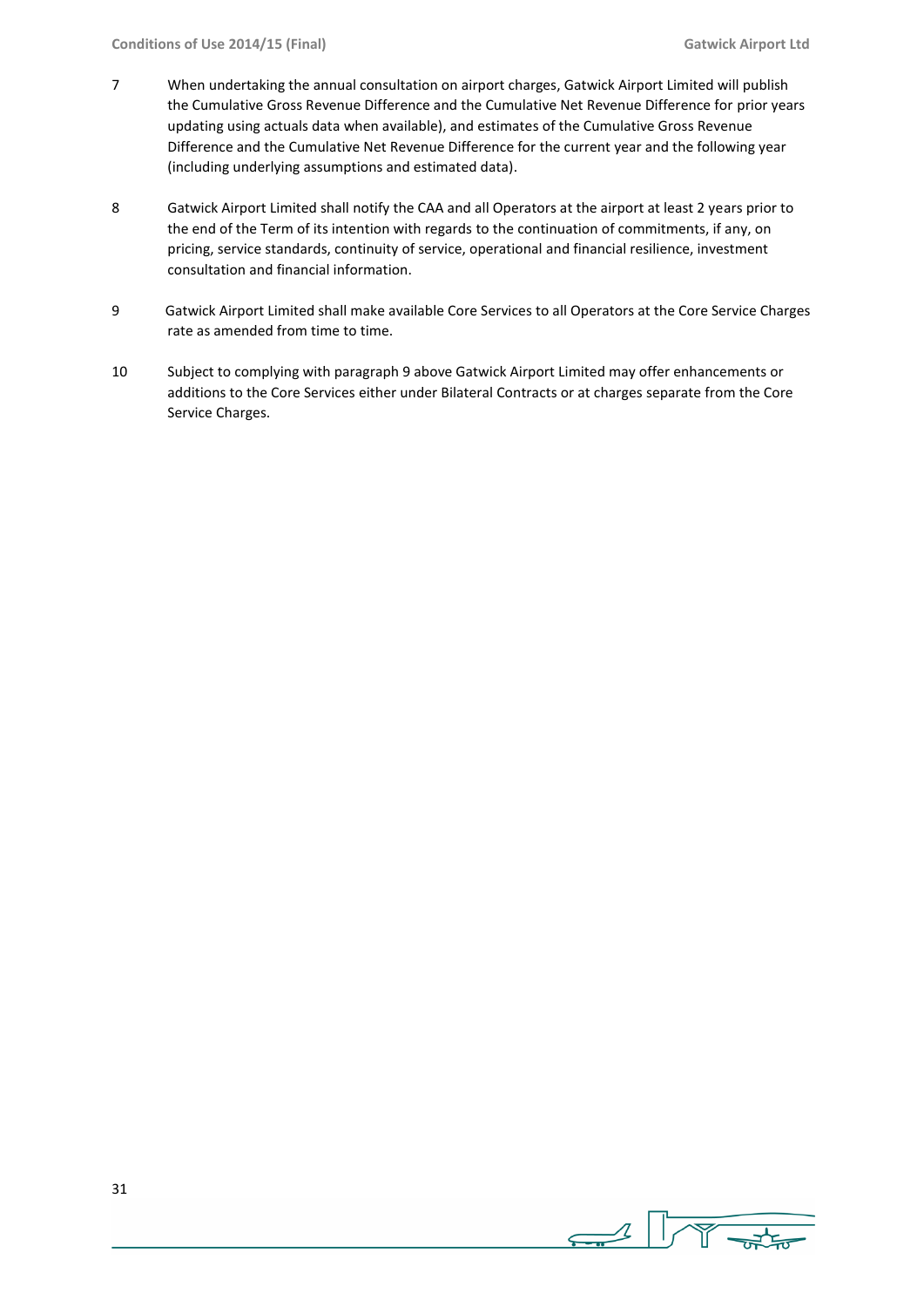#### **Schedule 3: Service Commitments**

1. The Core Service Rebate to Qualifying Operators in the aggregate in month 'j' shall be calculated as:

Core service rebate<sub>T-j</sub> = Service Rebate Percentage<sub>T-j</sub> x Annual Core Service Charge<sub>T</sub>

Where:

Annual Core Service Charge $T =$ 

in respect of terminal "T", in relevant financial year ending 31 March, the annual revenue arising from Core Service Charges or equivalent charges under Bilateral Contracts for relevant commercial passenger services operated by Qualifying Operators under the terms of the published airport tariff set out in the Conditions of Use.

The rebate by each terminal will be allocated to Qualifying Operators that used the terminal pro-rata with the Core Service Charges or equivalent charges under Bilateral Contracts payable by each Qualifying Operator in relation to that terminal in that month. The deduction to be made from this rebate amount if a Qualifying Operator fails to meet airline standards will be calculated as:

Deduction from Core Service Rebate<sub>a,T,j</sub> = Airline Standard Reduction Percentage<sub>a,T,j</sub> x Core Service Charge<sub>a,T,j</sub>

For the avoidance of doubt, the deduction only operates to reduce the Core Service Rebate (if any) payable by GAL to a Qualifying Operator; it cannot result in a payment due from the Qualifying Operator to GAL.

2. The Service Rebate Percentage in month 'j' for each terminal 'T' shall be calculated as follows: Service Rebate Percentage<sub>T,j</sub> =  $\qquad \qquad \sum 2 \times (p_{i,T}/12) \times (x_{i,T,j})$ Standard i

Where:

 $p_{i,T}$  the maximum potential Core Service Standard rebate percentage for standard "T", for terminal "t", as set out in Appendix 1 to this Schedule, if the standard "i", for terminal "T", in month "j" is greater than or equal to the Core Service Standard rebate level, as set out in Appendix 1 to this Schedule then 0  $x_{i}$ ,  $= 0$  if the standard "i", for terminal "t", in month "j" is less than the Core Service Standard rebate level, as set out in Appendix 1 to this Schedule, then  $x_{i,T,i} = 1$  or, 1.25, in relation only to Selected Passenger Facing Measures, if the relevant standard "i", for terminal "T", in months "j" and in each of the six immediately preceding months (i.e. "j-1", "j-2", "j-3", "j-4", "j-5", "j-6") is or was less than the Core Service Standard rebate level, as set out in Appendix I to this Schedule 3. Provided that the maximum aggregate Service Rebate Percentage payable in relation to all Selected Passenger Facing Measures shall not exceed 2.85% in any financial year ending 31 March; or 0**,** if prior to month "j" there have been any six or more months in a relevant financial year ending 31 March in which the standard "i", for terminal "T" was less than the service rebate level, as set out in Appendix 1 to this Schedule. This provision applies in precedence to, and overrides, the provisions above providing for the calculation of  $x_{i}$ <sub> $\bar{x}$ </sub> = 1 or 1.25

For the purposes of this calculation, the Selected Passenger Facing Measures comprise: Departure Lounge Seat Availability; Cleanliness; Way-Finding; Flight Information; Central Passenger Search (times<5minutes, times < 15 minutes); Passenger Sensitive Equipment (General); Passenger Sensitive Equipment (Priority); and Arrivals Reclaim (Baggage Carousels).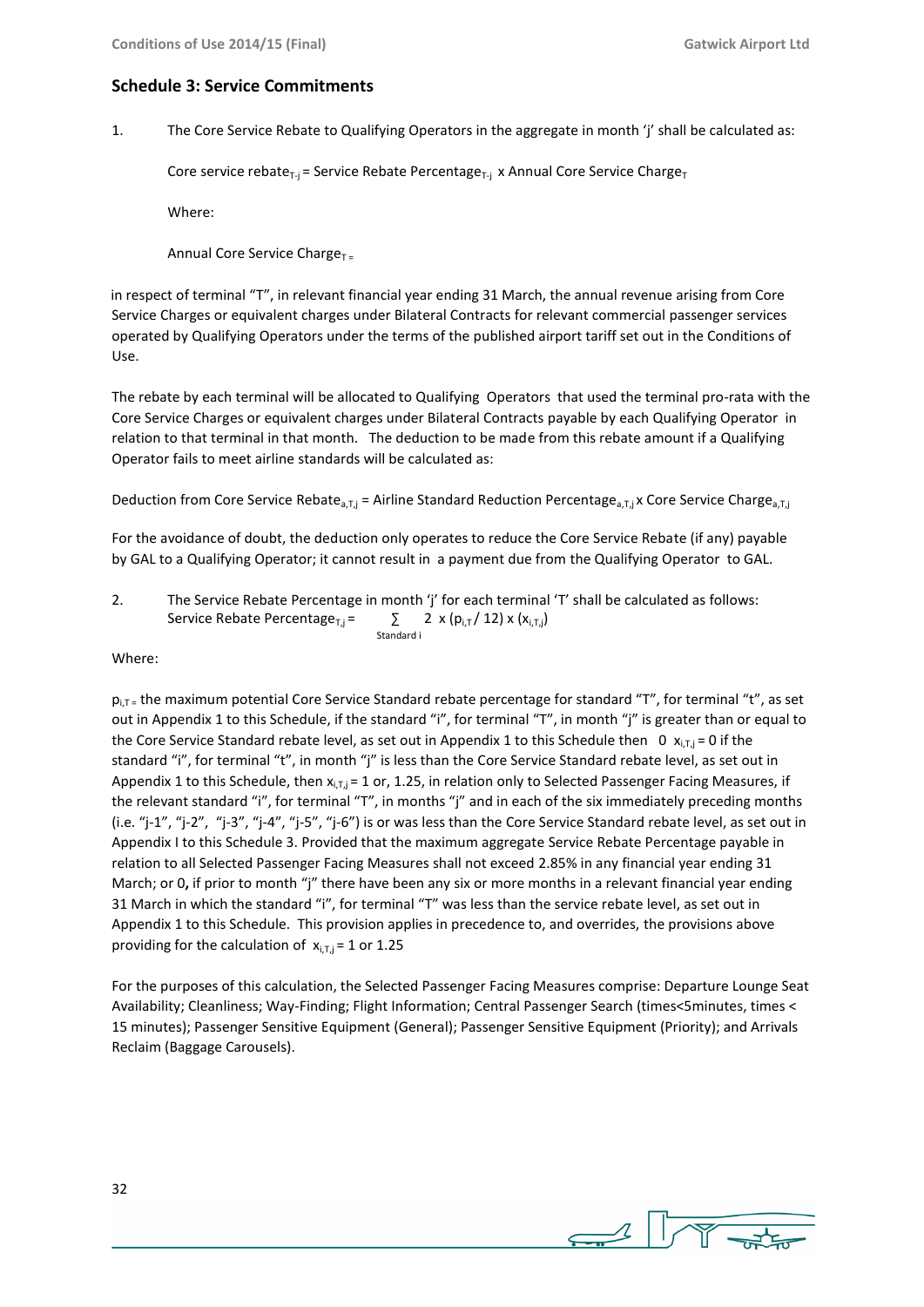3. Airline Standard Reduction Percentage for each airline "a" shall be calculated as:

```
Airline Standard Reduction Percentage _{a,T,j} = \qquad \qquad \sum_{k,T} x z_{a,T,j,k}
```
Standard k

Where:

 $r_{k,T}$  = the potential Airline Service Standard Reduction Percentage per month for standard "k", for terminal "T", as set out in Appendix II to this Schedule.

 $z_{a,Tik} = 0$  if the standard "k", for terminal "T", in month "j" is greater than or equal to the Airline Service Standard Target Level, as set out in Appendix II to this Schedule; or 1 if the standard "k", for terminal "T", in month "j" is less than the Airline Service Standard Target Level, as set out in Appendix II to this Schedule.

4. Gatwick Airport Limited shall be under no obligation to pay the Core Service Rebate to an Operator which has failed to pay Gatwick Airport Limited any amounts due and owing under these Conditions of Use.

#### **Amendment**

- 5. Any amendment to the Airline Service Standards or the Core Service Standards may be made by Gatwick Airport Limited following consultation with the Gatwick Airline Operators Committee and the Gatwick Airport Consultative Committee if consent to that change is given in writing by:
- 5.1 Operators carrying at least 67% of passengers (in the 12 months immediately preceding the date on which Gatwick Airport Limited notifies Operators of the proposed amendment) travelling through the airport on airlines operating at the airport paying the Core Service Charge or operating under Bilateral Contracts which have not waived or replaced these Core Service Standards provisions and by
- 5.2 by Operators representing at least 50% of the Operators responding in writing.

#### **Monitoring**

- 6. Gatwick Airport Limited shall monitor and publish on the Gatwick Airport website and in the terminals a monthly report in relation to certain airport-wide activities including:
- 6.1 The Core Service Standards
- 6.2 The Airline Service Standards
- 6.3 PRM service and notification
- 6.4 On-time performance (departures and arrivals)
- 6.5 Immigration performance; and
- 6.6 ACI Airport Service Quality ranking.
- 7. If Gatwick Airport Limited fails to meet any Core Service Standard for any six consecutive months it will prepare an improvement plan to address the failure and will consult with the Gatwick Airline Consultative Committee and the CAA on its proposals and will then implement the improvement plan.

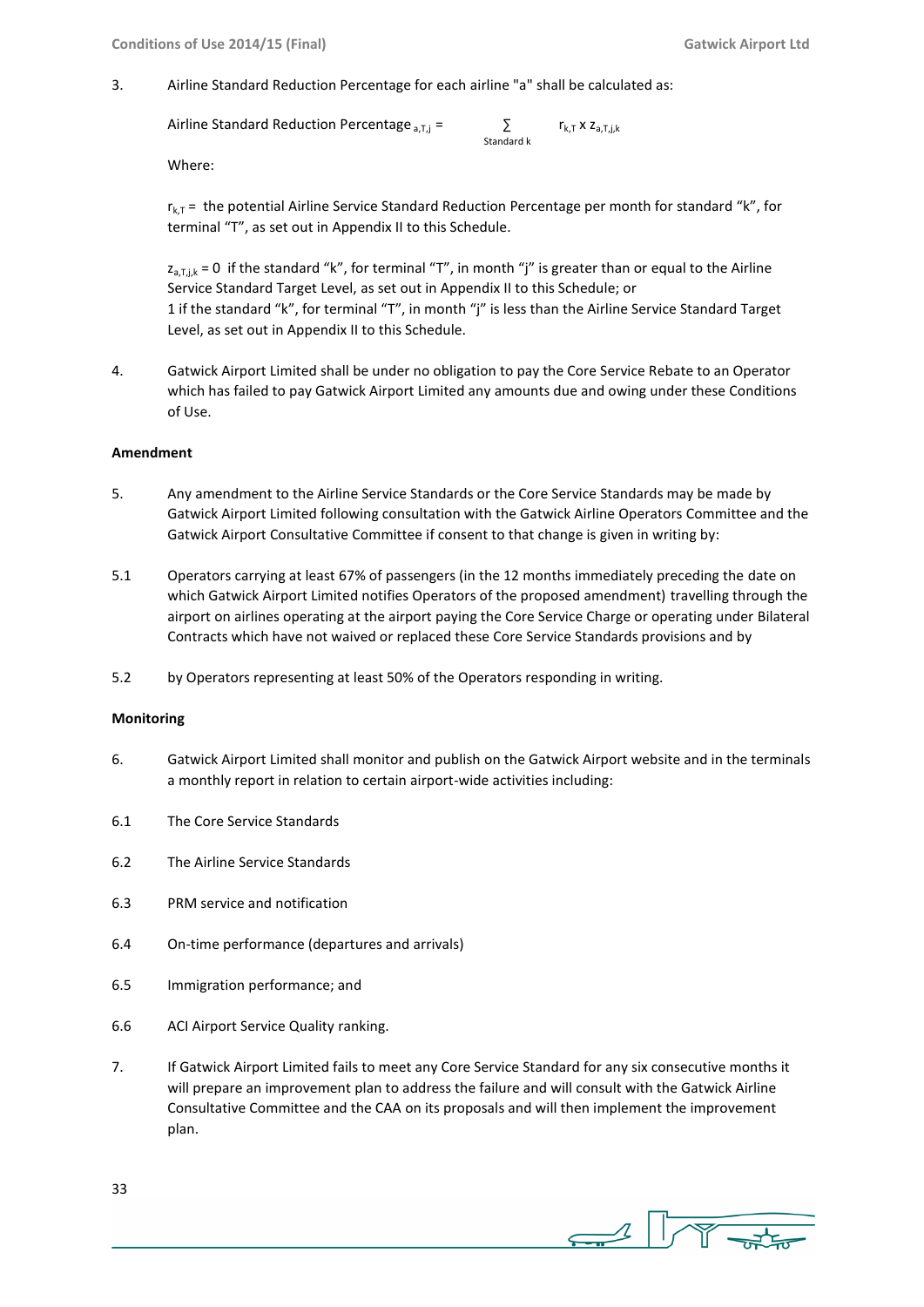#### **Schedule 3: Appendix 1 Core Service Standards (rebates)**

|                 | Standard "i"                                | <b>Metric</b>                                                                                           | Rebate<br>Level            | Maximum<br>potential rebate<br>(both terminals,<br>unless noted) |
|-----------------|---------------------------------------------|---------------------------------------------------------------------------------------------------------|----------------------------|------------------------------------------------------------------|
| (i)             | <b>Passenger satisfaction measures</b>      |                                                                                                         |                            | 0.80%                                                            |
| $\mathbf{1}$    | Departure Lounge Seat Availability          | Moving Average QSM Score                                                                                | 3.8                        | 0.20%                                                            |
| 2               | Cleanliness                                 |                                                                                                         | 4.0                        | 0.20%                                                            |
| 3               | Way-Finding                                 |                                                                                                         | 4.1                        | 0.20%                                                            |
| 4               | Flight Information                          |                                                                                                         | 4.2                        | 0.20%                                                            |
| (ii)            | <b>Security</b>                             |                                                                                                         |                            | 2.60%                                                            |
| 5               | Central Passenger Search                    | Times <5 Minutes &<br>Times <15 Minutes                                                                 | 95%<br>98%                 | 1.0%                                                             |
| 6               | Central Passenger Search*                   | Day when single time slice ><br>30 Minutes                                                              | Single<br>event<br>per day | 0.05% per day<br>(0.7% max per<br>month)                         |
| $\overline{7}$  | Transfer Passenger Search                   | Times <10 Minutes                                                                                       | 95%                        | 0.20%                                                            |
| 8               | <b>Staff Search (Terminals and Crew)</b>    | Times <5 Minutes                                                                                        | 95%                        | 0.35%                                                            |
| 9               | <b>External Control Posts Search</b>        | Times <15 Minutes                                                                                       | 95%                        | 0.35%                                                            |
| (iii)           | <b>Passenger operational measures</b>       |                                                                                                         |                            | 1.05% (ST)<br>1.55% (NT)                                         |
| 10              | Passenger Sensitive Equipment<br>(General)  | % Time Available                                                                                        | 99%                        | 0.05%                                                            |
| 11              | Passenger Sensitive Equipment<br>(Priority) | % Time Available                                                                                        | 99%                        | 0.50%                                                            |
| 12              | Inter Terminal Shuttle System               | % Time 1 Car Available &<br>% Time 2 Cars Available                                                     | 99%<br>97%                 | 0.50% (NT)                                                       |
| 13              | Arrivals Reclaim (Baggage Carousels)        | % Time Available                                                                                        | 99%                        | 0.50%                                                            |
| (iv)            | Airline operational measures                |                                                                                                         |                            | 1.60%                                                            |
| 14a             | Outbound Baggage                            | OBP** Daily                                                                                             | 97%                        | 0.175% daily                                                     |
| 14 <sub>b</sub> | Outbound Baggage                            | <b>OBP Monthly</b>                                                                                      | 99%                        | 0.70% monthly<br>$(0.7%$ max per<br>month)                       |
| 15              | Stands                                      | % Time Available                                                                                        | 99%                        | 0.05%                                                            |
| 16              | Jetties                                     | % Time Available                                                                                        | 99%                        | 0.30%                                                            |
| 17              | Pier Service                                | Moving annual average %<br>passengers pier served                                                       | 95%                        | 0.50%                                                            |
| 18              | <b>Fixed Electrical Ground Power</b>        | % Time Available                                                                                        | 99%                        | 0.05%                                                            |
| (v)             | Aerodrome congestion term                   |                                                                                                         |                            | 0.70%                                                            |
| 19              | Airfield congestion / availability          | [maximum cumulative<br>movements deferred<br>following a material event<br>which has a material impact] | $>3**$                     | 0.70%                                                            |
|                 | <b>Total</b>                                |                                                                                                         |                            | 7.25% (NT)<br>6.75% (ST)                                         |

\*In a day when the single time slice is greater than 30 minutes the maximum daily penalty is 0.05% with a maximum monthly penalty of 0.70%

\*\* Refer to Gatwick Airport Core Service Standards Handbook for detail. Calculation of the passenger satisfaction measures, the security queues, the Passenger operational measures and the Airline operational measures shall be undertaken in accordance with the "Gatwick Airport Core Service Standards Handbook" annexed to these Conditions which may be amended from time to time by agreement between Gatwick Airport Limited, the Gatwick Airline Operators Committee and the Gatwick Airport Consultative Committee.

 $\begin{picture}(100,10) \put(0,0){\line(1,0){10}} \put(15,0){\line(1,0){10}} \put(15,0){\line(1,0){10}} \put(15,0){\line(1,0){10}} \put(15,0){\line(1,0){10}} \put(15,0){\line(1,0){10}} \put(15,0){\line(1,0){10}} \put(15,0){\line(1,0){10}} \put(15,0){\line(1,0){10}} \put(15,0){\line(1,0){10}} \put(15,0){\line(1,0){10}} \put(15,0){\line($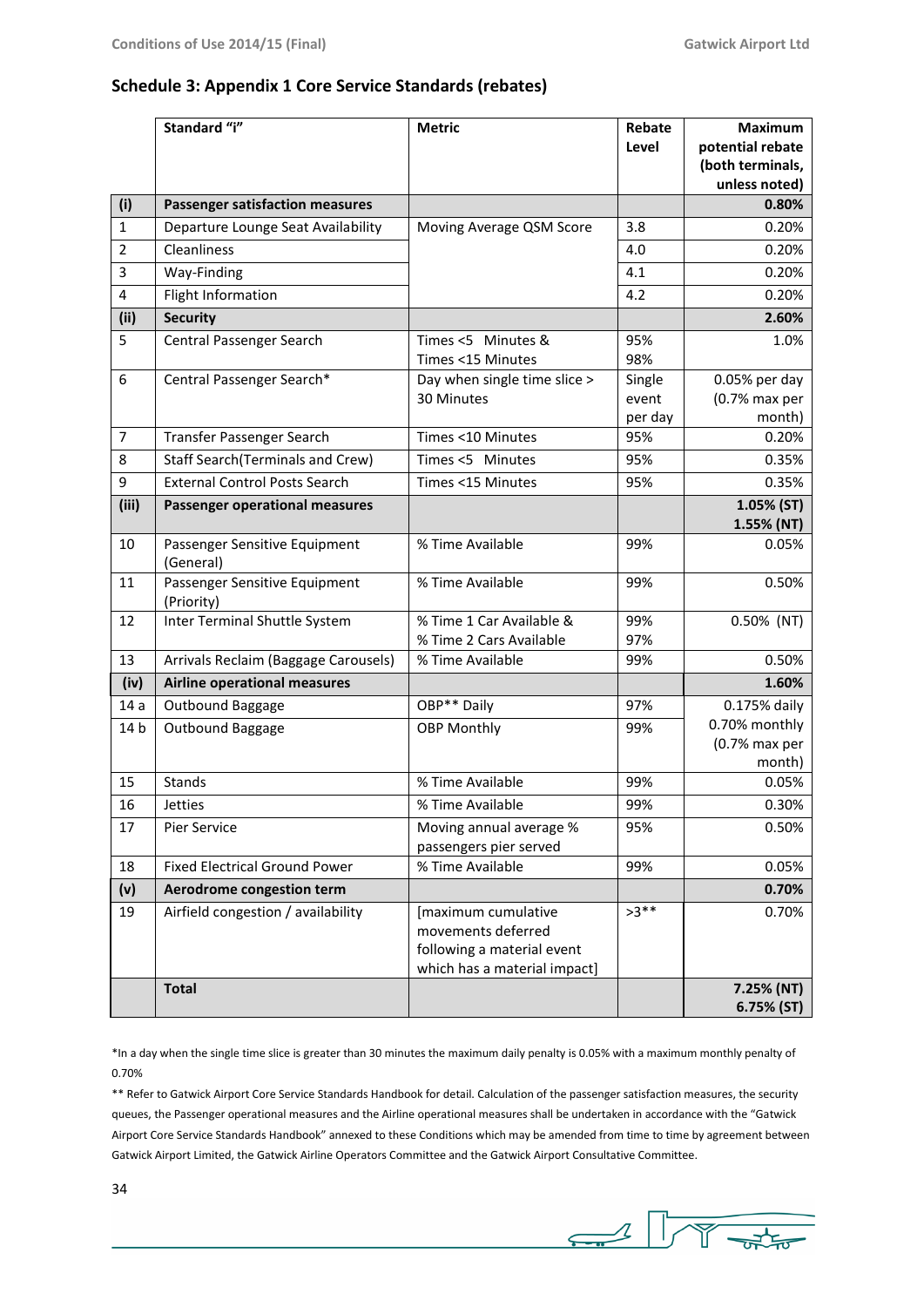### **Schedule 3: Appendix II – Airline Service Standards**

| Standard "k"                                       | <b>Metric</b>                                                   | <b>Target Level</b> | <b>Reduction</b> |
|----------------------------------------------------|-----------------------------------------------------------------|---------------------|------------------|
|                                                    |                                                                 |                     | Percentage       |
| Check-in performance $-$ queue                     | Times <30 Minutes                                               | 95%                 | 1.0%             |
| time                                               |                                                                 |                     |                  |
| Arrivals bag performance - last<br>bag on carousel | Times <50 Minutes (long-haul)<br>Times <35 Minutes (short-haul) | 95%                 | 0.50%            |

Calculation and measurement of the Airline Service Standards will be undertaken in accordance the "Gatwick Airport Airline Service Standards Calculation Guide" annexed to these Conditions which may be amended from time to time by agreement between Gatwick Airport Limited, the Gatwick Airline Operators Committee and the Gatwick Airport Consultative Committee.

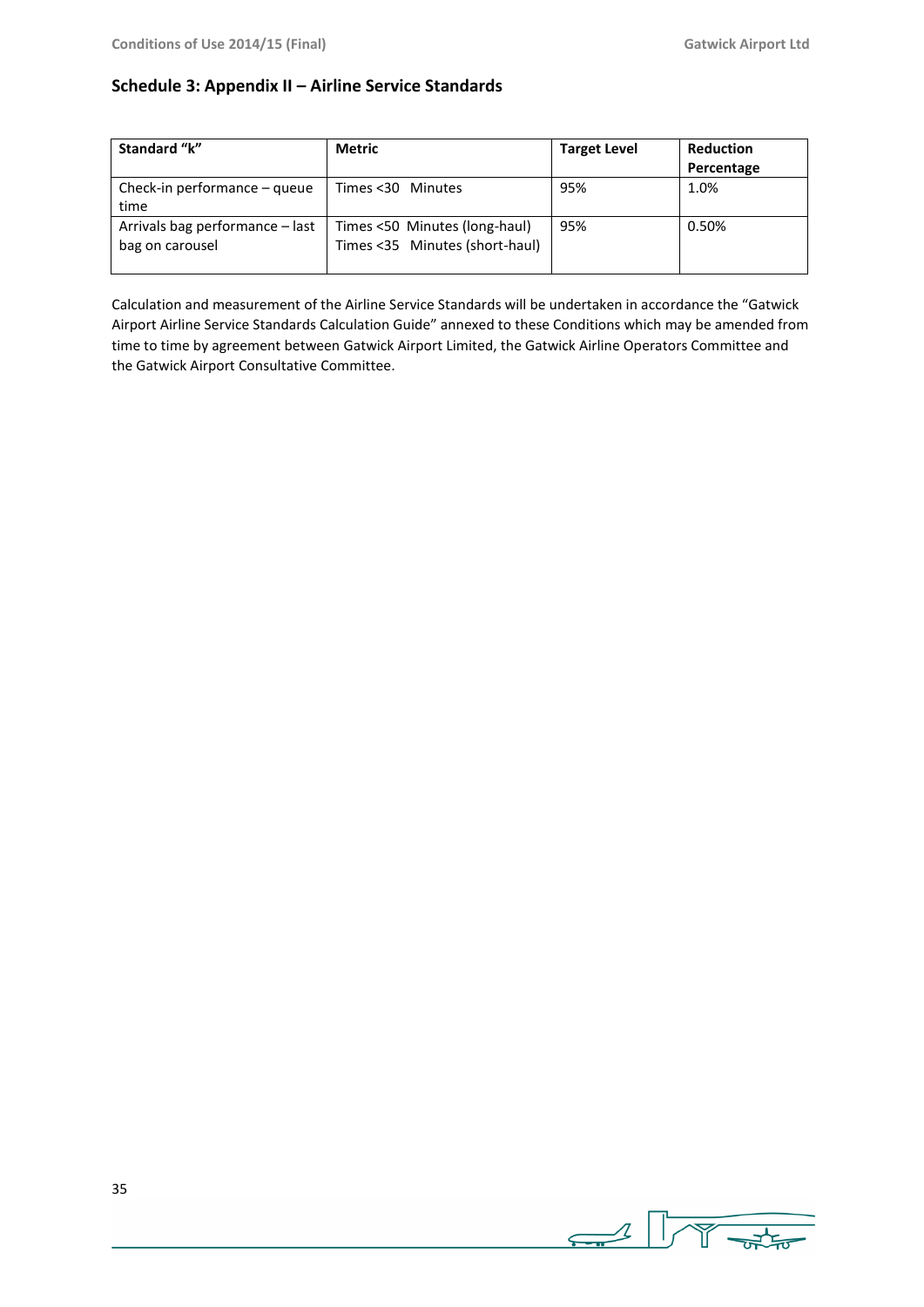### **Schedule 4: Capital Investment Consultation**

#### 1. **Definitions**

For the purposes of this Schedule the following definitions apply:

- 1.1 'Major Development Projects', means those individual projects or individual programmes of projects in excess of £10m (excluding the Asset Stewardship Programme) and the Second Runway Project;
- 1.2 'Minor Development Projects' means those individual projects or individual programmes of projects less than £10m (excluding both the Asset Stewardship Programme and Second Runway Project); and
- 1.3 'Asset Stewardship Programme' means all asset maintenance and replacement projects in the following asset groups: Airfield, Commercial, IT, Facilities and Compliance/Risk.
- 1.4 'Commercial Return Project' is any project with associated commercial revenues that has a positive Net Present Value not taking into account incremental Airport Charges.
- 1.5 'A Dedicated Airline Project' is a project undertaken for the benefit of one or more specified airlines and which is remunerated by a separate commercial arrangement or specific airport charge payable by users of the project
- 1.6 'ACC' means the Gatwick Airport Consultative Committee

#### 2. **Airline consultative groups**

- 2.1 Consultation with the airlines will need to be undertaken at a number of different levels, with groups formed appropriately:
- 2.1.1 ACC: to consider strategic matters involving the medium- to long-term development of the airport;
- 2.1.2 Capital sub-committee of ACC: to consider tactical matters involving the delivery by GAL of the capital development programme; and
- 2.1.3 Working groups (informal and formal): to consider operational impacts of projects on the day-to-day activities of the airlines operating at the airport. These working groups (where required) will be project specific, involve affected airlines, and may require a formally constituted working group for significant projects requiring a high degree of airline input into the design and execution planning (e.g. check-in transformation).

#### 3. **Master Plan**

Before publishing a revised Master Plan for the Airport GAL will consult with Operators and the ACC as well as other business partners and the local community.

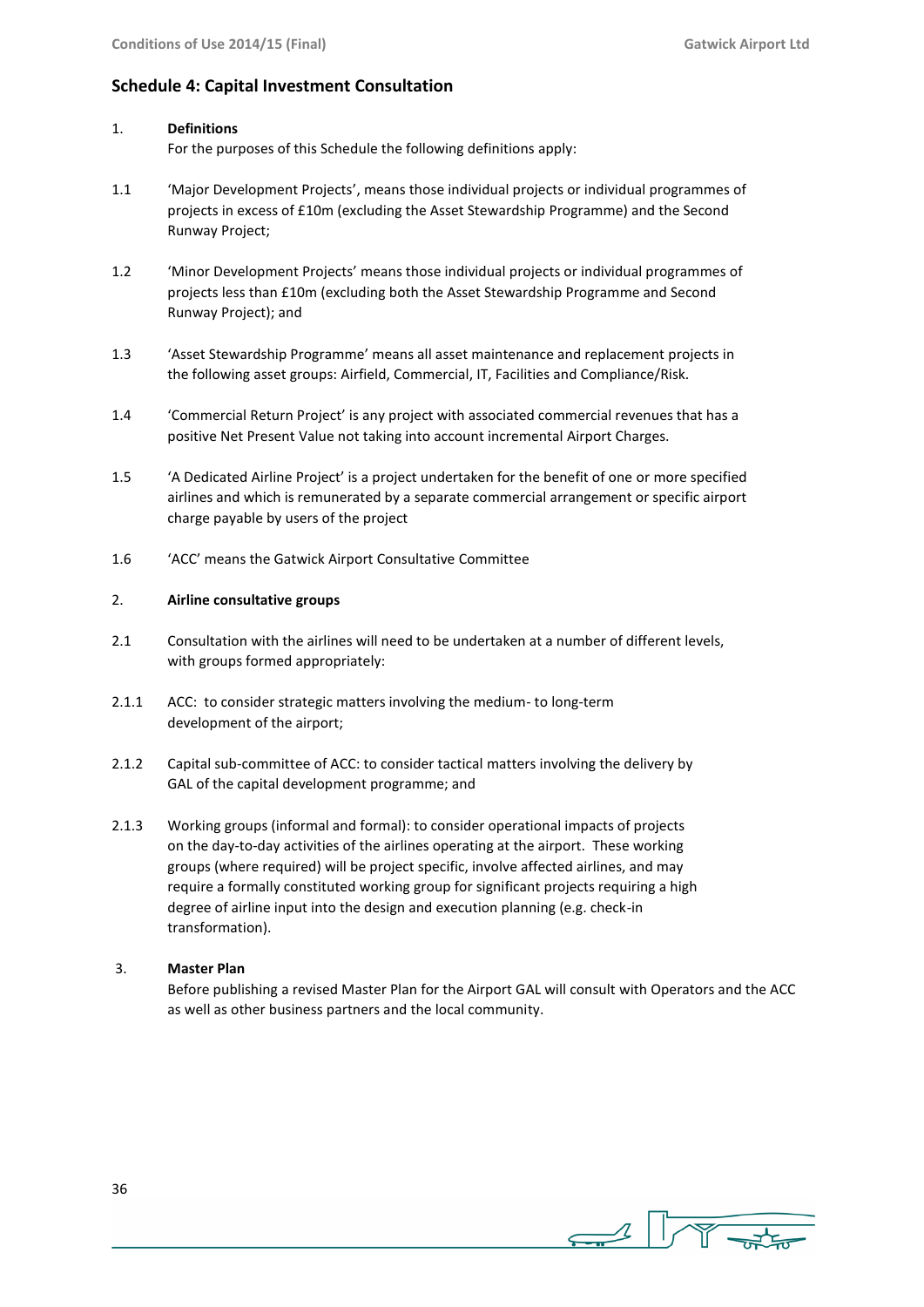#### 4. **Capital Investment Programme**

- 4.1 GAL will publish annually a rolling five year Capital Investment Programme (CIP). Before publishing the CIP GAL will consult with the ACC and with the Gatwick Passenger Advisory Group such consultation to address:
- 4.1.1 the principal business drivers behind the airport's development strategy, including service levels;
- 4.1.2 forecast traffic demand and associated demand for airport capacities and services;
- 4.1.3 the capacities that the airport intends to provide, taken in the context of forecasted demand; and
- 4.1.4 the cost of the capital investment programme, and the resulting effect on the asset base of the airport.
- 4.2 The forecast cost of the capital investment programme will:
- 4.2.1 summarise expenditure on each of the Major Development Projects;
- 4.2.2 summarise aggregate expenditure on the Asset Stewardship Programme (across all five elements);
- 4.2.3 summarise aggregate expenditure on Minor Development Projects;
- 4.2.4 be at a level of detail that reflects the planning horizon and Tollgate status for projects, with those in the short-term being more granular and certain than those in the final years of the forecast; and
- 4.2.5 provide an explanation as to any material differences between the latest forecast and both the prior year forecast and the forecast incorporated in Appendix C of CAP 1139

#### 5. **Individual Major Development Project consultation**

- 5.1 As part of the annual Capital Investment Programme consultation with the ACC, GAL will consult with airlines in relation to Major Development Projects (with the exception of Commercial Return Projects and Dedicated Airline Projects) covering:
- 5.1.1 high-level options for the development of Major Development Projects and the trade-offs involved between alternatives;
- 5.1.2 the outputs that are expected to be delivered in terms of service, capacity, operating cost, and revenue;
- 5.1.3 scope, programme and cost of the project required to deliver the business objectives; and
- 5.1.4 the business case for the project.
- 5.2 GAL will consult with the Capital sub-committee of the ACC in relation to the Major Development Projects at Tollgate 2, Tollgate 3, and Tollgate 4. This will require meetings on a more frequent basis than annually.

 $\frac{1}{\sqrt{1-\frac{1}{2}}\sqrt{1-\frac{1}{2}}\sqrt{1-\frac{1}{2}}\sqrt{1-\frac{1}{2}}}}$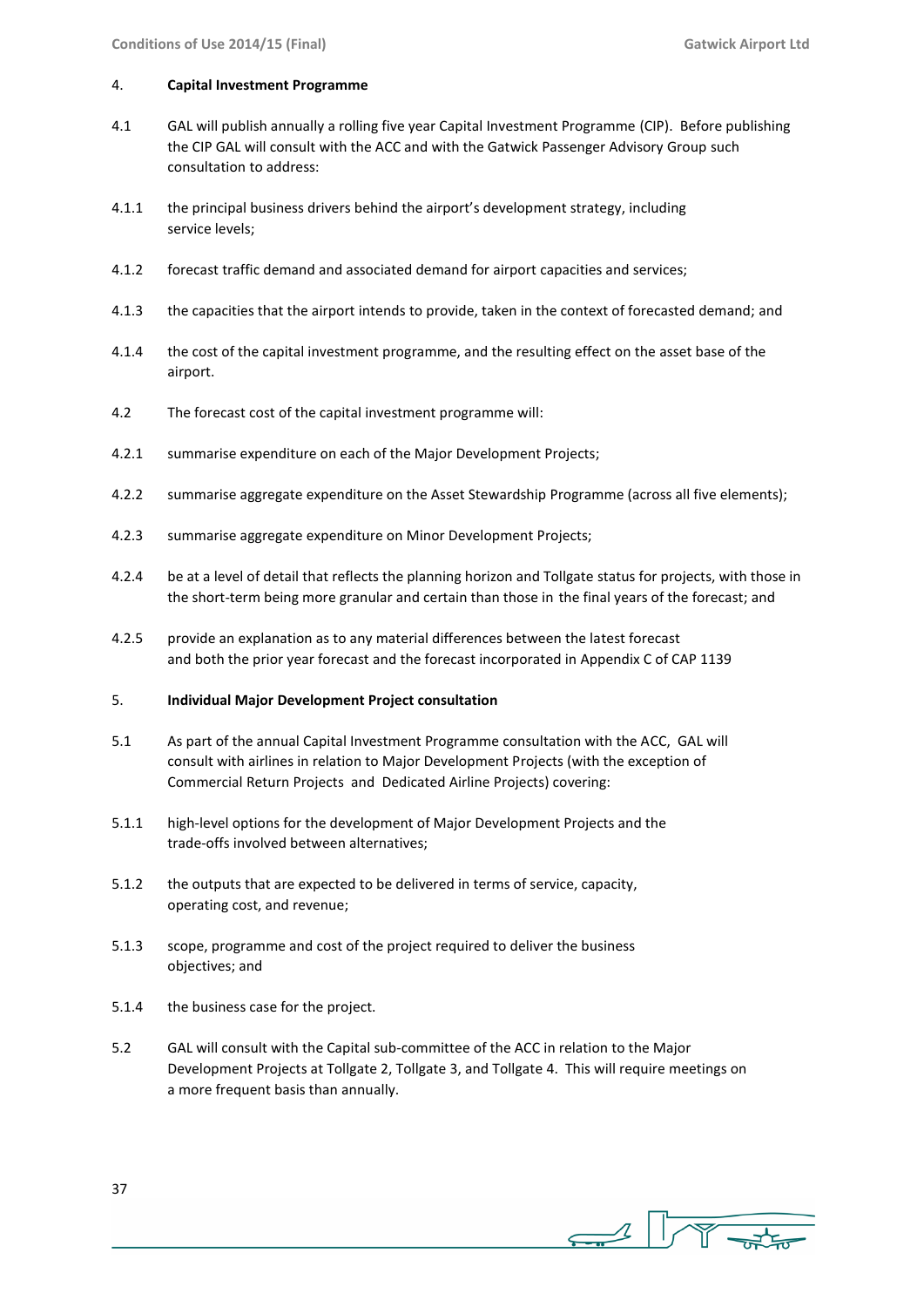- 5.3 Following Tollgate 4, progress with the delivery of Major Development Projects will be reviewed by the Capital sub-committee of the ACC as part of its annual Capital Investment Performance Review (see below).
- 5.4 GAL will consult with the Gatwick Passenger Advisory Group in relation to Major development Projects at appropriate times in the life cycle of such projects.
- 5.5 In this paragraph 5 of Schedule 4:
- 5.5.1 Master Plan refers to the plan prepared by GAL detailing how it intends to take forward its strategic framework in the form of airport specific proposals, designed to help inform the regional and local planning processes and facilitate engagement with a wide range of stakeholders and
- 5.5.2 Tollgates 2,3and 4 respectively refer to the launch, design and deliver tollgate stages of GAL's current project development process or the similar stages of any revised process that GAL may adopt.

#### 6. **Annual Capital Investment Performance Review**

- 6.1 GAL will meet annually with the Capital sub-committee of the ACC and members of the Gatwick Passenger Advisory Group to review GAL's delivery of the Capital Investment Programme, specifically:
- 6.1.1 in relation to the following 12 months:
- 6.1.1.1 the schedule and expenditure for each Major Development Project;
- 6.1.1.2 the priorities and aggregate expenditure of the Asset Stewardship Programme across each of the five broad elements (separately identifying individual projects in excess of £1m).
- 6.1.1.3 the expenditure on Minor Development Projects (separately identifying individual projects in excess of £1m).
- 6.1.2 in relation to the preceding 12 months, works undertaken and progress with:
- 6.1.2.1 each Major Development Project;
- 6.1.2.2 Minor Development Projects (separately identifying individual projects in excess of £1m); and
- 6.1.2.3 Asset Stewardship Programme across each of the five broad elements (separately identifying individual projects in excess of £1m).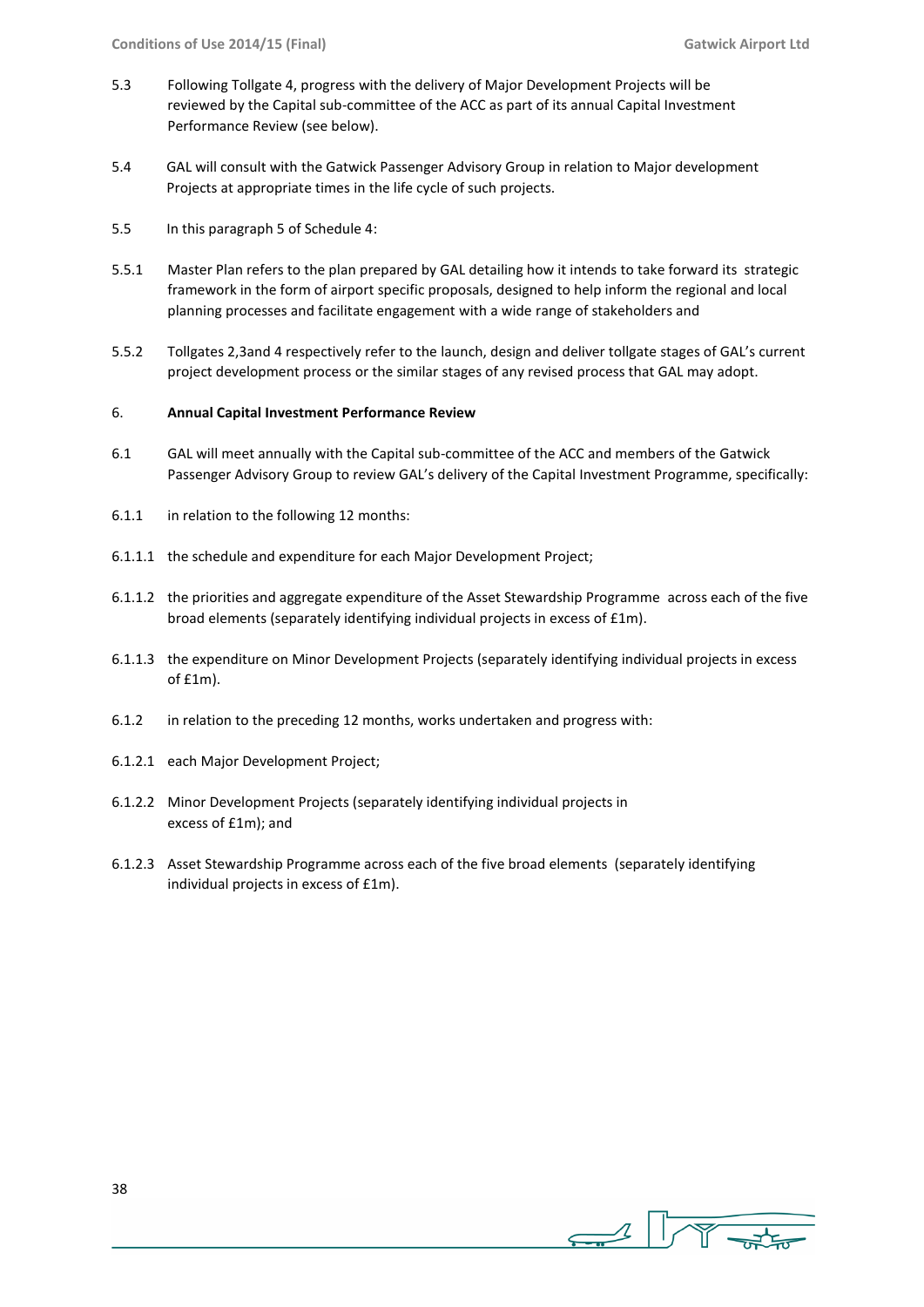#### **Schedule 5: Data**

#### **Reference data**

- 1. The Operator shall, or shall ensure that it's appointed handling agent, furnish on demand, and in such form as Gatwick Airport Limited may from time to time determine:
- 1.1 fleet details including Maximum Take Off Weight (MTOW in kilograms as per Condition 1.1.18), noise characteristics of each aircraft owned or operated by the Operator and engine specifications and associated NOx levels (as per Condition 1.1.7)
- 1.2 new and amended ownership or registration details to be advised before the 20th of the month preceding first usage
- 1.3 scheduled time of operation (in UTC) of all flights from point of origin to Gatwick Airport with flight durations greater than 4 hours
- 1.4 flight plan call signs matched to flight number This data will be used to determine the level of charges due pursuant to Condition 3. If an Operator believes that any charges have been demanded in error it shall notify Gatwick Airport Limited no later than three months after the date of the invoice making the relevant charge. No investigation into alleged erroneous charging may be made in respect of late claims.
- 1.5 All Operators are required to complete the "All Up Weight Return" form as requested by Gatwick Airport Limited so that it may update our records for charging purposes.

#### **Payload Data**

- 2. The Operator shall, or shall ensure that it's appointed handling agent, furnish on demand, and in such form as Gatwick Airport Limited may from time to time determine:
- 2.1 information relating to the movement of its aircraft or aircraft handled by the agent at the airport within 24 hours of each of those movements. This will include the information about the total number of terminal and transit passengers (including children and infants) and the total weight of cargo and mail (expressed in Kilograms) embarked and disembarked at the airport
- 2.2 details of the Maximum Take Off Weight in respect of each aircraft owned or operated by the Operator.
- 2.3 details of the Aircraft's Ascertained NOx Emissions in respect of each aircraft owned by the Operator.
- 2.4 the name and postal address, phone and fax numbers, IATA/ICAO prefix and SITA address of the Operator who is to be invoiced.

#### **Operational Data**

3.1 The Operator shall also provide or ensure that its handling agent provides to Gatwick Airport Limited details of all aircraft operations by the timely transmission of complete and accurate operational data preferably by automatic electronic means using (and conforming to) IATA messaging and communications standards. The required operational data includes:

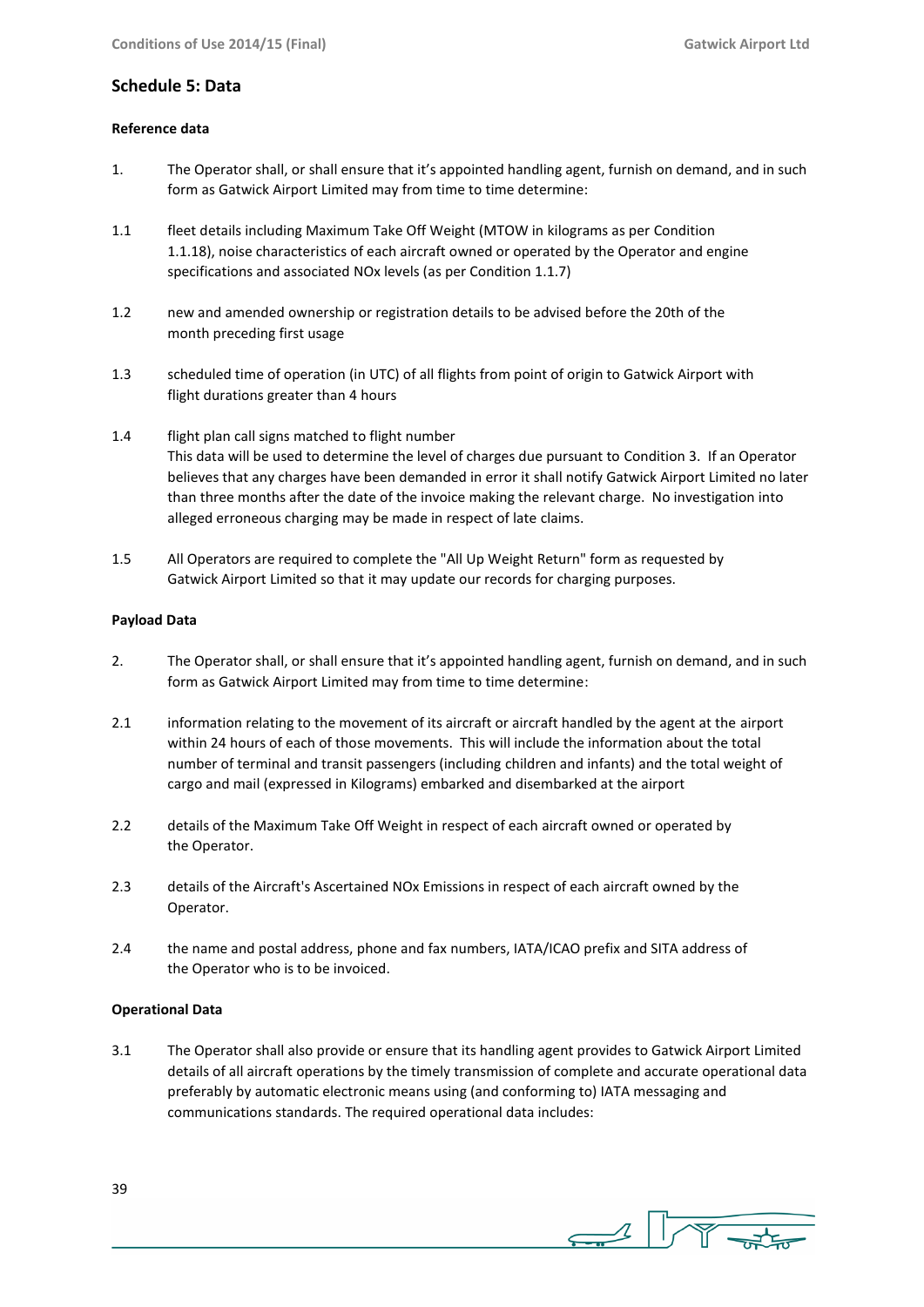- 3.1.1 aircraft registration (including aircraft substitutions)
- 3.1.2 variations to schedule (including flight number, aircraft type, route and scheduled time of operation)
- 3.1.3 estimated times of operation
- 3.1.4 actual times of arrival (on runway)
- 3.1.5 actual times on and off stand and time of ATC clearance to start engines and push back
- 3.1.6 stand departure delays greater than 15 minutes including complete delay codes
- 3.1.7 turnaround linked flight numbers and registrations (including changes)
- 3.1.8 advance passenger details forward booking information
- 3.1.9 baggage information messages (BIM's): BTM, BSM, BPM, BUM, BNS, BCM
- 3.1.10 misconnected baggage information MSF world tracer report
- 3.2 The following standard IATA messages should be used:

| MVT        | AIRCRAFT MOVEMENT MESSAGE      | <b>IATA AHM</b>     | 780 (NI, ED, AD, AA) |
|------------|--------------------------------|---------------------|----------------------|
| LDM        | LOAD MESSAGE                   | <b>IATA AHM</b>     | 583                  |
| <b>SLS</b> | STATISTICAL LOAD SUMMARY       | <b>IATA AHM</b>     | 588                  |
| <b>DIV</b> | AIRCRAFT DIVERSION MESSAGE     | <b>IATA AHM</b>     | 781                  |
| ASM        | ADHOC SCHEDULED MESSAGE PROC   | <b>IATA AHM</b>     | 785 Chapter 5 (cnl)  |
| <b>PSM</b> | PASSENGER SERVICE MESSAGE      | <b>IATA RP 1715</b> |                      |
| <b>PTM</b> | PASSENGER TRANSFER MESSAGE     | <b>IATA RP 1718</b> |                      |
| <b>BSM</b> | <b>BAGGAGE SERVICE MESSAGE</b> | <b>IATA RP 1745</b> |                      |
| MSF        | WORLD TRACER FAULT STATION LOG |                     |                      |

3.3 Gatwick Airport Limited IT systems recognise and strictly apply the following IATA standards and any other codes will not be accepted:

| <b>Standard for MESSAGE FORMATS</b>     | IATA AHM        | 080 |
|-----------------------------------------|-----------------|-----|
| <b>Standard for MESSAGE CORRECTIONS</b> | IATA AHM        | 081 |
| AIRPORT CODES                           | IATA AHM        | 010 |
| <b>DELAY INFORMATION CODES</b>          | <b>IATA AHM</b> | 011 |
| Form of INTERLINE BAGGAGE TAG           | <b>JATA RES</b> | 740 |

3.4 Messages to be sent as follows:

| Address LGWPA7X                         | MVT, LDM, SLS, DIV, ASM |                                               |
|-----------------------------------------|-------------------------|-----------------------------------------------|
| Address LGWPA7X                         |                         | PTM, MSE, PSM and forward booking information |
| SITA MDS (Message Distribution Service) |                         | all Baggage Information Messages (BIM's)      |

3.5 All Operators are asked to submit pre-notification data for their PRM passengers in the following way.

SITA address for INFORM: LGWOCCR

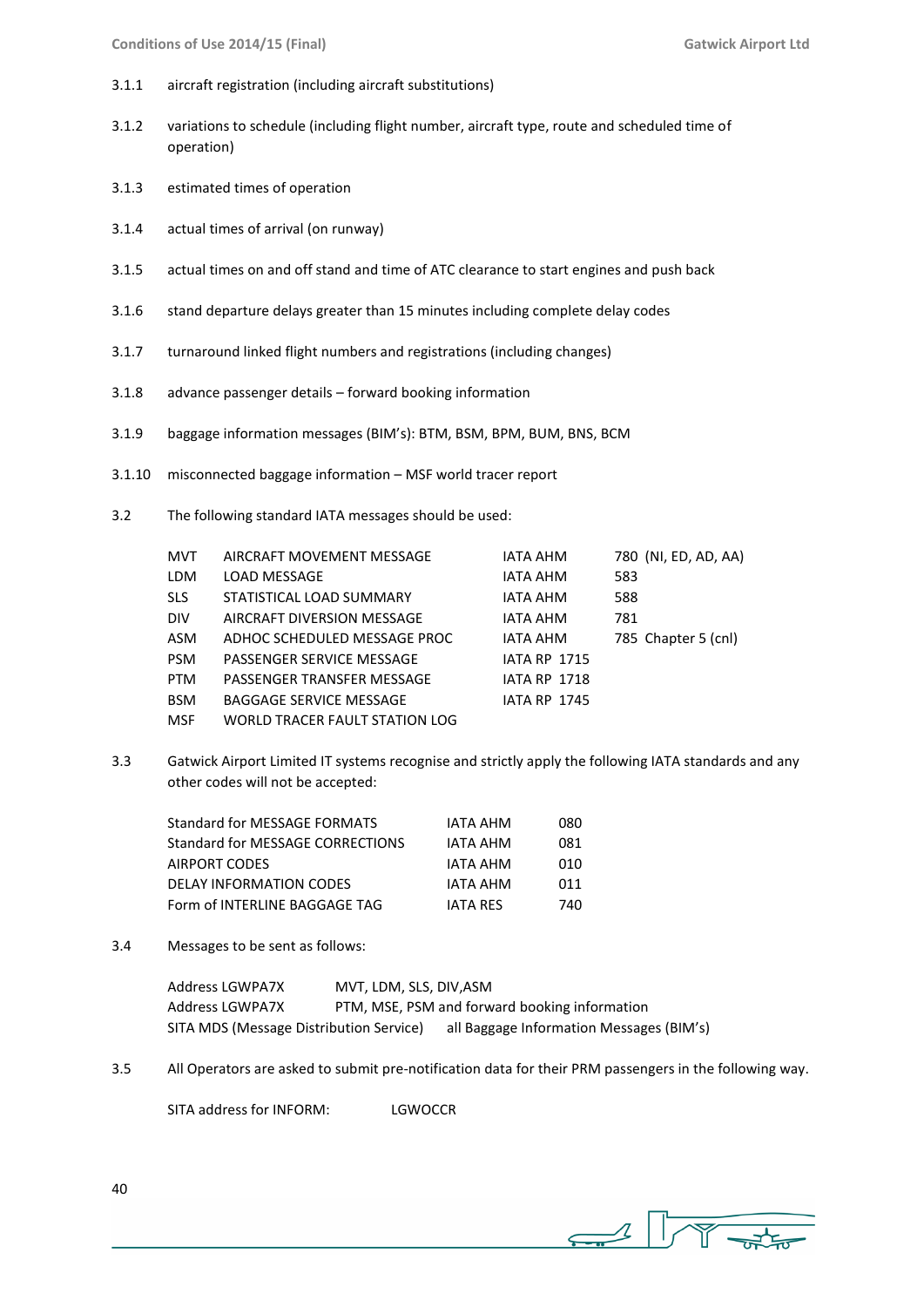| Email address for INFORM: | If you do not have a SITA, OCS will have another real time option |  |
|---------------------------|-------------------------------------------------------------------|--|
|                           | of pre-booking passengers for the PRM service at Gatwick by using |  |
|                           | email as follows:                                                 |  |
| Email address:            | LGWPRMControlCentre@ocs.co.uk                                     |  |

Format of the SITA/email needs to be in a recognised IATA format, the subject must start with PAL or CAL. The format detailed below should be followed as this is automatically picked up by the system:

PAL ZB742/03 SEP LGW PART 1 1 HARRIS/RUTH. R/WCHR END PAL

If passenger pre-notification is sent via email the email subject line must begin with either the words PAL or CAL. The body of the email must immediately begin with the PAL or CAL, with no salutations or line breaks. PRM email address is detailed above.

The SSR codes which are acceptable and will ensure correct allocation within the "Inform Allocation System" are detailed below. Please adhere to this list when notifying of a PRM passenger.

- WCHR Passenger cannot walk long distance, but can ascend/descend stairs
- WCHS Passenger cannot walk long distance, is unable to ascend/descend stairs but can move inside the cabin unaided
- WCHC Passenger unable to walk at all, cannot ascend/descend stairs and cannot move inside the cabin. Will need to be lifted in and out of seat on board the aircraft.
- BLND Passenger is blind or visually impaired
- DEAF Passenger is deaf or hearing impaired
- DPNA Passenger has a mental or sensory disability
- PETC Passenger is travelling with an assistance dog
- STCR Passenger is being transported in a medical stretcher on-board the aircraft. These passengers are often travelling with medical personnel and will be meeting a pre-arranged ambulance or transport
- WCMP To be used in addition to another SSR code, this will indicate passenger has their own wheelchair or mobility aid which is Manually Powered
- WCBD To be used in addition to another SSR code, this would indicate the passenger is travelling with their own wheelchair or mobility aid which is Battery powered with a Dry cell
- WCBW To be used in addition to another SSR code, this will indicate passenger is travelling with their own wheelchair or mobility aid which is Batter powered with a Wet cell
- WCLB To be used in addition to another SSR code, this will indicate passenger is travelling with their own wheelchair or mobility aid which is powered by a Lithium ion Battery

#### **Check In Desk information**

- 4. All Operators are required to submit within 14 days of the end of each month the details of "Departing Passenger Using Check in facilities" for that month, using the template obtainable from Gatwick Airport Limited. Details to be provided are outlined below.
- 4.1 Departing passenger using check in facilities at the airport to complete passenger acceptance, using one of the following methods:
- Traditional check in desk (attracts the "Departing Passenger Using Check in facilities")
- CUSS terminal (attracts the "Departing Passenger Using Check in facilities")
- Bespoke self-service at the airport (attracts the " Departing Passenger Using Check in facilities ")
- 41